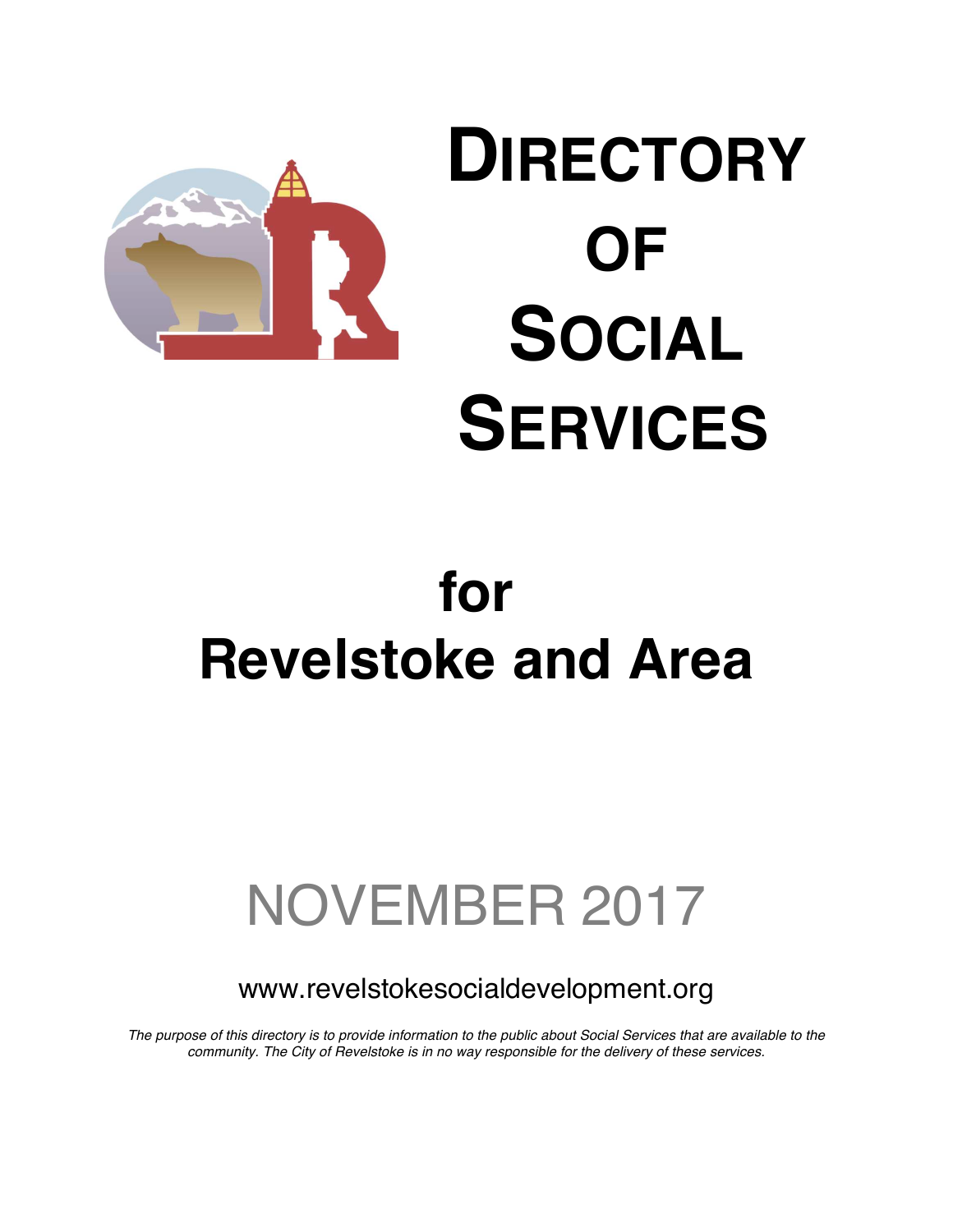# **TABLE OF CONTENTS**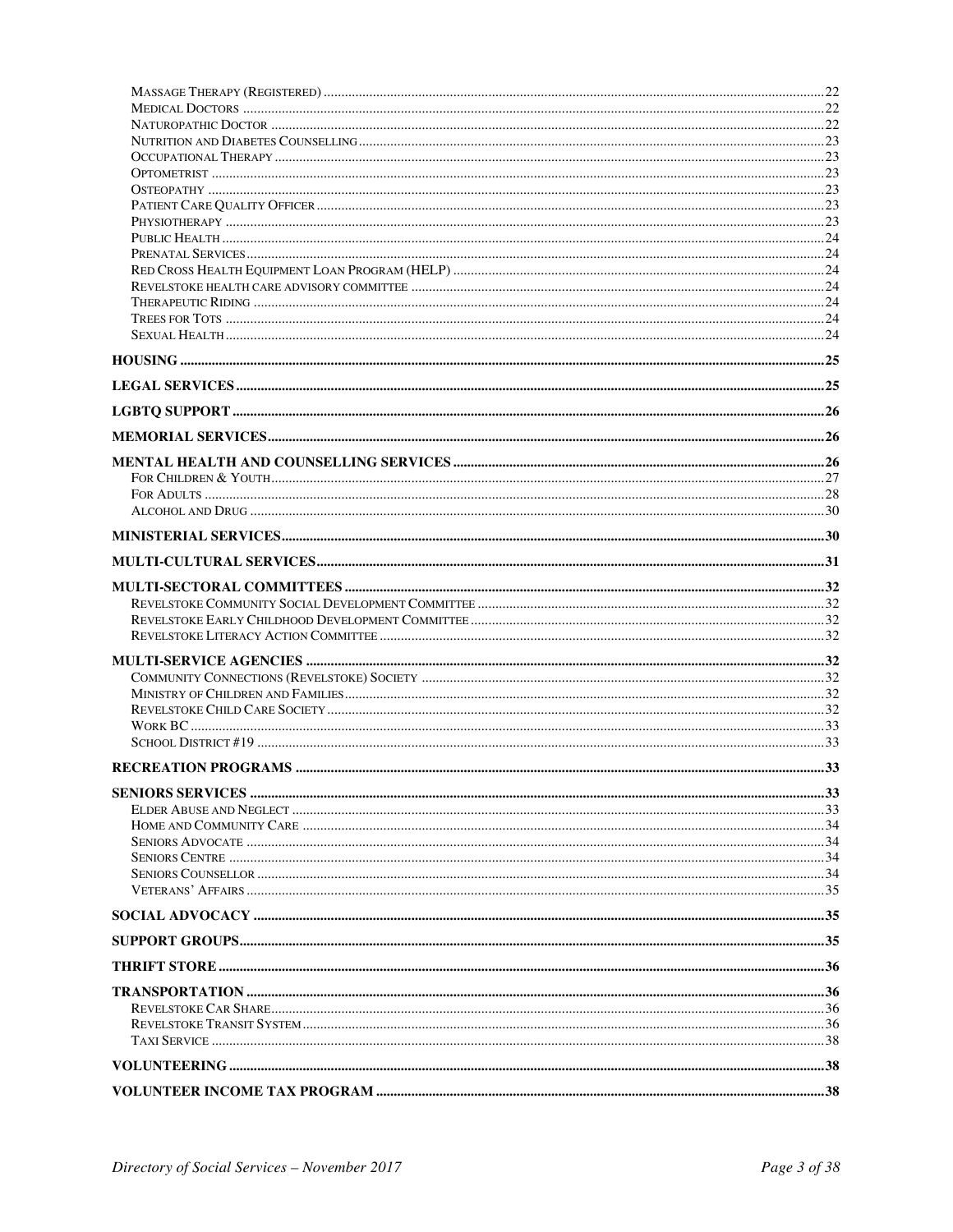# **ADULT ABUSE AND NEGLECT**

## *COMMUNITY RESPONSE NETWORK*

The Revelstoke Community Response Network is a diverse group of concerned community members and agencies working together to create a coordinated response to adult abuse, neglect, and self-neglect. The CRN is guided by the Adult Guardianship Act and works to prevent adult abuse, neglect and self-neglect. Individuals have the right to: be treated with respect, access to basic needs, protection from neglect and physical, emotional, financial or sexual abuse, information about civil and legal rights, and control over their lives. If you or someone you know is being mistreated, call the BC Crisis Line at 1-888-353-CARE (2273). For more information email revycrn@gmail.com or visit www.bccrns.ca.

# **CHILDREN'S SERVICES**

## *CHILD CARE*

## **Revelstoke Child Care Society**

RCCS is a non-profit organization that works to provide parents with information about and referrals to quality child care choices in the community and early childhood development. Child care providers are supported through training, education and resources. Contact Linda Chell at 250-837-6669 or email revelstokeccrr@live.ca or visit www.childcarechoices.ca Located at Room 124, 1001 Mackenzie Ave.

#### **Child Care Resource and Referral (contact as above)**

- Free child care referrals to Registered License Not Required; Licensed Family Child Care; Licensed Group Child Care and Preschool
- Information and in person support for Child Care Subsidy applications
- Child care provider and parent workshops
- Early learning and child care newsletter
- Child care provider support, training and access to early learning resources

## **Revelstoke Child Care Society's Licensed Group Centres**

Early Childhood Educators provide a child focused program in an environment to promote an individual love of learning. For information about full or part time care, the morning preschool program and school aged care, call 250-805-2304 or 250-837-5855. RCCS's Licensed Group Child Care Centre programs include:

- Corner Stones Infant/Toddler Care
- Corner Stones 3 to 5 year old Care
- Corner Stones After School Care
- Stepping Stones Infant/Toddler Care

## **Community Connections' Family Centre**

Childcare and Preschool programming for children 30 months to five years. Hours 7:30 am to 6:00 pm Monday – Friday. Our beliefs: Children absorb every sight, sound, smell, taste and touch around them. We firmly believe that children learn by interacting with people and environments. Our centre design respects children as active agents in their early learning. To register, contact 250-837-2920. Located in the Alliance Church at 1550 Illecillewaet Rd.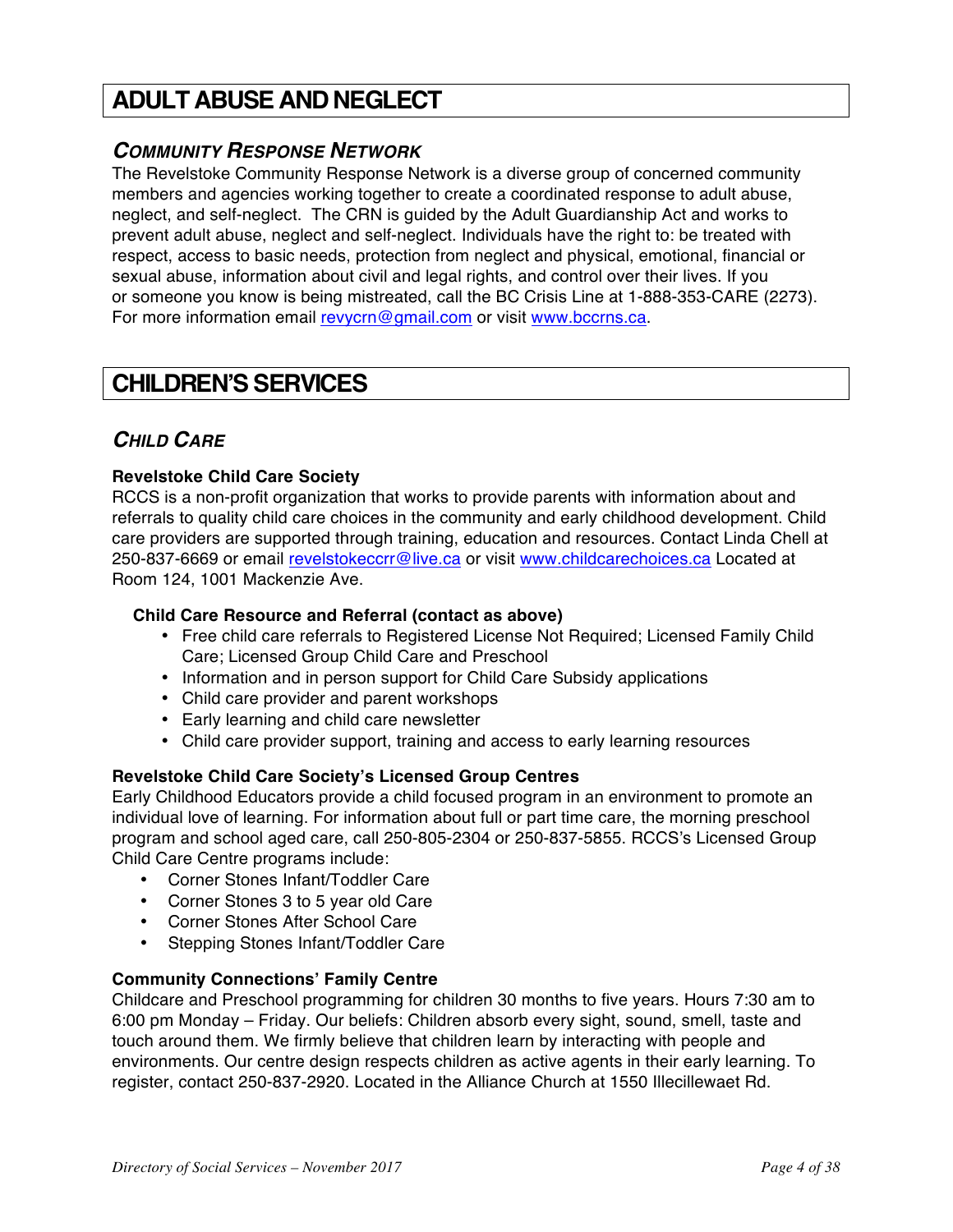# *EARLY YEARS SERVICES*

## **Revelstoke Early Years Centre**

Early learning for preschool children takes place in multiple settings: homes, preschools, child care environments, early learning centres, and other community settings. Children's early learning is supported by parents, family members, the broader community, early childhood educators, and other service providers. The BC Early Learning Framework provides information and insights on supporting all young children as they learn and develop. The Revelstoke Early Years Centre embodies the early years sector working together to support Revelstoke families with young children. For more information contact Coordinator Tracy Spannier at 250-805-2305, email revelstokeecd@gmail.com. Early Years Information Office, located at Rm 120-1001 Mackenzie Ave.

#### **Revelstoke Early Childhood Development Committee**

Ensuring children 0-6 years have access to programs that support their healthy growth. Contact Tracy Spannier at 250-805-2305 or email revelstokeecd@gmail.com.

#### **Early Learning Resource Library**

A full range of early childhood resources to borrow including:

- Early learning resource materials
- Developmentally appropriate toys
- Infant and toddler equipment
- Parenting books and DVD's
- Early childhood education resources
- Activity kits
- Children's books (free of charge)
- Located at Room 124, 1001 Mackenzie Ave. For more information call 250-837-6669 or email revelstokeccrr@live.ca.

#### **City of Revelstoke Afterschool Club**

At the Community & Aquatic Centre – runs September to June during the school year. Monday – Friday 3:00 pm – 5:00 pm. This 2 hour program after school will incorporate all kinds of fun and learning opportunities. From swimming to fitness, dance, cooking and nutrition, this fun program will keep kids busy and learning! Contact the Community Centre at 250-837-9351 ext. #3 or email prc@revelstoke.ca

#### **Infant Development Program**

Supports families who are raising children between birth and 3 years of age who are at risk of developing a delay in their development or who have a disability. An experienced consultant visits families in their homes and suggests ideas that support development. The Infant Development Consultant is able to conduct developmental screenings and assessments to inform goal planning. The Infant Development Program works in partnership with other community professionals to ensure all aspects of a child's growth and development are considered. Contact Amanda MacIntosh at Community Connections, 250-837-2920 or email infantdevelopment@community-connections.ca

#### **Supported Child Development Program**

This program provides additional supports in preschool or daycare settings for children whose parents or caregivers are concerned about their development. Consultation services are available to the center's staff to promote inclusive environments. The program can also arrange referral to other community professionals (Physical Therapy, Occupational therapy, Speech/Language therapy), and has a lending library with toys, equipment, books, videos and other resources. Developmental screenings and assessments can also be arranged. Contact Andree Rioux or Erin Maclachlan at Community Connections, 250-837-2920 or email arioux@community-connections.ca or emaclachlan@community-connections.ca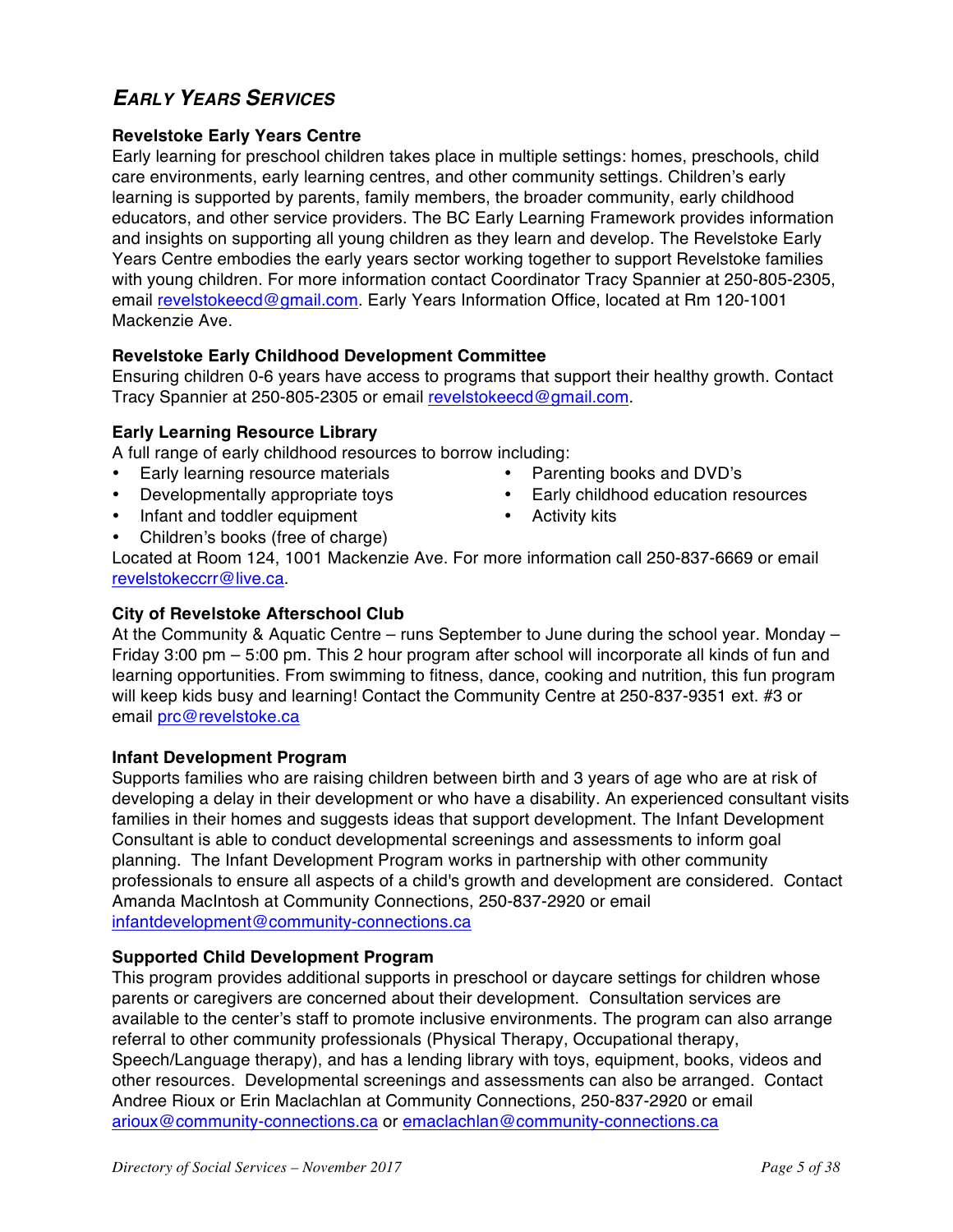## **Ministry of Children and Family Development**

Ministry of Children and Families provides support to families in their efforts for positive and healthy relationships. Services offered include Individual and Family Support, Child and Youth Mental Health, Foster Care, Respite, Adoption and Protective Services. The local office works along side community and families to engage formal and informal supports toward the goal of healthy families. Contact the office at 250-837-7612. Located at 210 Garden Ave.

#### **Online Support for New Dads**

A site for dads, by dads. Visit www.newdadmanual.ca

#### **Ready, Set, Learn**

An engaging winter event to welcome parents/caregivers and their three-year-old children to their local elementary school for an introduction to the school and community early childhood resources. Contact 250-837-2101 for event dates.

## **Revelstoke Child Care Society**

Provides learning opportunities for child care providers and early childhood educators. Contact Linda Chell, Executive Director at 250-837-6669 or email revelstokeccrr@live.ca or visit www.childcarechoices.ca Located at Room 124, 1001 Mackenzie Ave.

• **Child Care as a Career** – Information on start up and operation grants, Licensed Family Care, and Licensed Not Required Child Care; Introduction to Child Care Level 1, 2 and 3 available.

## *FASD KEY WORKER*

Key Workers assist families in understanding FASD (Fetal Alcohol Spectrum Disorder) by providing education and information specific to the needs of the child (0-19 years) and family They are familiar with community resources, assisting families in accessing support, health and education services, and can assist with the formal diagnostic processes. Direct counselling or other services are not provided to the FASD-affected individual. Contact Shuswap Children's Services at 250-833-0164 ext. 7 or email keyworker@shuswapchildrens.ca

## *PLAYGROUPS AND CAMPS*

## **Adventure Summer Day Camp**

For children between the ages of 6 and 11. Children must have completed kindergarten to attend. Camps run Monday to Friday in July and August. Themes may include Drama, Art, Sports, Exploration, and Water Activities. Registration begins in June of each year and takes place at Community Connections  $(314 - 2^{nd} \text{St East})$ . Sponsorship is available to ensure all children in Revelstoke have an opportunity to participate. For more information contact Community Connections at 250-837-2920.

## **Bouts de Chou francophone**

Ce programme gratuit s'adresse aux parents/gardiens et enfants de 0-5 ans francophones et francophiles! Venez socialiser et vous amuser en français! Une combinaison de bricolages, de chansons et d'histoires vous y attendent. Le groupe se rencontre tous les 1e et 3e vendredi de chaque mois de 9 à 11h dans le sous-sol du Community Connections (314 Second St. East). Contactez Sarra Dupuis au (250) 837-8072 ou par courriel à sarradupuis@hotmail.com. Visitez la page Facebook du *Groupe culturel francophone de Revelstoke*.

## **Community Connections Bellies and Babies**

We would like to invite expecting moms and families with babies birth to 12 months to join us for a light lunch and great conversation every Tuesday between 11:00am – 1:00pm. This drop in program is located at Community Connections (314 2nd Street East). Contact 250-837-2920.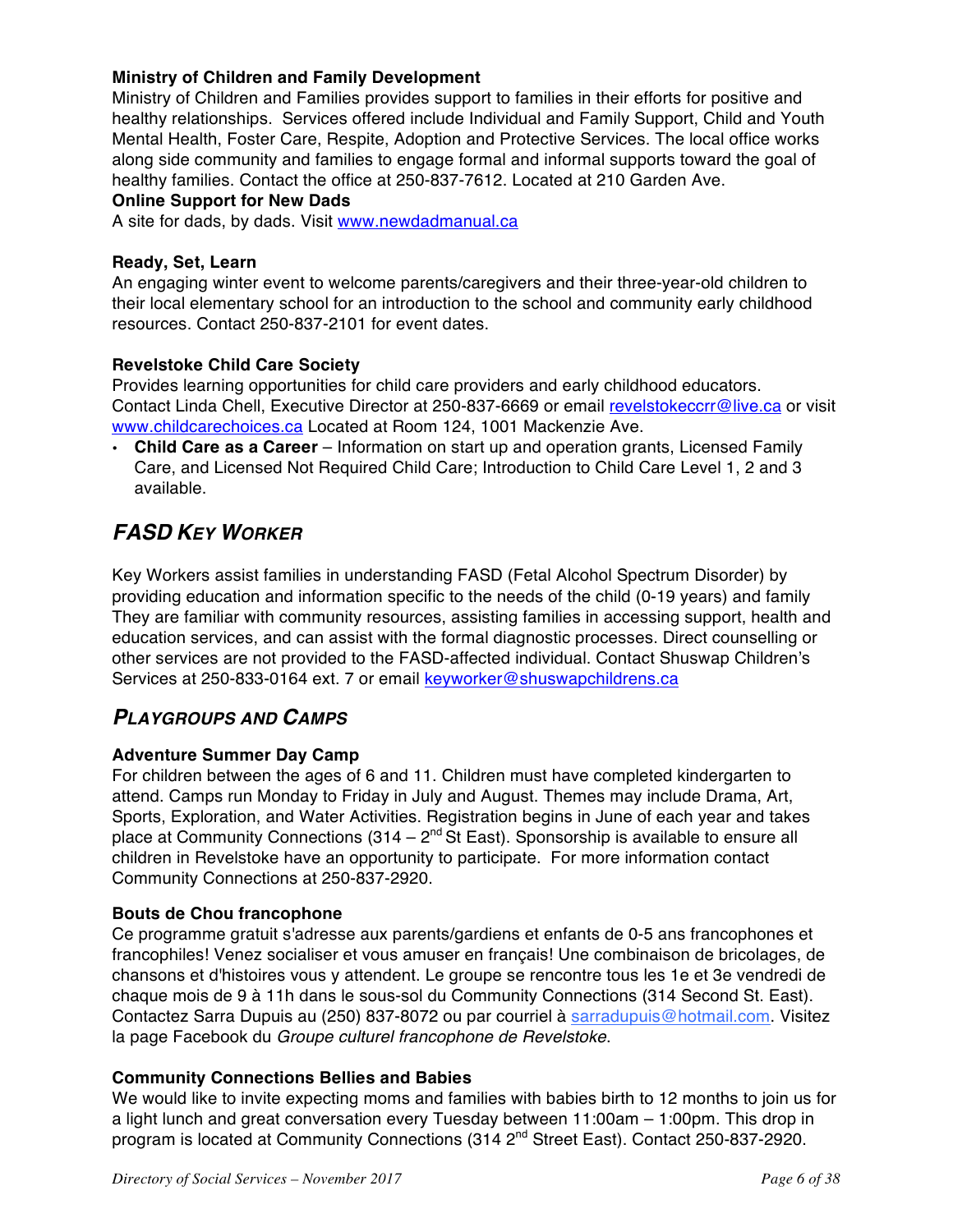## **Community Connections PACT (Parents and Community Together)**

This program delivers two components: a parent-child drop-in on Monday and Thursday mornings (9:30 am – 12:30 pm), and a variety of Parent Education Groups. The PACT drop-in provides a relaxed, informal, inclusive place for caregivers of young children to socialize, share experiences and access resources to support them in the demanding job of raising children. Facilitators provide information on family life topics, demonstrate play and craft activities, lead discussions on parenting and personal issues, and make referrals to other services families may need. The Parent Education Groups provide skill building and mutual support programs for parents. For more info contact 250-837-2920 or email pact@community-connections.ca

## **Leap Land**

An indoor playground located at Begbie View Elementary School, 1001 Mackenzie Ave. For more information contact 250-837-6669.

#### **Kids Rock Summer Day Camp**

For children Kindergarten to Grade 4. Hosted by the Revelstoke Child Care Society. Licensed school-aged Centre is open Monday to Friday, 7:30 am to 5:30 pm in July and August. For parents who need full time or flexible care, and for the child who wants to go to day camp. Licensed staff provide exciting weekly activities. Program eligible for Child Care Subsidy to parents who qualify. Call 250-805-2304 or 250-847-6669 for more information.

#### **Play in the Park**

A fun playgroup during summer months; open to the community and free of charge. Wednesdays 10 am –12 noon. Offered by the Revelstoke Child Care Society. Contact 250-837- 6669.

#### **StrongStart Early Learning Centre**

A free school-based interactive program for children 5 years and under and their parent/caregiver. A drop-in program, facilitated by an Early Childhood Educator, promotes early learning through art, songs, stories and play with quality materials. For further information on specific times available, contact 250-805-2306. Located at Begbie View Elementary School.

## *PRESCHOOLS*

## **Community Connections Family Centre**

Our preschool offers a morning program influenced by a traditional preschool program with opportunities to participate in a learning circle and story time that will gently challenge preschool children preparing for kindergarten. Our educators support the growth of children in their learning journeys by integrating questions and activities based on observation of the group's desires and interests. We invite all ideas and feedback from children and families. Contact Community Connections to register your child or with questions, at 250-837-2920. Located in the Alliance Church at 1550 Illecillewaet Rd.

#### **Corner Stones Child Care**

This program promotes the child's physical, emotional, social, intellectual, and aesthetic development. A theme-based program is geared towards the child's interests. Children and educators learn through play. Materials are carefully selected to promote the development of the whole child, and each child's individual likes/dislikes, abilities and needs are respected. The preschool program is offered 5 days a week from 9 am to 12 noon, embedded in the child care day, and all day child care is also available from 7:00 am to 6:00 pm. For further information contact 250-805-2304, Located at Room 127, 1001 Mackenzie Ave.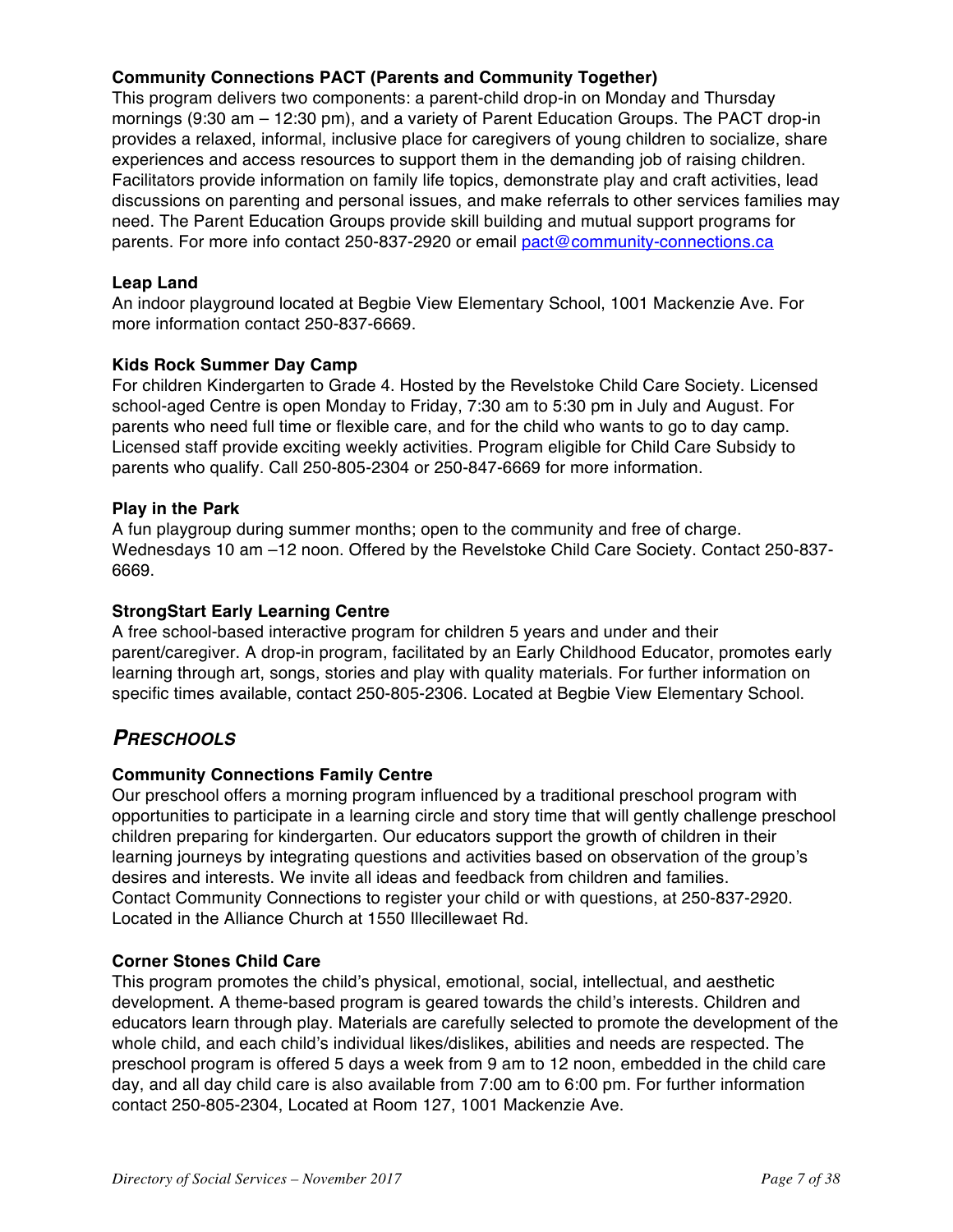## **Corner Stones Preschool**

This unique program has parents involved in all aspects of the program by volunteering in the classroom once every 15 times. "Learning will transfer between home and school helping to ensure a smooth kindergarten transition." Early Childhood Educators offer an enriched playbased program that promotes learning for the whole child. Tuesday/Thursday or Monday/Wednesday/Friday mornings 9:00-11:30 am, for children 3 to 5 years of age. Contact 250-805-2304. Located in Room 129, 1001 Mackenzie Ave.

#### **Red Wagon Preschool**

This privately owned Preschool offers two morning programs for children 3-5 years old. Experienced educators Rosetta and Monica welcome you. Our belief is that each child is unique and our stimulating, enriched and balanced program is designed to promote and strengthen each child's development through play based and structured activities in a safe and caring environment. Classes operate from September to June, 8:45am to 12:00pm. We offer: Monday/Wednesday/Friday class: for 4 and 5 year olds. Tuesday/Thursday: for 3 and 4 years olds. Contact Rosetta Bernava or Monica Degerness at 250-837-1623 or email redwagon.rev@gmail.com Located in Rm 105, Arrow Heights Elementary, 1950 Park Dr.

## **Toddler Time and Cool Kids Preschool Programs**

This preschool offers your child a variety of unique experiences in a licensed preschool setting. The staff are certified Early Childhood Educators who are dedicated to quality child care. Children participate in art, circle time, music, physical activities, field trips and socializing with other children. For further information contact 250-837-9351 or email prc@revelstoke.ca Located at the Revelstoke Community Centre, 600 Campbell Ave.

## *PRE-TEEN & YOUTH*

## **Community Connections Youth Programs**

Contact 250-837-2920

## • **School Mentoring Program**

This program pairs high school teen mentors with elementary aged youth to meet for one hour a week at the end of the school day. The pairs of mentors and mentees spend time getting to know one another through fun activities such as swimming, sports, board games, arts/crafts, cooking etc. This unique experience benefits both the high school and elementary student and each year we see the mentors and mentees returning to the program.

• **School Outreach Program**

Offering services and programs for all school aged kids in the elementary and high schools. This is a collaborative effort between the School District and Community Connections providing support and counselling in the schools, in-class presentations, and lunch and after school groups. The program is available for youth to engage in meaningful therapeutic relationships, as well as to build on respectful and meaningful relationships with their peers.

• **Youth Mentoring Program** is an opportunity to provide youth in the community experiences where they can develop new skills and interests. The program is available to youth ages 10-18 years. Volunteer (adult) Youth Mentors are always needed.

## **City of Revelstoke Youth Advisory Committee**

Works collaboratively and actively to build community capacity for youth aged 12 to 30, to value and strengthen the resiliency of youth, and enable all young people in the community to meet needs associated with a successful transition to adulthood. Contact Greg Kenyon, Chair, at 250- 837-2173 or City of Revelstoke Youth Liaison, Leslie Hogg, at info@stokeyouthnetwork.ca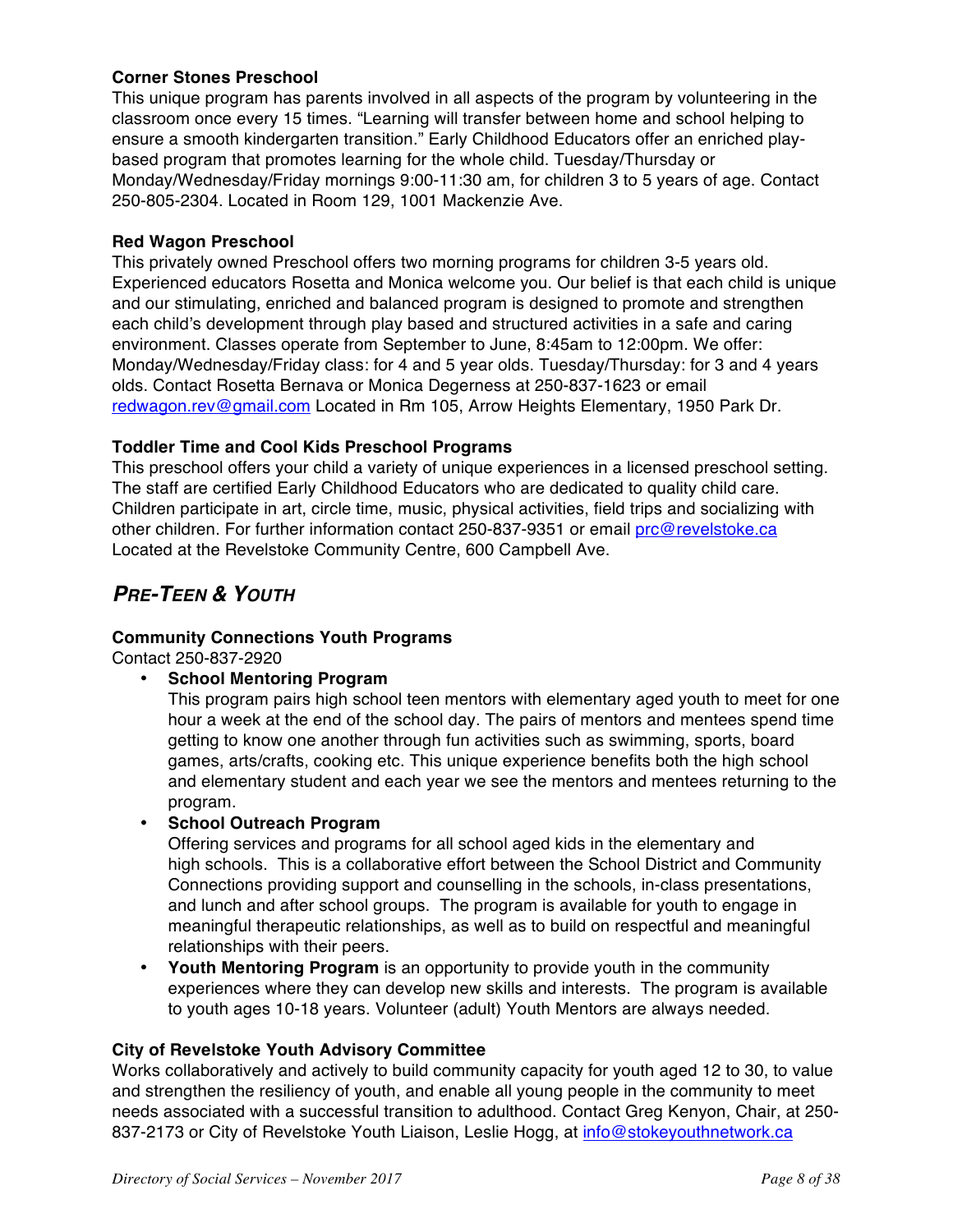#### • **Stoke Youth Network**

The Stoke Youth Network is a network designed by youth for youth, focused on increasing opportunities for meaningful youth engagement in our community.

#### • **Youth Access Fund**

A program to help remove financial barriers (including registration fees, equipment, transportation, and other costs associated with participation), for children & youth aged 6 to 19 years whose family exhibits financial need.

## **Child and Youth Mental Health & Substance Use Collaborative Local Action Team**

A local collaborative working together to increase the number of children, youth and their families receiving timely access to integrated mental health and substance use services and supports in our community. For more information contact revelstokecymhsu@gmail.com **NOTE:**  for practitioners and other services see **Mental Health & Counselling Services.**

## *SPEECH AND LANGUAGE*

## **Speech-language support for children aged 0 to 6 years**

Serves families of children, 0-6, with speech, language or hearing difficulties. Contact Carolyn Duncan at 250-837-4285 or email carolyn.duncan@interiorhealth.ca Located at Room 134, 1001 Mackenzie Ave.

#### **Speech-language and/or hearing support for all school-aged children**

Contact Monica Penner, School District Speech & Language Therapist at 250-805-2302 or email mpenner@sd19.bc.ca

# **COMMUNITY LIVING (FOR PERSONS WITH DEVELOPMENTAL DISABILITIES)**

## **Children and Youth with Special Needs (CYSN)**

The Ministry of Children and Family Development (MCFD) funds a range of programs and services for children and youth with special needs and their families. Services and supports are intended to promote children's healthy development, maximize quality of life, assist families in their role as primary caregivers and support full participation in community life. Contact Britt Hunchak, Social Worker, at 250-837-7612, Tuesday and Thursday, or email britt.hunchak@gov.bc.ca Website: www.mcf.gov.bc.ca/spec\_needs/index.htm

## **Community Living BC (CLBC)**

CLBC delivers support and services to adults with developmental disabilities and special needs, and their families. The role of CLBC is to help people with developmental disabilities live and work in their communities as independently as possible by providing both individual supports and funding services. Contact Facilitator Lori Skinner (in Salmon Arm), at 250-832-1720 (cell: 250-517-0652) or main regional office in Vernon at 250-549-5490.

## *COMMUNITY LIVING SERVICES FOR CHILDREN*

#### **Community Connections**

Family-centered practices – staff believe that parents know their children best, and should be actively involved in all decisions about their children. Contact Gorette Imm at Community Connections, 250-837-2920 ext 31 or email clsc@community-connections.ca.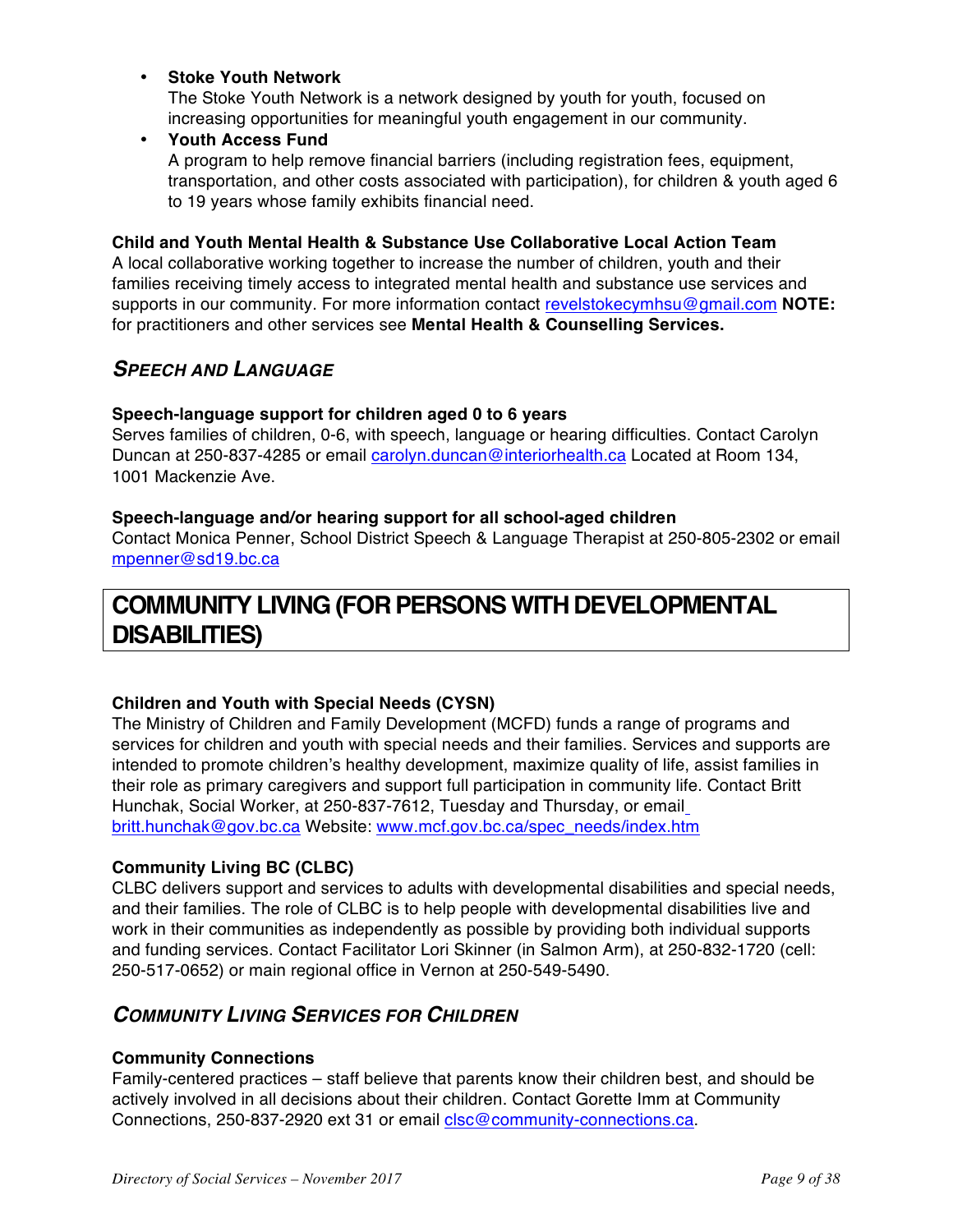- **Infant Development Program** supports families who are raising children from birth to three years old, who are at risk for, or who already have a delay in development. Our experienced Infant Development Consultant visits families in their homes, provides ideas to help with child development, and also lends toys, books, equipment and resources if needed. She is also able to conduct developmental screenings and assessments to determine how a child is developing. The Infant Development Program works in partnership with other community professionals to ensure all aspects of a child's growth and development are considered.
- **Supported Child Development Program**  This program provides additional supports in daycare, preschool, elementary school and high school for children, age 3 – 19, whose parents or caregivers are concerned about their development. Consultation services are available to the center's staff to promote inclusive environments. When needed, extra staff is available to ensure all children are able to fully participate in the program offered. The program can also arrange referral to other community professionals (Physical Therapy, Occupational therapy, Speech/Language therapy). Developmental screenings and assessments can also be arranged.
- **Respite** is a program available for children who are eligible to participate in the Community Connectors or Autism Services programs. The goal of the program is to support the family by hiring a qualified care giver to look after their child in the parent's absence.
- **Autism Programs** We offer an array of services to families with children and youth who have been diagnosed with Autism Spectrum Disorder including behaviour intervention, social skills development, group activities, preschool and daycare support as well as parent support group and family counselling.

## **Kristal Bradshaw**

Kristal Bradshaw works collaboratively with families and specialty therapists to design programming that will develop and enhance the life and social skills of children and youth with the characteristics of Autism Spectrum Disorder. Programming is often based on the principles of Michelle Garcia Winner's Social Thinking. Contact Kristal Bradshaw at 250-683-8180 or kristalbradshaw@gmail.com.

## *COMMUNITY LIVING SERVICES FOR ADULTS*

Community Living Services offers an array of programs for Adults with Developmental Disabilities, which include Residential Options and Community Support Programs. The Group Residence provides safe, caring homes where individuals are encouraged to participate in skill enhancement or development to live as independently or interdependently as possible with the support from their staff, family and friends. CCRS coordinates Home share options; where a person shares a home with a family or individual. Successful Home shares are when the participants not only share the physical space, but share their lives. Individual Community Support programs are available to individuals who would like to access the community through social, recreation, educational opportunities. Each person participates in designing their plan and setting goals that meet their individual needs and aspirations. Customized Employment is available to individuals seeking employment within our city. Community Connections and CLBC strive to ensure "every person with a disability who wants a job is employed." Contact Kelly Bateman at 250 837 2920 ext. 34 or 250 814 7468 or kbateman@communityconnections.ca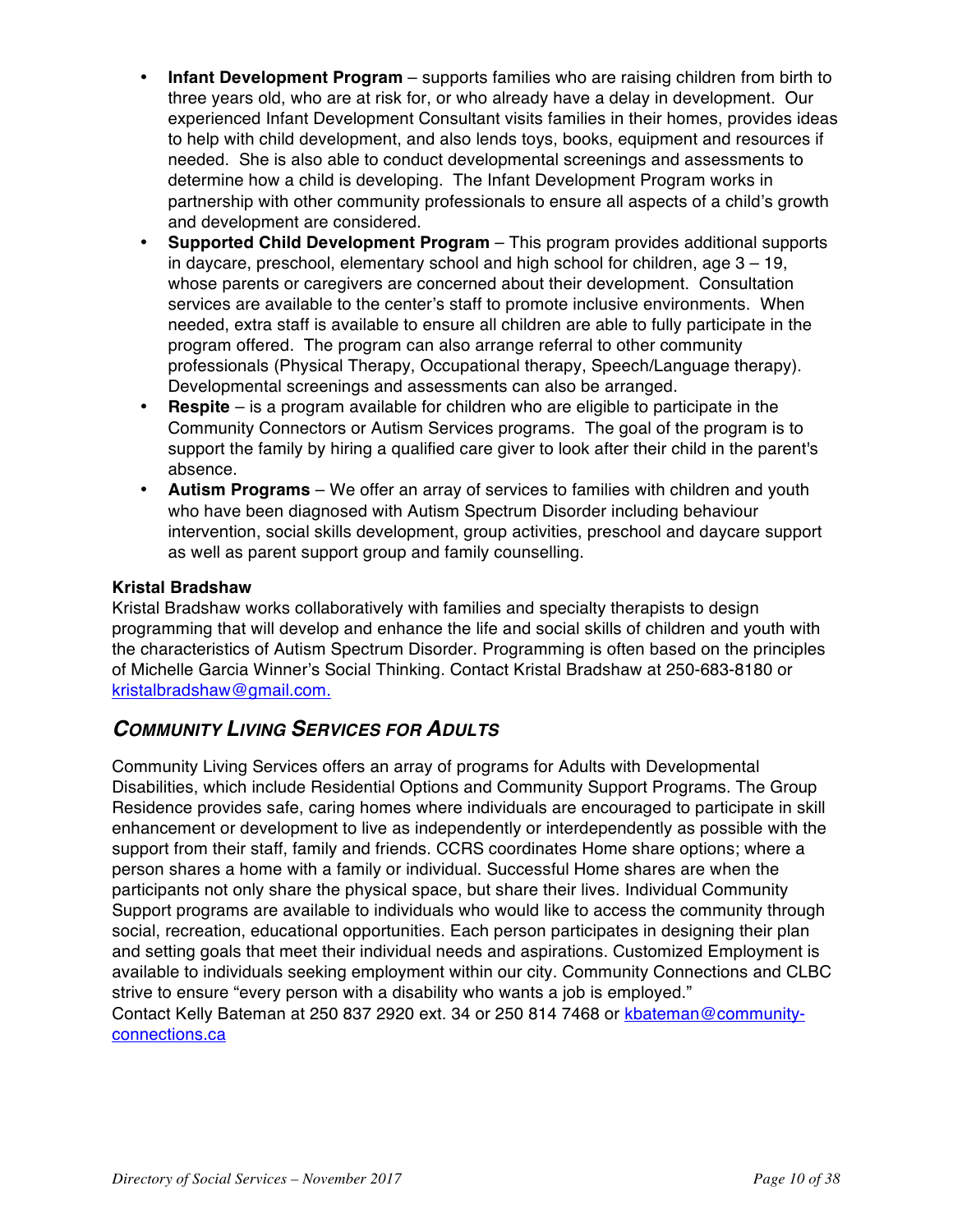# **EDUCATION AND LITERACY**

## *OKANAGAN COLLEGE*

## **Okanagan College – Revelstoke Centre - Continuing Studies**

Business certificates, Computers & Technology, Employment & Professional Development, First Aid & Safety, Health, Online & Distance Learning, ESL Settlement Services, Adult Academic & Career Preparation, and Volunteer Adult Literacy Tutoring Program. Located at 1401 West 1<sup>st</sup> Street, mailing address P.O. Box 3118 Revelstoke BC V0E 2S0. Phone 250-837-4235 local 6501, Fax 250-837-2882 or visit www.okanagan.bc.ca/csreg for online registration.

## **Adult Academic & Career Preparation (AACP)**

AACP is for adults wanting to upgrade their general academic skills, meet entrance prerequisites for post-secondary programs, or complete high school graduation. Courses in mathematics and English are available at the local OC centre. Financial aid available to cover fees for those in need. Courses are delivered through a self-paced, flex class module with oneto-one assistance from an instructor. For information regarding this program, including intake dates and the specific courses available, contact (250) 837-4235.

## *ESL SETTLEMENT SERVICES*

A volunteer tutor program offered at Okanagan College from September to June. Includes free English Language tutoring, weekly practice group, field trips, and access to English Language software to eligible adults who are residents of Canada. Contact Jill Pratt at 250-837-4235 ext. 6505 or email jpratt@okanagan.bc.ca

## *LIBRARY*

## **Okanagan Regional Library – Revelstoke Branch**

Located at 605 Campbell Avenue inside the Community Center. Contact 250-837-5095 or email revelstoke@orl.bc.ca Or visit www.orl.bc.ca/branches/revelstoke Follow our Facebook Page: Love the Library and Twitter Feed: @RevelstokeB Community Librarian: Kendra Runnalls krunnalls@orl.bc.ca Open hours: Tues 12-8 pm; Wed 12-7 pm; Thurs 10-4 pm; Fri & Saturday 10-5 pm

**Members of the library** (free with ID and proof of local address) have access to a multitude of print and digital resources located in 29 branches throughout southern B.C. We carry resources for adult, children, ESL, print-challenged, and other-language readers. We carry online resources that are not freely available on the internet such as building codes, legal information, auto-repair manuals, government documents, and much more. Members also have free access to current digital magazines, journals, newspapers, eBooks, audioBooks, videos, movies, music.

**Non-members** are welcome to a variety of services as well:

- Weekly Toddlertimes and Storytimes
- Free exam invigilation
- Internet access at 3 computer workstations (1 hour/day) & unlimited wireless access
- Use of our private meeting room for study, meetings, or your own event
- A variety of adult programs and events (see our website)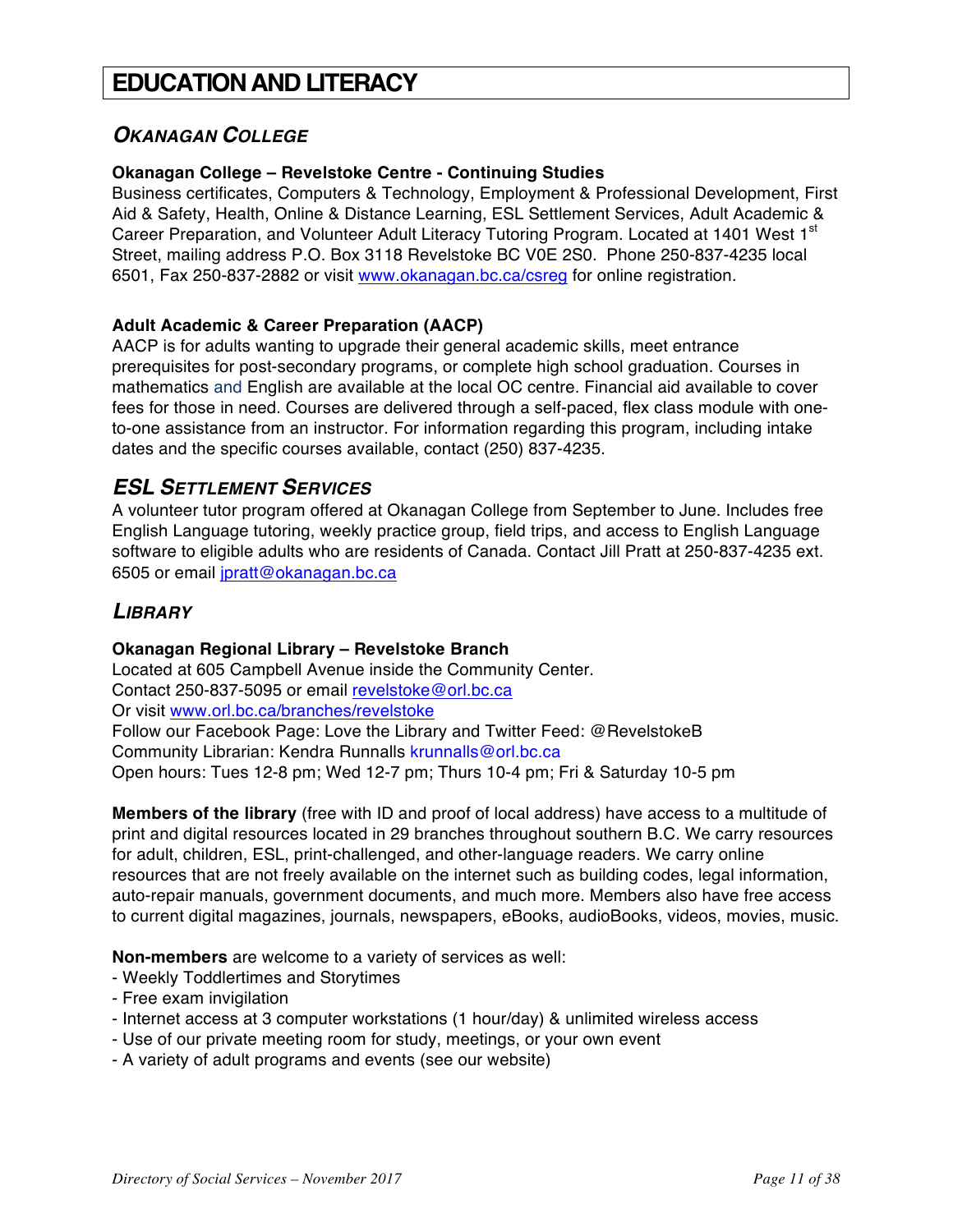## *LITERACY PROGRAMS*

## **Adult Literacy**

Revelstoke Volunteer Literacy Tutoring Program is a free and confidential one to one tutoring program for adults offered at Okanagan College. Learners do not have to be enrolled as students at the college to access the program. The focus is to help adult learners gain literacy skills so they can achieve life goals. Contact 250-837-4235 extension 6504.

## **Columbia Basin Alliance for Literacy**

Contact Tracy Spannier, Program Coordinator at 250-805-2305 or email revelstokecoordinator@cbal.org Located at Room 120, 1001 Mackenzie Ave. or visit www.cbal.org

## **Programs:**

- **Family Literacy Drop-In** Drop by or call with any requests for information or to use the 'Share the Word' book exchange program.
- **Family Tutoring** A tutor is provided to families in which some member has identified difficulty with reaching learning goals. Parents receive assistance to learn strategies to support their children's learning.
- **Family Night Out**  An evening program for the whole family to enjoy together, with a different theme each week.
- **One to one** Trained volunteers work with students struggling with reading. Strategies are aimed at increasing self-confidence and reading skills.
- **Parents as Literacy Supporters (PALS) and Parents of Primary Students (POPS)**  Programs provide activities, tools, and kits to families to support learning at home. Offered in partnership with School District #19.
- **Revelstoke Book Exchange**  Free books for all ages to borrow and bring back or keep and treasure. There are 7 locations: Community Center, CBAL Centre, StrongStart Centre, the Food Bank Family Laundry, the Revelstoke Awareness and Outreach Program, and the Queen Victoria Hospital waiting room.
- **Revelstoke Mother Goose**  For parents and family members with children aged 0 to 3 years old – rhymes, songs, stories, giggles and snacks. Older siblings aged 3 to 5 can attend **Little Gosling Activity Time** at the same time – facilitated by qualified staff.
- **Special Events**  watch for special events for all ages to promote literacy awareness.
- **Story Adventure Kit Lending Library**  Fun take home kits to borrow and discover the magic of imagination. Kits include a book and engaging activities for families to explore together.
- **Stress Free Reading at Home Workshops**  A free evening workshop to provide tips and tools to parents to take the stress out of reading at home.

## **Revelstoke Board of Education**

The Revelstoke Board of Education places extremely high importance on the literacy of its students. Programs include early screening/identification assessment in Kindergarten and Grade 1; monitoring throughout Grades 1 through 3; reassessment in Grades 4 to 9; support/intervention for students not achieving success at the school level; school library programs and services; and community-wide collaboration and partnerships to support literacy. For further information contact 250-837-2101 or visit www.sd19.bc.ca

## **Revelstoke Literacy Action Committee**

RLAC is group of service providers and community members interested in creating and strengthening learning opportunities for all in Revelstoke. RLAC acts as an advisory body to guide community literacy initiatives in Revelstoke. For further information contact Tracy Spannier at 250-805-2305 or email revelstokecoordinator@cbal.org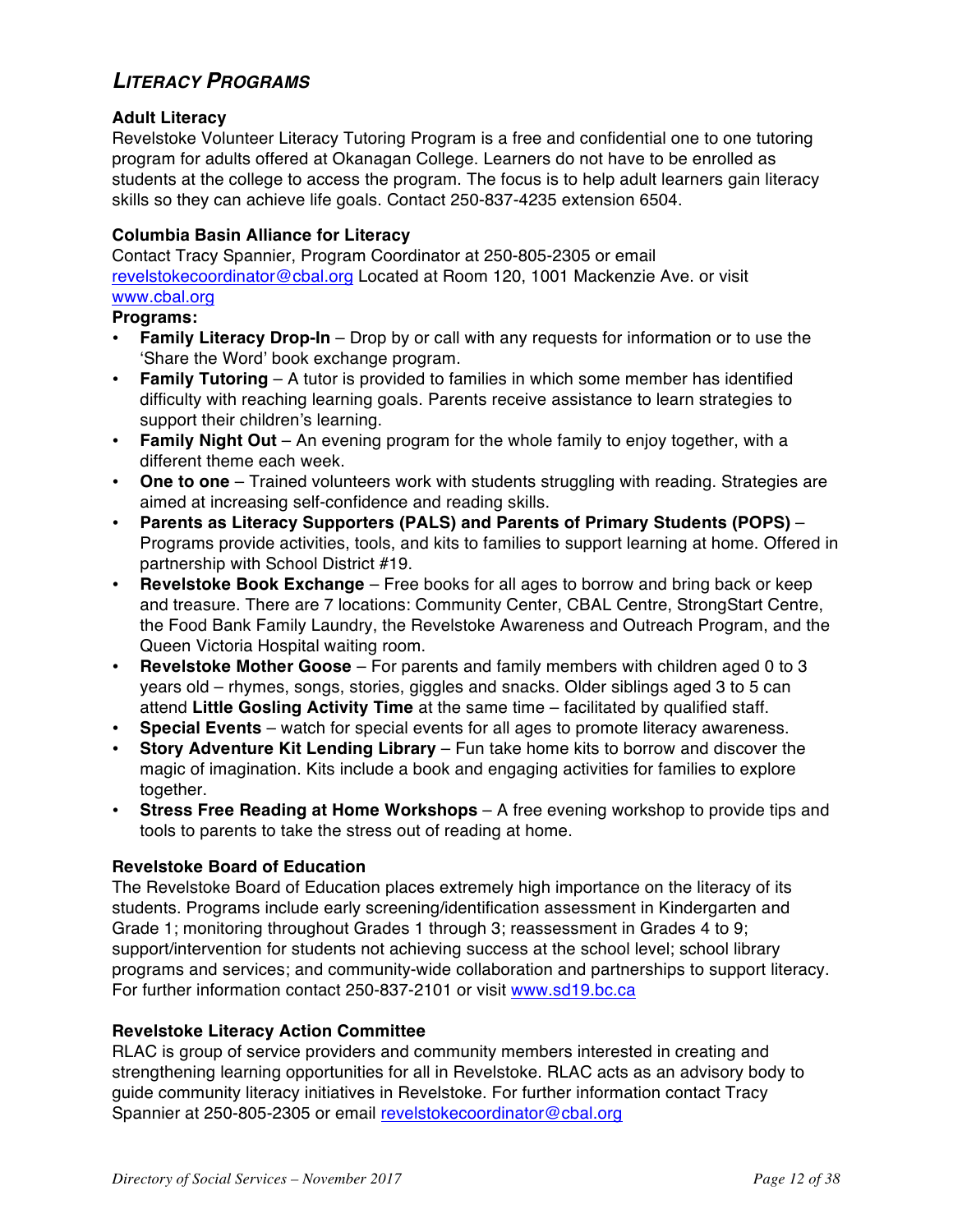## *ELEMENTARY AND SECONDARY SCHOOLS*

## **School District #19**

Superintendent: Mike Hooker. The administration office is located at 501 11<sup>th</sup> St. E. Contact 250-837-2101 or visit www.sd19.bc.ca

- Arrow Heights Elementary School, 1950 Park Dr. Call 250-837-6360
- Columbia Park Elementary School, 120 Colbeck, Call 250-837-4744
- Begbie View Elementary School, 1001 Mackenzie Ave. Call 250-837-3085
- Revelstoke Secondary School, 1007 Vernon Ave. Call 250-837-2173

## **School District #93, CSF (Conseil Scolaire Francophone)**

L'École des Glaciers is Revelstoke's public francophone school offering grades K to 7. Located at 1950 Park Drive. Principal: Hugo Desnoyers. Contact 250-837-6364 or email hugo\_desnoyers@csf.bc.ca or visit www.glaciers.csf.bc.ca

## *REGISTERING FOR SCHOOL DISTRICT #19*

If you are a Canadian citizen, to register your child for school, go to your neighbourhood school and enquire at the office. At the school you will be asked to fill out a registration form and present the child's birth certificate, Medical Services Plan Care Card, and proof of address. If your child is not a Canadian Citizen, registration is confirmed by the District Superintendent and a copy of the parent's and student's immigration documents are required. For more information, contact 250-827-2101 or visit www.sd19.bc.ca

## *REGISTERING FOR SCHOOL DISTRICT #93*

Section 23 of the Canadian Charter of Rights and Freedoms guarantees Canadian citizens living in BC have the right to educate their children in a Francophone education program so long as:

- Their first language learned and still understood is French, or
- They received primary school instruction in Canada in French (not including French immersion), or
- Their children have received or are receiving primary or secondary school instruction in Canada in French (not including French immersion), or
- One of the parents is an immigrant who, if they were a Canadian citizen, would be a right holder under section 23 of the Charter.

For more information, contact l'École des Glaciers 250-837-6364 or visit www.glaciers.csf.bc.ca

## *SCREEN SMART INITIATIVE*

Screen Smart seeks to provide media information to families to promote a better understanding of how electronic media – TV, computers and the internet – may influence the lives of children of all ages, and suggest ways that parents and children can best manage media. Visit www.screensmart.ca for more information or email revscreensmart@gmail.com with any questions.

## *LITERACY VOLUNTEER OPPORTUNITIES*

- One to One Children's Literacy Program Volunteers 250-805-2305 or email revelstokecoordinator@cbal.org
- Revelstoke Volunteer Literacy Tutoring Program at Okanagan College. Free and confidential one to one tutoring for adults. Tutors have access to training and need only basic skills – patience, a good sense of humour, a positive attitude, and a willingness to try new things. Contact Briana Sadler at 250-837-4235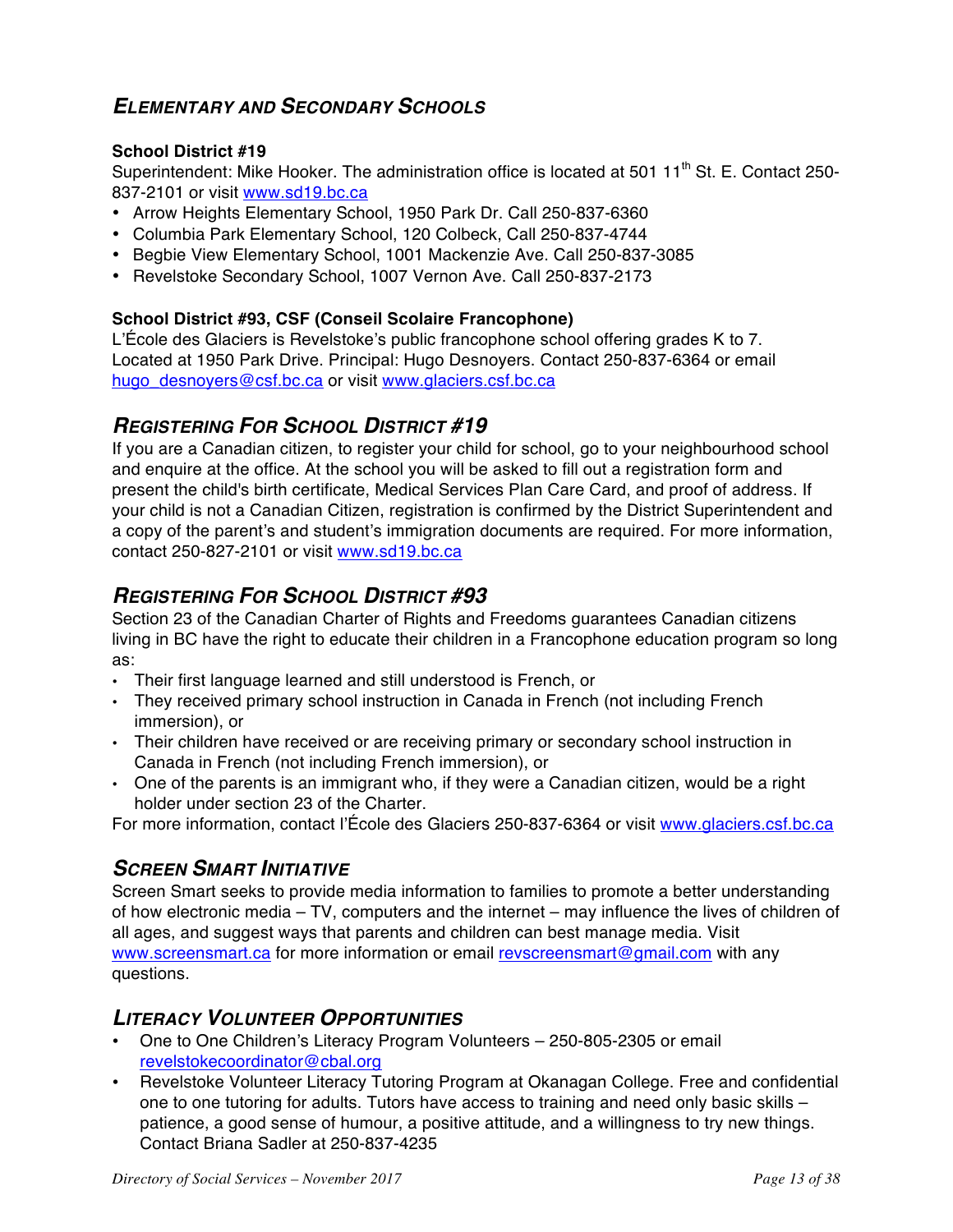• ESL Settlement Services at Okanagan College. Volunteers needed to tutor adult immigrants who are new to Canada, to help them improve their English language skills and to learn about Canadian culture. Call Jill Pratt at 250-837-4235

# **EMERGENCY SERVICES**

## *EMERGENCY NUMBERS*

| For All Emergencies                  | <b>CALL 911</b>                                           |
|--------------------------------------|-----------------------------------------------------------|
| <b>HealthLink BC</b>                 | CALL 811 – For trusted health information and advice from |
|                                      | a Registered Nurse, Pharmacist or Dietitian.              |
| TTY (Deaf/hearing impaired) CALL 711 |                                                           |
| <b>BC Help Line</b>                  | 310-1234                                                  |
| Crisis Line                          | 1-888-353-CARE (2273)                                     |
| <b>Poison Control Centre</b>         | 1-800-567-8911                                            |
| Suicide Crisis Line                  | 1-800-SUICIDE (784-2433)                                  |
| <b>Victim Services</b>               | 250-837-9260                                              |
| <b>Victim Link</b>                   | 1-800-563-0808                                            |
| Women's Shelter                      | 250-837-1111                                              |
| Youth against violence               | 1-800-680-4264                                            |

## *CRIMESTOPPERS*

Crime Stoppers is a completely anonymous community service program not attached to the RCMP in any way. Work is done in association with the public, media, and police to solve crime and make Revelstoke a safer place to live. Information is given anonymously – participants will never have to be a witness in Court, or suffer alienation from friends or family. Cash rewards are offered for information leading to an arrest or the solution of a crime. Tipsters call a special telephone number 1-800-222-TIPS (8477) that features no \*69 or caller display functions, so calls cannot be traced or identified at any time. Code numbers are issued to Tipsters to ensure anonymity. Tipsters can also submit an anonymous tip online at

www.revelstokecrimestoppers.ca. Volunteers are always needed. For further information contact Teresa Lerose at 250-837-6619 or visit www.revelstokecrimestoppers.ca

## *EMERGENCY SOCIAL SERVICES*

Emergency Social Services (ESS) provides for basic short-term services required by people who are forced from their homes by disasters. Essential services include: food, lodging, clothing, family reunification, and emotional support. Other specialized services are provided as required. These services are delivered by the Revelstoke and Area Emergency Social Services (RAAESS) volunteer team as directed by the Emergency Management BC (EMBC). Volunteers receive extensive training, and provide support in emergency situations to residents that have been displaced. For local information, contact Gary Sulz, ESS Coordinator at 250-837-8629.

## *COMMUNITY CONNECTIONS FOOD BANK*

Located downstairs at the Legion, 600 1st St. W. Distributes food to community members in need. The Food Bank is open every Friday between 8:30 am – 11:00 am, and is a free year round service to community members, providing:

- Weekly Food Bank services following a Client Choice Model
- Light breakfast provided to participants each week during Food Bank hours
- Kids Snack Program including: granola bars, fresh fruit and juice boxes
- Christmas Hampers during the month of December
- Personal hygiene items, diet-specific food and vitamins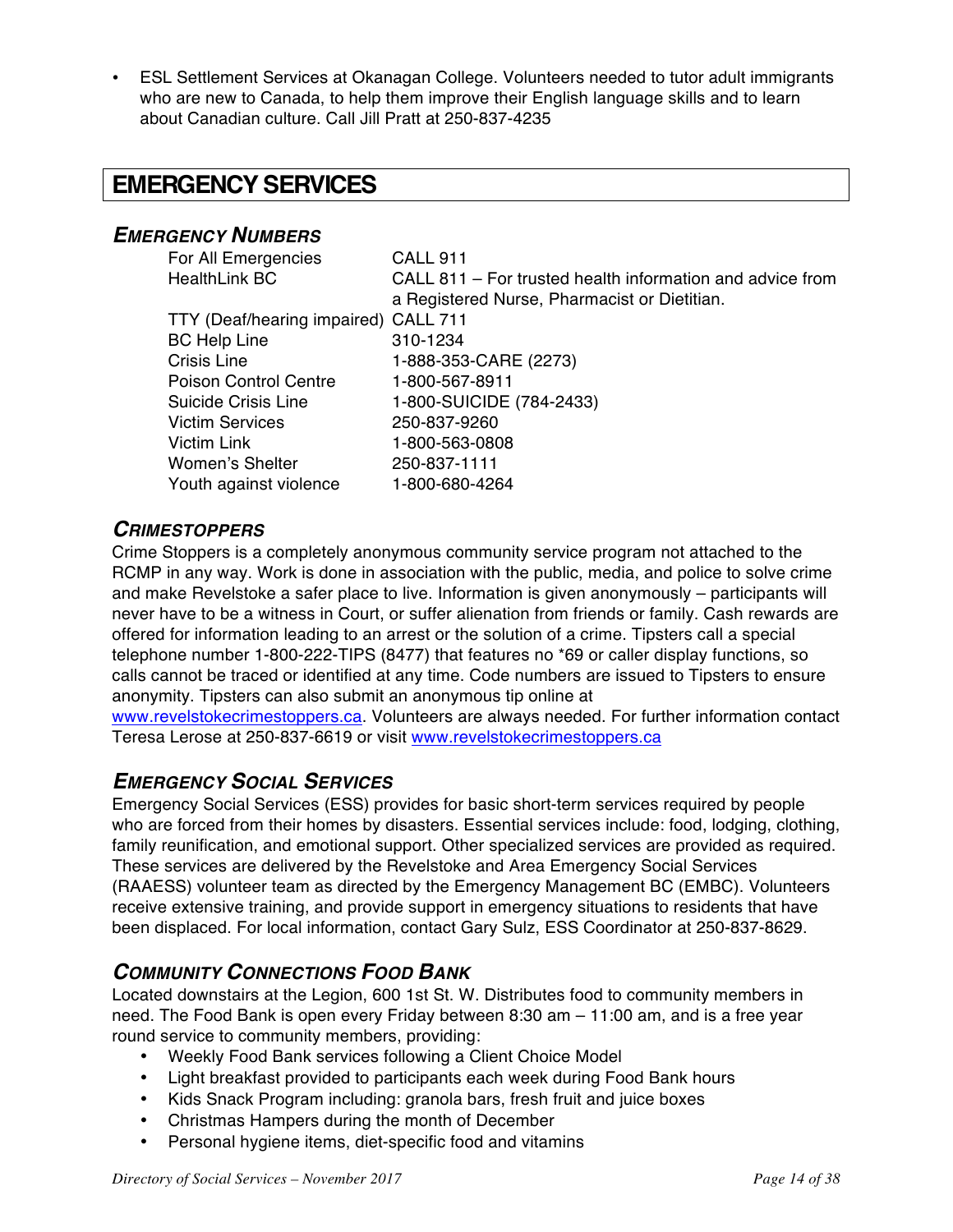- Referrals to other services as required
- Confidential services
- Nutrition and skill building workshops
- Free clothing, household items etc. when available

Contact Patti Larson, Community Connections at 250-837-2920, ext. 28, or email foodbank@community-connections.ca.

## *MEDICAL ALARMS*

These companies provide paid personal response services to summon help and/or detect falls 24 hours/day. Lifeline (Vernon) 1-800-994-8414. Lifecall: 1-800-661-5433 or visit www.lifecall.ca

## *QUEEN VICTORIA HOSPITAL*

Offers services related to major trauma, maternity, minor elective surgeries, laboratory and radiology, physiotherapy, outpatient ambulatory care, nutrition, care for the elderly, respite and hospice. Contact 250-837-2131 or visit www.interiorhealth.ca Located at 1200 Newlands Rd.

## *REVELSTOKE FIRE RESCUE SERVICES*

The Revelstoke Fire Rescue Services is a composite fire department of paid and Volunteer Firefighters and provides fire suppression, rescue, highway rescue and prevention for the City of Revelstoke and it's protection area. For further information contact Fire Chief Rob Girard at (non-emergency number) 250-837-2884. Located at 227 4th St W.

## *REVELSTOKE RCMP DETACHMENT*

Contact (non-emergency) 250-837-5255. Mailing address P.O Box 1480, Revelstoke, BC V0E 2S0. Located at 404 Campbell Ave.

## *SAFELY HOME*

Program now available through MedicAlert Foundation Canada. The MedicAlert ID and service was originally created to help medics treat people quickly and effectively who couldn't speak for themselves. Today, the service can also help people with dementia who go missing. People with dementia can become lost even in familiar places. Personal information and a hotline number are engraved on the unique MedicAlert blue bracelet that's worn full-time by a person with dementia. Should they ever go missing, police can quickly identify them by calling the MedicAlert 24-hour Emergency Hotline. For more information or to download the application form, visit www.medicalert.ca/safely-home or call 1-855-581-3794.

## *SELKIRK MEDICAL CLINIC*

Local physicians (16) including an on-call doctor. Open Monday to Friday 9 am to 7 pm. Contact 250-837-9321 for an appointment. Located at 101  $1^{st}$  St. W. Fax: 250-837-9444.

## *VICTIM SERVICES (RCMP)*

Whether you are a victim, family member, friend or a witness of a crime or traumatic event, the Revelstoke RCMP Victim Services is a free resource designed to assist you. The program operates on the philosophy that the immediacy and nature of assistance that an individual receives following an incident can have a significant impact on their resulting wellness. Program services include emotional and practical support, crisis intervention, referrals, information specific to your needs and court support. We can also offer assistance and support in the completion of CVAP (Crime Victim Assistance Program) applications and Victim Impact Statements. For further information please contact Program Manager, Stephanie Melnyk at 250- 837-9260, Fax 250-837-5033 or email victim.services@revelstoke.ca or visit us at 404 Campbell Avenue, at the RCMP detachment.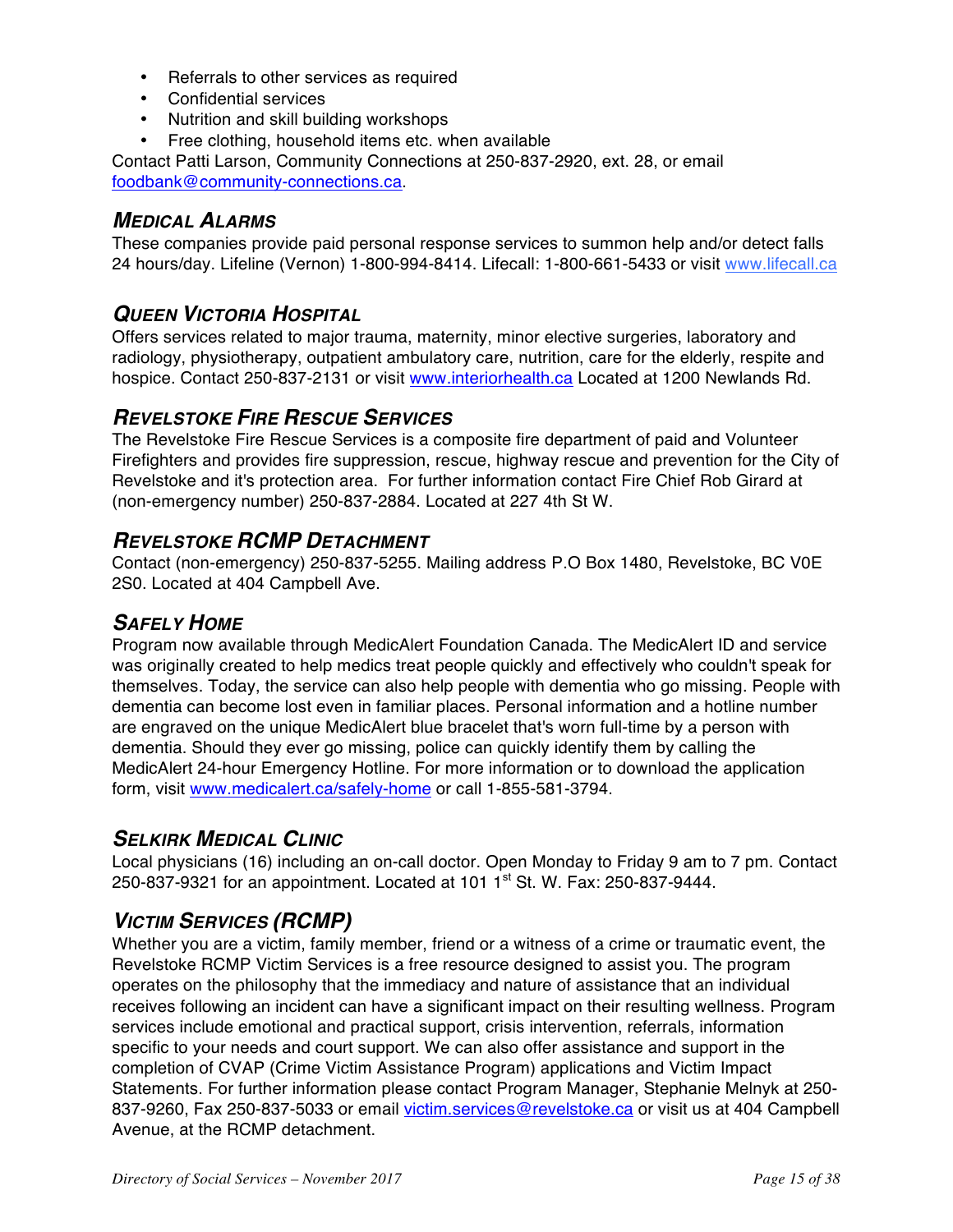## *WOMEN'S SHELTER*

**Revelstoke Women's Shelter Society Forsythe House – A Safe Place**

The Revelstoke Women's Shelter Society is a non-profit society that provides safe refuge and support to women (and their children) at risk of all forms of abuse. Emergency contact 250-837- 1111. Regular services contact 250-837-4382 or email forsythe@telus.net or visit www.revelstokewomensshelter.com

• The **Moving Forward Program**, an outreach project supported by the Revelstoke Women's Shelter, helps vulnerable women living in and outside of the shelter move forward with their lives. The project offers preventive and life skill programming such as painting, trauma sensitive yoga therapy, music classes and opportunities to attend community events. The Moving Forward program educates youth weekly on cultivating healthy relationships in the high school. Through these activities the women (and youth) that are served break isolation and build friendships, skills and confidence to help them thrive in their personal lives and in our community. For more information, please contact movingforward@telus.net

# **EMPLOYMENT SERVICES**

## **Basin Business Advisors Program**

Provides free one-to-one, confidential business counselling and assessment services to owners of existing small – medium sized businesses in the Columbia Basin, including social enterprises. The advisor may recommend the services of business consultant to provide further analysis and recommendations. The BBA program provides a contribution to the cost of consulting. To participate in the program, the business or social enterprise MUST be: headquartered in the Basin, actively conducting business and earning business income, and in compliance with all Canadian laws and regulations. The program also provides free Me Inc. workshops designed to answer questions to those who are thinking about entrepreneurship. For further information contact Roberta Ciolli at 250 837-5345 ext. 3204 or visit www.bbaprogram.ca.

## **Community Futures Development Corporation of Revelstoke (CFDC)**

Offers business loans, equity financing, employment and business-related counselling, access to training, knowledge, experience and advice from people who know and understand business, and support in developing financial and human resources for employment creation and economic diversification in Revelstoke. CFDC administrates the Self-Employment Benefit Program. For further information contact Kevin Dorrius at 250-837-5345 or visit www.communityfuturesrevelstoke.com.

## **WCB/ WorkBC Employment Services Centre**

Offers support to job seekers and employers. Job seekers can access job search and preemployment-related services obtained either through self-serve or case management, depending on individual needs. We offer a variety of workshops including resume writing, interview skills and labour market research, both face to face and through tele-sessions and webinars. Depending on eligibility, job seekers also have access to supplemental services including training and self-employment supports; and employers have access to services such as wage subsidies and employee supports. We hold job fairs and labour market roundtable discussions. Job Search and Job Start supports (e.g. mileage, employment related clothing), for job seekers may also be considered based on individual circumstance and eligibility. For further information about accessing our services, contact 250-814-0244, visit the website at www.workbc-revelstoke.com, check us out on Facebook or drop into 117 Campbell Avenue.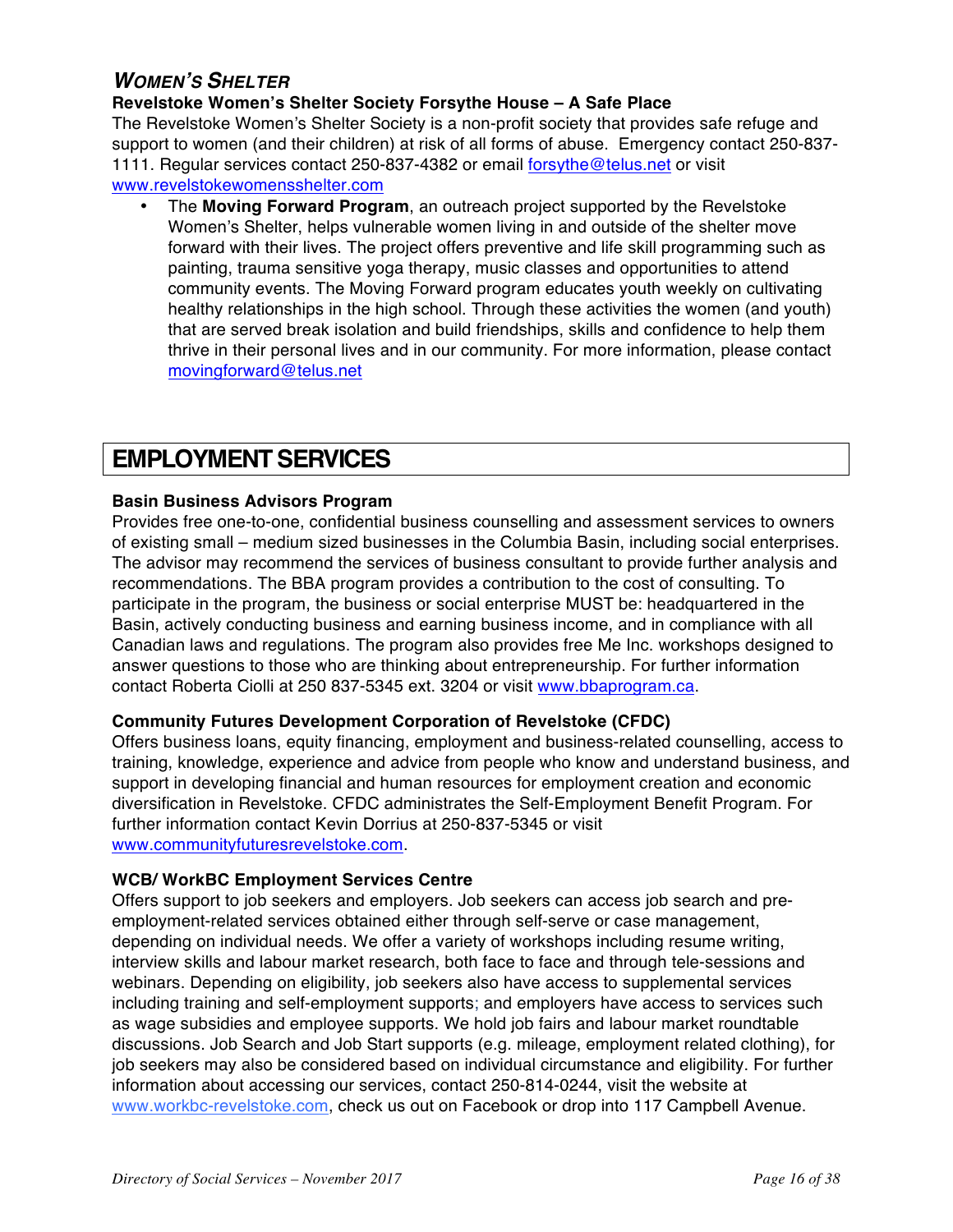# **FOOD SECURITY**

## **Revelstoke Food Security Coordinator**

For further information contact Melissa Hemphill at Community Connections at 250-837-2920 or 250-814-3207 or email melissa.lei.hemphill@gmail.com

#### **Revelstoke Local Food Initiative**

The Revelstoke Local Food Initiative runs the community gardens, gardening workshops, school education programs and food-themed celebration events. All are welcome to join this organization and learn to grow and cook their own food. Visit www.revelstokelocalfoood.com or email info@revelstokelocalfood.com

#### **Community Connections Outreach & Development Services**

Offers a variety of programs for those in need. Contact Patti Larson at 250-837-2920 ext 28, or email foodbank@community-connections.ca.

- **Food Bank** (downstairs at the Legion, 600 1st St. west) Coordinates free food distribution to those in need in the community of Revelstoke. The Food Bank is open every Friday between 8:30 am – 11:00 am and provides a wide variety of non-perishable food as well as milk, bread, fresh fruit and vegetables, the Kids Snack Program and the Christmas Hamper program during the month of December.
- **Kid's Snack Program** provides families with a bag of nutritious snacks for their children to last 5 days each week.
- **Nutrition Education Program**  an ongoing nutrition education program that provides low-income families, seniors, and individual's tools to improve their health, nutrition, and wellness. The Food Bank has long held a vision of maintaining a strong, healthy community where its members have the resources they need to establish long-term healthy eating behaviours. Eating well is a habit; it must be nurtured and encouraged as with any other skill.
- **The Gleaning Project** a partnership with Revelstoke Bear Aware to gather from our neighbours and share extra fruits, berries and vegetables which help to enhance food quality in our distribution.
- **Plant a Row – Grow a Row** Local gardeners are encouraged to plant an extra row of vegetables and donate their harvest to the food bank in an effort to get more fresh vegetables for local families in need.

#### **Food Connect (Food Recovery Program)**

Food Connect, formerly known as the Food Recovery Program, collects surplus perishable foods from local food retailers and distributes to families and seniors in our community.

- Monday to Thursday at the Main office  $#314$   $2^{nd}$  Street East with a specific distribution schedule.
- Wednesday Public pickup for families with children & Seniors  $(60+)$  12:00 1:00 pm

Distributed foods consist mainly of perishable items; including produce, dairy, and bread. Contact Jenna Fraser, Community Connections at 250-837-2920, ext. 31 or email jfraser@community-connections.ca

**Revelstoke United Church** - Soup and a Smile every Monday from 11:30 am to 1:00 pm. A hot meal of (usually) soup, a bun, beverage, and dessert is provided for those in need. Located at 314 Mackenzie Ave.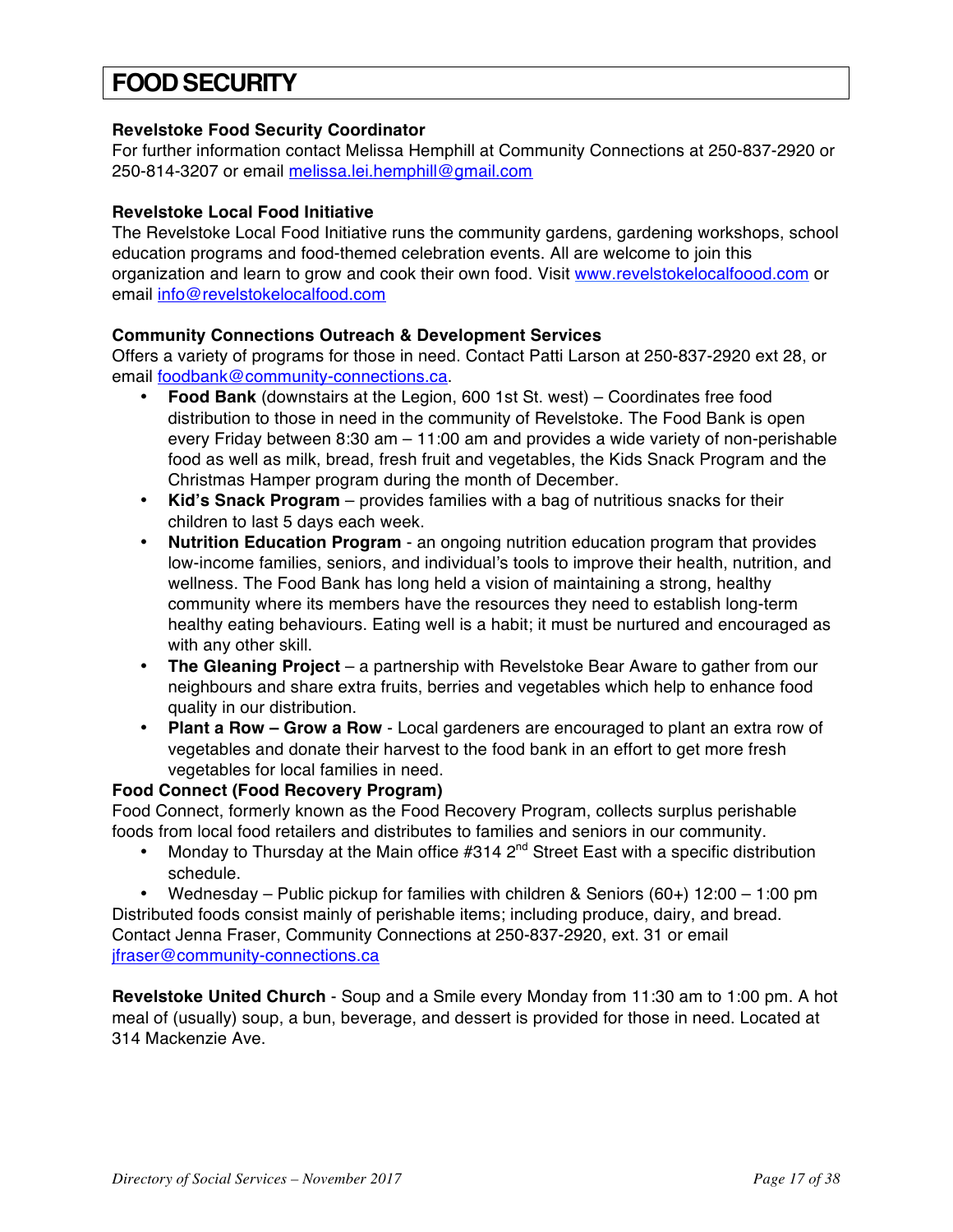# **FINANCIAL RESOURCES**

#### **Revelstoke Financial Literacy Project**

'Making Cents' Guides, resources and more – visit www.revelstokefinancialliteracy.weebly.com or call 250-805-2305 for more information.

#### **Volunteer Income Tax Program**

Trained volunteers provide free income tax preparation for lower income residents. For more information contact the Seniors Centre at 250-83-9456 or Jane McNab at 250-837-5910.

# **GOVERNMENT MINISTRIES, REPRESENTATIVES AND CONTACTS**

## *FEDERAL*

#### **Member of Parliament Wayne Stetski, Kootenay-Columbia**

PO Box 872, Cranbrook BC V1C 4J6 (Tel) 1-250-919-9104 or Email wayne.stetski@parl.gc.ca

#### **Federal Contact Information**

- 1. Canada Mortgage & Housing Corp. www.cmhc-sch.gc.ca
- 2. Canada Pension Plan 1-800-277-9914 www.hrsdc.gc.ca
- 3. Canada Revenue Agency www.cra-arc.gc.ca
	- GST Credit 1-800-959-1953
	- Tax Refund Status 1-800-959-1956
	- Tax info phone service 1-800-267-6999
- 4. Child Tax Benefit 1-800-387-1193 www.cra-arc.gc.ca
- 5. Citizenship & Immigration 1-888-242-2100 www.cic.gc.ca
- 6. Employment Insurance
	- Enquiries 1-800-206-7218
	- Employer Services 1-888-800-9612
	- Foreign Worker Confirmations 1-888-246-7712
	- Employment Services 1-800-304-0595
- 7. Old age security 1-800-277-9914 www.hrsdc.gc.ca
- 8. Passport Canada 1-800-567-6868 www.pptc.gc.ca
- 9. Service Canada 1-800-622-6232 www.canada.gc.ca
- 10. Social Insurance Numbers 1-800-206-7218 www.hrsdc.gc.ca
- 11. Veterans Affairs Canada 1-866-522-2122 www.vac-acc.gc.ca

## *PROVINCIAL*

#### **Member of the Legislative Assembly Norm MacDonald MLA, Columbia River-Revelstoke**

Revelstoke Office 250-814-6700 or 1-866-870-4188 or www.normmacdonald.ca Located at 416 1<sup>st</sup> St West.

## **Provincial Contact Information**

- 1. Child Care Resource and Referral call 250-837-6669 or visit www.mcf.gov.bc.ca/childcare or www.childcarechoices.ca
- 2. Child Care Subsidy call 250-837-6669 or visit www.mcf.gov.bc.ca/childcare or for advice on financial help for eligible families to meet child care costs call 250-837-6669 or visit www.mhr.gov.bc.ca/ccs
- 3. Community Care Facilities Licensing visit www.healthplanning.gov.bc.ca/ccf
- 4. ECE Registry registry & renewal of early childhood educators call 250-837-6669 or visit www.mcf.gov.bc.ca/childcare/ece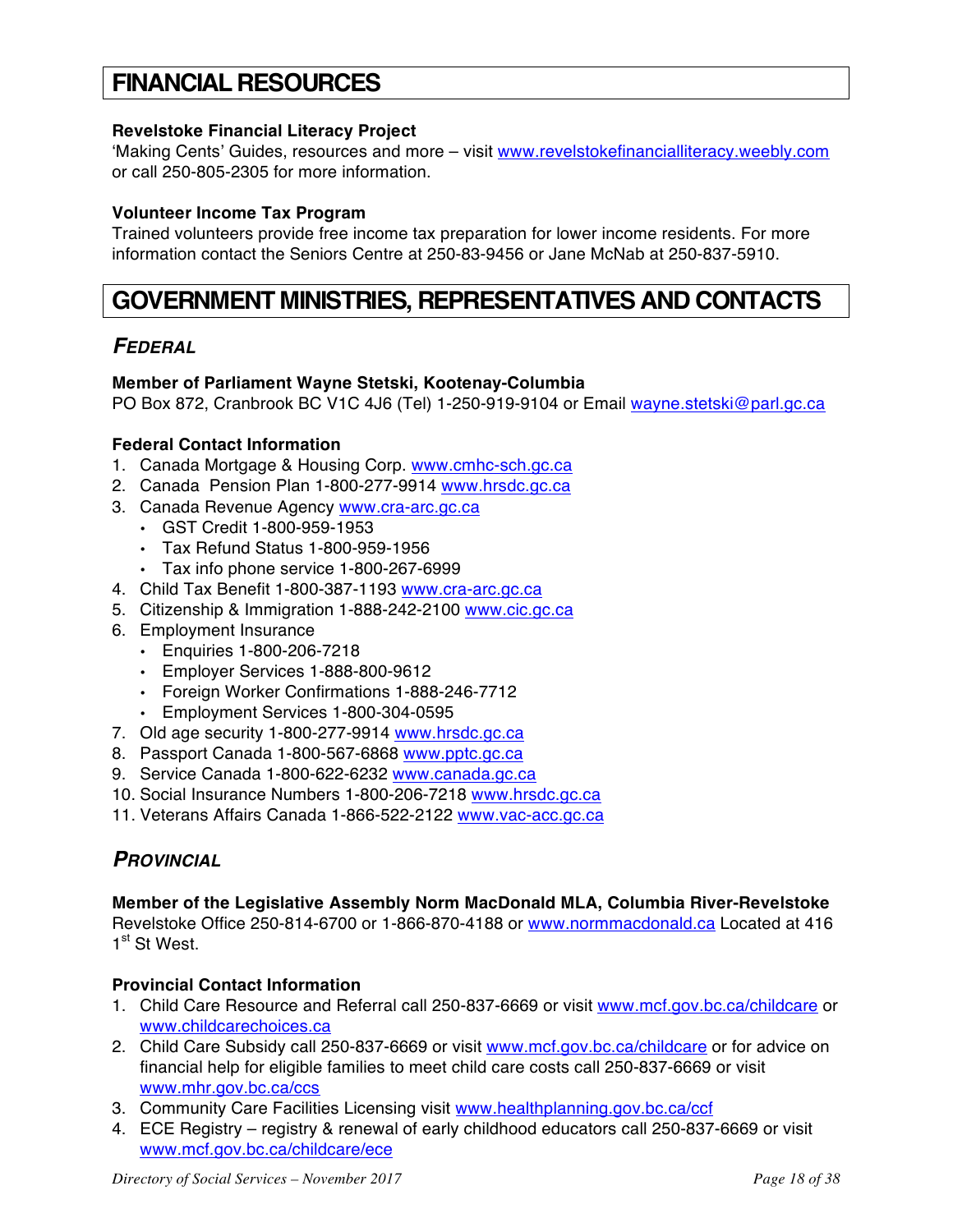- 5. Employment and Income Assistance call 1-866-866-0800 and ask for a pre-application number to be assigned to you, then go to http://www.weborientation.gov.bc.ca/intro.asp or visit www.gov.bc.ca/hsd
- 6. Enquiry BC for general enquiries call 1-800-663-7867 or email EnquiryBC@gems3.gov.bc.ca or visit www.gov.bc.ca
- 7. HealthLink BC call 811or visit www.HealthLinkBC.ca
- 8. Help Line for Children 310-1234
- 9. Housing BC Housing, call 1-800-834-7149 or visit www.bchousing.org
- 10. Interior Health, call 250-837-2131 or visit www.interiorhealth.ca
- 11. Medical Services Plan (MSP) call 1-800-663-7100
- 12. Ministry of Children and Family Development, located at 210 Garden Ave, call 250-837-7612 or visit www.mcf.gov.bc.ca
- 13. Service BC, Government Agent Revelstoke, located at 1123 West 2<sup>nd</sup> St. call 250-837-6981
- 14. Vital Statistics call Kelowna Office 250-712-7562 or visit www.vs.gov.bc.ca
- 15. Workers' Compensation call 1-888-967-5377 or visit www.worksafebc.com

## *REGIONAL*

**Columbia Shuswap Regional District Area B, Director Loni Parker**, email lparker@csrd.bc.ca

## **Regional District Contact Information:**

Call 1-888-248-2773 or visit www.csrd.bc.ca

## *MUNICIPAL*

## **Municipal Contact Information:**

- 1. General Inquiries 250-837-2161 or visit www.revelstoke.ca
- 2. Community Economic Development (Housing, Public Transportation, etc) 250-837-5345
- 3. Parks, Recreation and Culture (Aquatic and Fitness Centre, Arena, Community Centre, Community Organizations, Preschool etc) 250-837-9351 or email prc@revelstoke.ca
- 4. Development Services (Planning, Public Works, Engineering) 250-837-3637
- 5. Social Development Committee 250-814-3875 or visit www.revelstokesocialdevelopment.org or email Social Development Coordinator Jill Zacharias at e.jill.zacharias@gmail.com

# **HEALTH CARE**

## *APPLICATION FOR MEDICAL SERVICES PLAN OF BC (MSP) ENROLMENT*

A person must be a resident of British Columbia to qualify for benefits with MSP. A resident is defined as a person who:

- is a citizen of Canada or is lawfully admitted to Canada for permanent residence;
- makes his or her home in BC; and
- is physically present in BC at least six months in a calendar year and is not a tourist or visitor to BC.

If MSP benefits are available through your employer, union or pension plan, contact that agency for information and the appropriate application form.

MSP is a premium based plan – residents with limited income can apply for premium assistance.

The application can be downloaded from: www.health.gov.bc.ca/exforms/msp/enrolment.html For MSP related questions, call the Health & Seniors Information line at 1-800-465-4911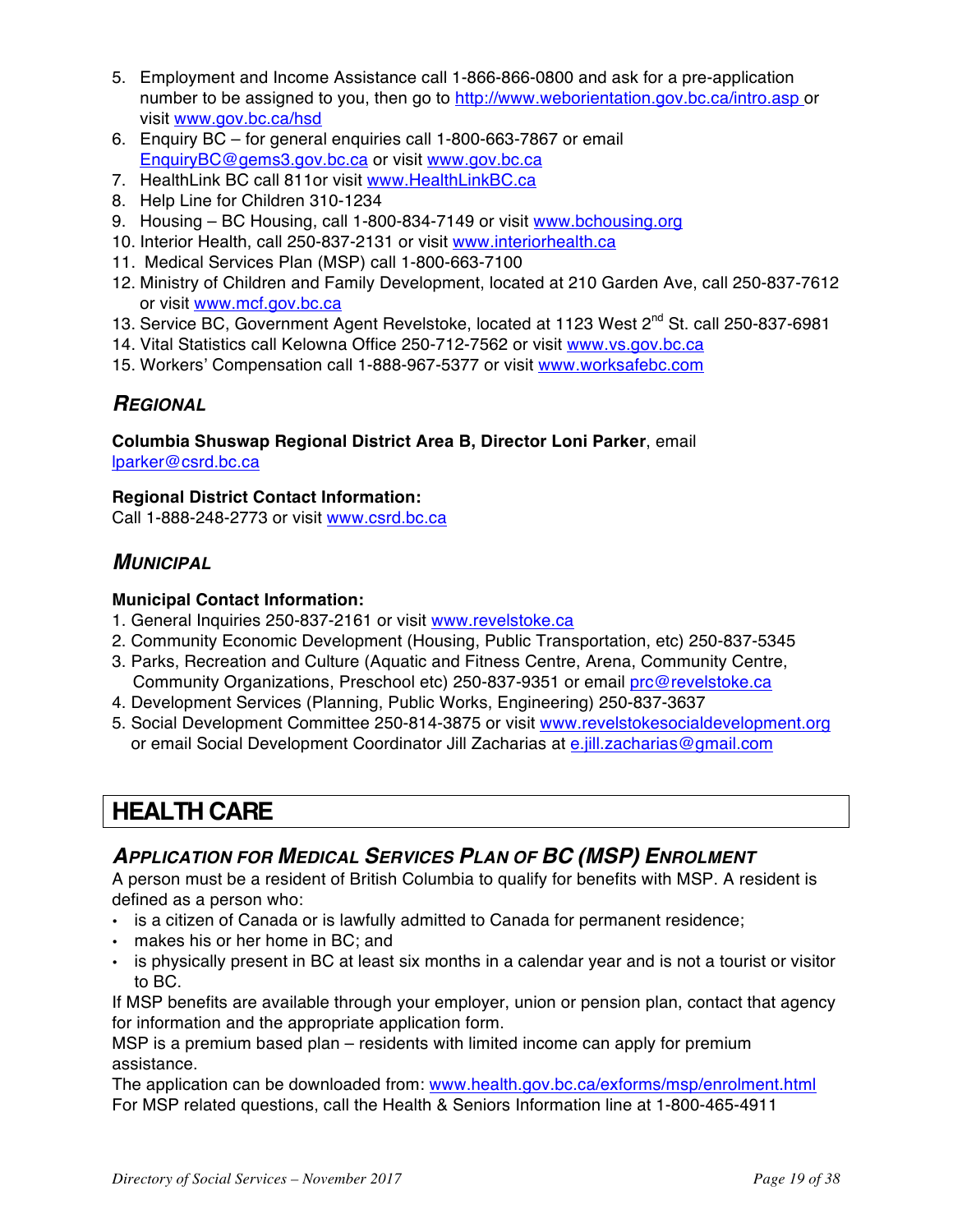## *ACUPUNCTURE/CHINESE MEDICINE*

Jade Mountain Wellness & Acupuncture, Erin Potter, R. TCM.P. Located at 101 1<sup>st</sup> Street West. Call 250-837-3900 or visit www.jademountain.ca.

## *BRAIN INJURY*

West Kootenay Brain Injury Association - Rehabilitation services for adult survivors of an acquired brain injury - to empower adults and families living with the effects of an acquired brain injury to enhance their quality of life, increase independence and community involvement. Contact Jackie James 250-837-1781.

## *CANADIAN CANCER SOCIETY (CCS)*

**Community Support Programs** - offer a variety of programs from Accommodation, Camp Good times, Cancer Connection, Support Groups, Wig & Breast Prosthesis Banks, and Financial Support. The CCS is funded solely by the generosity of donors. The Cancer Information Service is a national, bilingual, toll-free service offering comprehensive information about cancer and community resources. Call 1-888-939-3333.

## *CHIROPRACTORS*

Dr. Brian Snider – Located at 305  $1<sup>st</sup>$  St. E. Call 250-837-2586 Dr. Wade Viznaugh - Located at 300 3rd St. W. Call 250-837-2110

## *DEMENTIA*

The First Link® Dementia Helpline is a province-wide support and information service for anyone with questions about dementia, including people with dementia, their caregivers, family and friends, professionals, and the general public. Call toll-free 1-800-936-6033, Monday to Friday, 9 a.m. to 4 p.m. Every call to the Alzheimer Society of B.C. is confidential. Contact the Kelowna Resource Centre for services in local communities near you at 250-860-0305 or visit the Society's website www.alzheimerbc.org.

## *DENTISTS*

- Mackenzie Dental Centre, Dr. Philomena Gale, Located at 101 1<sup>st</sup> St. W. Call 250-837-5737
- Revelstoke Dental Centre, Dr. Scott LeBuke, Located at 111 2<sup>nd</sup> St. W. Call 250-837-6231
- Selkirk Dental Clinic, Dr. Mark Schwenck & Dr. Brian Broadwell, Located at 314 Connaught Ave. Call 250-837-5149

## *FOOTCARE*

• The Foot Nurse, Sherry Lucas, Certified Foot Care Nurse, Located at Pharmasave, 207 Victoria Rd. Call for appointment 250-517-7100.

## *HEARING*

Canadian Hearing Care, Located at 204 1st St. W. Call 250-837-3011

## *HOME AND COMMUNITY CARE*

## **Interior Health - Home Health Programs**

Care options that provide independence, choice and dignity for seniors and adults with disabilities, including: nursing and aid to help seniors remain independent in their own homes, adult day programs, respite, assisted living, and residential care. First contact for elder abuse. The office is open daily (365 days per year) from 8 am – 4 pm. Contact Audrey Austin, RN at 250-814-2267 or email audrey.austin@interiorhealth.ca Fax 250-814-2287

• **Home Care Nursing** – Advanced wound care, community IV therapy and other nursing supports for clients in the community. Primarily provided at our Ambulatory Nursing Clinic on the second floor of Queen Victoria Hospital. Appointment necessary.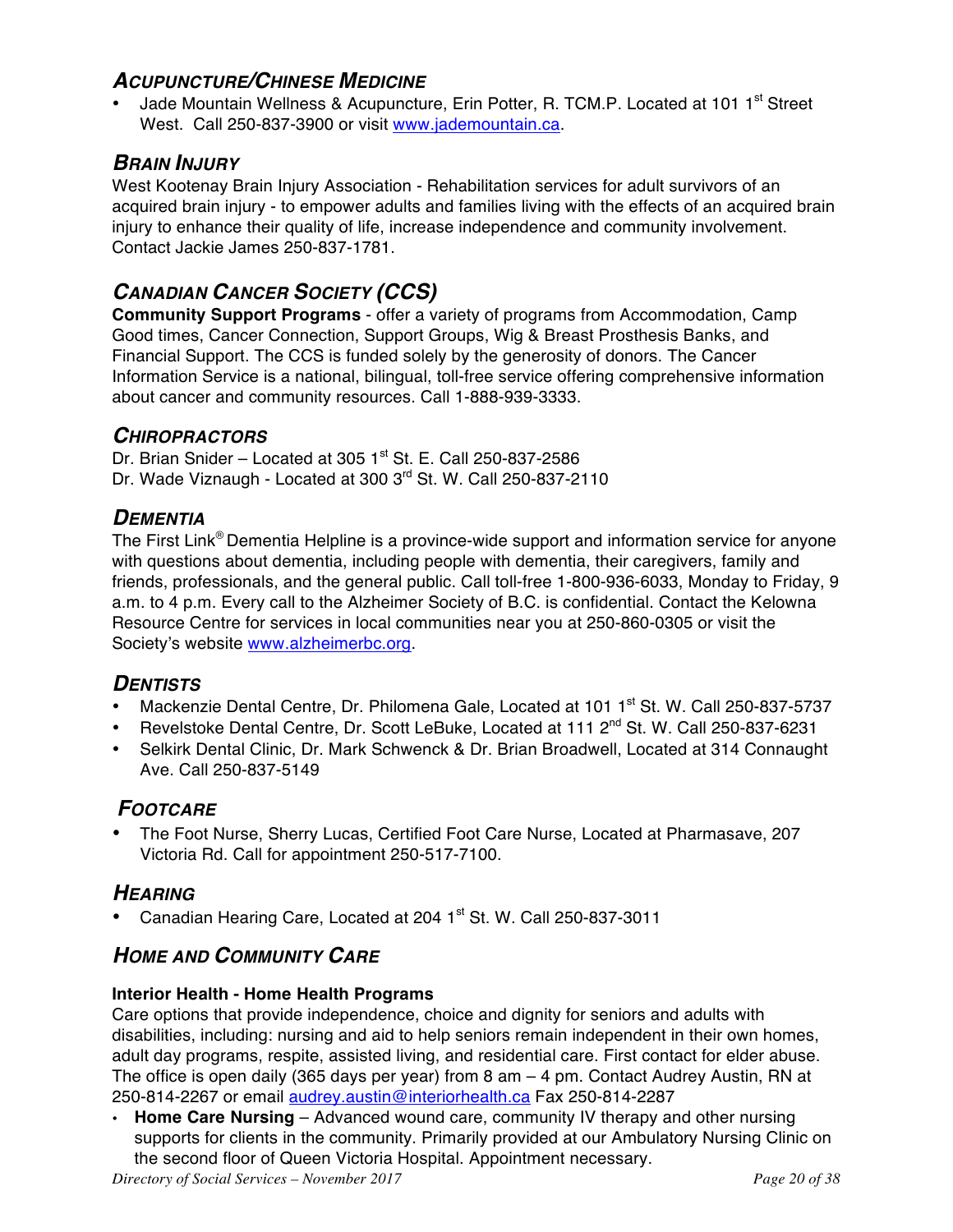- **Palliative Care Program**  Includes home care nursing monitoring, access to palliative care equipment and supplies, and access to the Hospice Palliative Care Room at Mt. Cartier Court.
- **Case Management**  for clients at home who need support with Home Support, Adult Day Program, bathing, meal programs or access to respite beds, Assisted Living and Residential Care. Clients are screened by an intake nurse and if appropriate and consenting, undergo an assessment. Services are based on outcomes generated. Fees are based on financial assessment.
- **Transition Liaison** Referrals for complex discharge (from hospital care) planning involving community services.
- **Meals on Wheels** Nutritious meals are provided at home for seniors and people with disabilities who want to maintain an independent life in their homes but are unable to prepare their own meals. Call Moberly Manor at 250-837-3147.

**Community Care Social Work** – Social Work services provide counselling regarding: abuse and neglect related to older, vulnerable adults; client and family adjustment to changes in health; financial concerns; locating resources, development of community resources to support clients; palliative care and bereavement. Contact Chelsea Watts, MSW at 250-837-2131 ext 204 or email chelsea.watts@interiorhealth.ca

**Nurse Practitioner** – The Revelstoke Nurse Practitioner (NP) focuses on the care of complex frail elderly patients, including assessment of patients / residents and diagnosing diseases, disorders, and conditions. The NP initiates treatment including health care management, therapeutic interventions, and prescribes medications. This encompasses the continuum of home, acute, and residential care, delivered in a collaborative manner with existing systems and services. The NP practices autonomously and interdependently with the health care team, practicing within the NP scope of practice as per CRNBC standards. Contact Ann-Marie Gill, RN at 250-827-2131 ext 213 or cell 250-814-4533 or email ann-marie.gill@interiorhealth.ca

## **Spectrum Family & Home Care**

Provides services to people of all ages in the community, including Personal Care Services, Companionship Services, Live in Respite Services, Cleaning Services, Home and Yard Maintenance, Downsizing Services and Life Skills Training. For more information, contact (toll free) 1-855-365-3842 or 1-250-265-3842 or visit www.spectrumcares.ca

## *HOSPICE*

The hospice philosophy encourages a focus on life and living. The goal of hospice care is to help the client live the fullest life possible, while also helping all those involved to come to terms with the illness. We offer information, companionship, and emotional support. We also provide caregivers a "breather" to have some time for themselves. Contact 250-837-5523 or email revhosp@telus.net or visit www.revelstokehospicesociety.com. Mailing address is PO Box 3133, Revelstoke BC V0E 2S0

**PALS** – a visitation program provided by Hospice to seniors that provides emotional support to individuals who are facing difficult times. These isolated seniors may live on their own or in residential care facilities and have family that are not able to visit very often.

## *HOSPITAL*

Queen Victoria Hospital offers services related to major trauma, maternity, minor elective surgeries, laboratory and radiology, physiotherapy, outpatient ambulatory care, nutrition, care for the elderly, respite and hospice. For further information contact 250-837-2131 or visit www.interiorhealth.ca Located at 1200 Newlands Rd. Mailing address: Mail Bag 5000 Revelstoke BC V0E 2S0.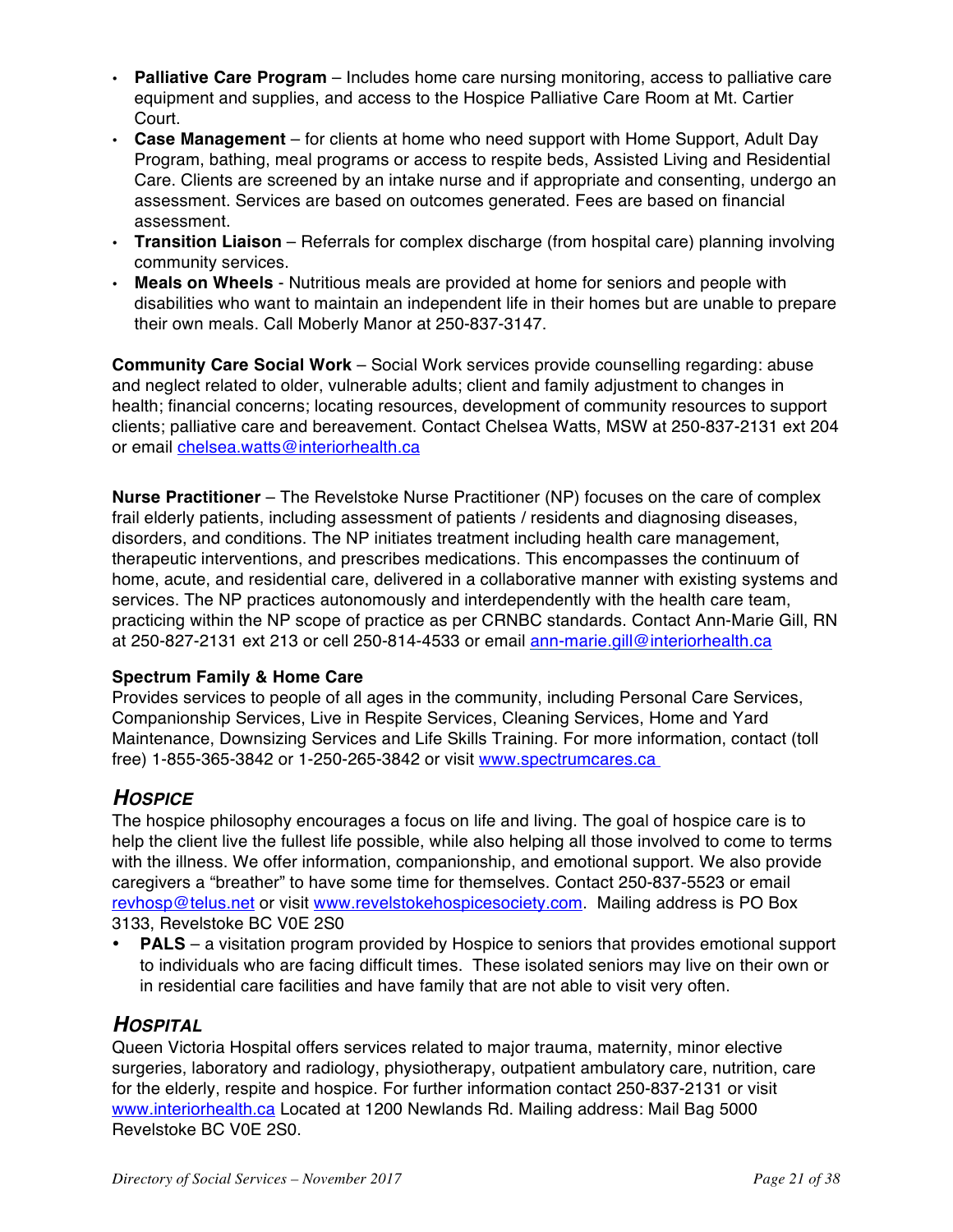## *MASSAGE THERAPY (REGISTERED)*

- Ascend Massage Therapy & Movement Studio, #101-311 1<sup>st</sup> St. W. Call 250-837-7077 or visit www.ascendmassage.ca
- Balu Yoga & Wellness Centre, 414  $1^{\text{st}}$  St. W. Call 250-837-3975 or 250-837-1817 or visit www.baluyoga.com
- Bodylogic Therapeutic Massage, #103-103 1<sup>st</sup> Street E. Call 250-837-3666 or visit www.bodylogicmassagerevelstoke.com
- Helios Rehabilitation and Performance, 109 2<sup>nd</sup> St. E. Call 250-837-7171 or visit www.heliosphysio.com.
- Jade Mountain Wellness & Acupuncture, 101 1<sup>st</sup> St. W. Call 250-837-3900 or visit www.jademountain.ca
- Parhelia Massage Therapy, 204 Campbell Ave. Call 250-814-7690 or visit www.parheliamassage.ca
- Repose Massage Therapy & Day Spa located at the Hillcrest Hotel a Coast Resort, Call 250-837-3322
- Revelstoke Massage Therapy Clinic 301 1<sup>st</sup> Street E. Call 250-837-6677 or visit www.revelstokemassagetherapy.com

## *MEDICAL DOCTORS*

## **Mountain View Medical Centre**

Dr. Lora Cruise – family practice including same-day appointments for urgent care. Mental Health & Addictions services for adults and youth, by referral from family doctor. Open Monday to Friday 8:45 am  $-$  4:30 pm. Located in Mountain View School, 616 3<sup>rd</sup> St. W. For appointment contact 1-778-489-8018 or email revymedical@panaceamg.com. Fax 778-599-0990.

## **Selkirk Medical Clinic**

At Selkirk Medical Clinic there are 16 local family physicians including an on-call doctor. Open Monday to Friday 9 am to 7 pm. Contact 250-837-9321 for an appointment. Located at 101  $1<sup>st</sup>$ St. West. Fax 250-837-9444. Visit www.selkirkmedicalgroup.ca

- Booked appointments: Monday Friday 9 am 5 pm
- Walk-in available: Monday  $-$  Friday 9 am  $-$  7 pm

Physicians provide the following services:

- Family medicine/general practice
- Walk-in, same day appointment available
- Suturing/lesion removals
- Obstetrical care
- GP surgeons
- GP anaesthetists
- Travel medicine appointments
- WCB/employment/driver's medicals
- Specialized injections
- Medico-legal services
- Circumcisions

## *NATUROPATHIC DOCTOR*

Dr. Theresa Camozzi provides natural health and beauty care in an accepting and encouraging environment. She is board certified in acupuncture and mesotherapy. She is also trained in Bowen Therapy, a gentle therapy that rebalances the body to treat chronic pain, fertility, and fibromyalgia. Online booking is available at www.theresacamozzi.com or phone 250-814-4423.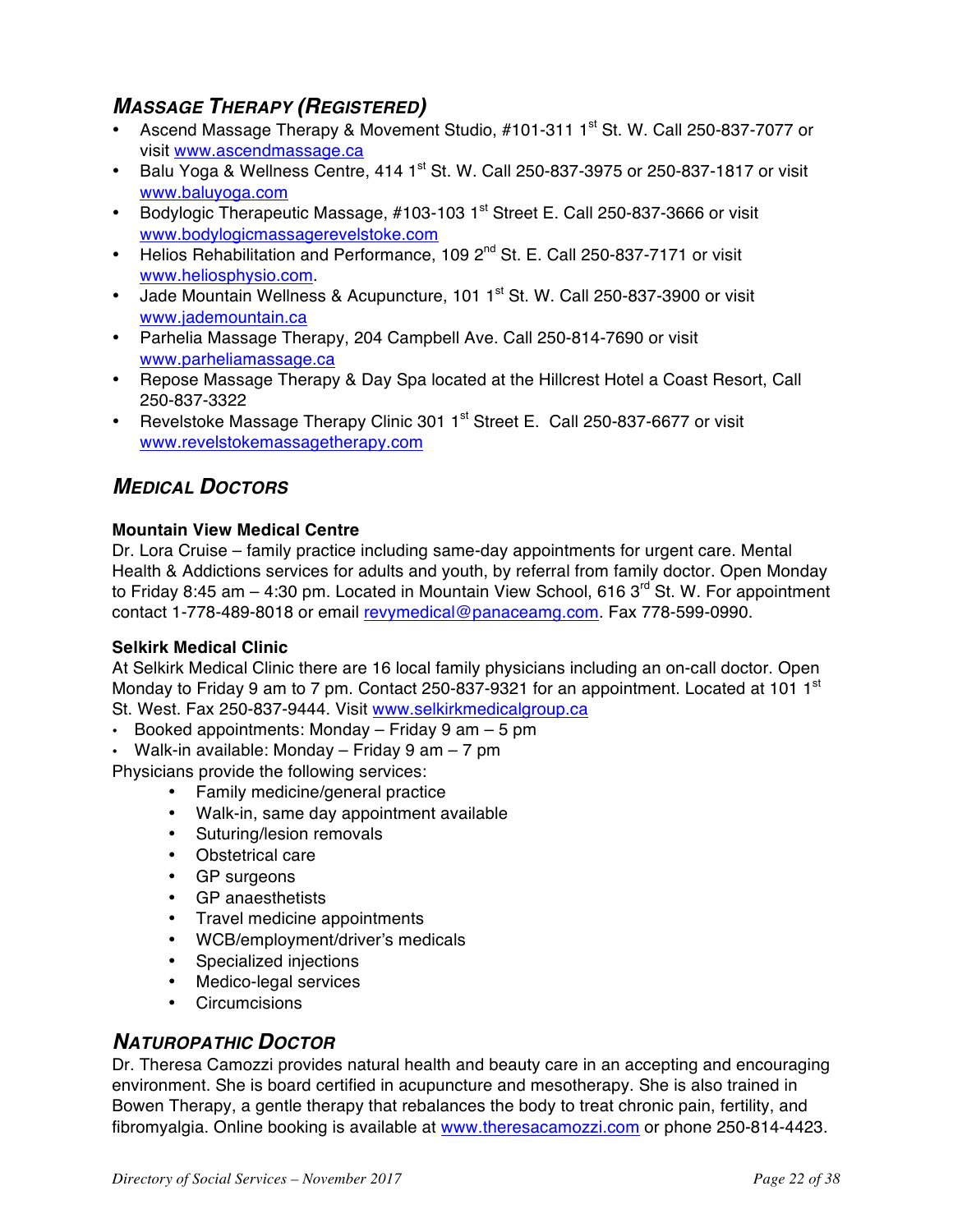## *NUTRITION AND DIABETES COUNSELLING*

## **Interior Health**

Contact Sandra Rourke, Registered Dietitian and Certified Diabetes Educator, at 250-814-2276 or email sandra.rourke@interiorhealth.ca. Located at Queen Victoria Hospital, 1200 Newlands Rd.

## **Pharmasave – Nutritional Counselling**

Nutritional consulting: Individualized dietary, supplement and lifestyle recommendations aimed at bringing balance and wellness to your body. Contact Lisa Shauer at 250-837-2028 or email nathealth@pharmasaverevelstoke.com or visit www.pharmasaverevelstoke.com. Located at 307 Victoria Rd. W.

## *OCCUPATIONAL THERAPY*

- Occupational Therapy Services are offered at Queen Victoria Hospital (Doctor referral needed), Contact the Community Rehab department at 250-814-2270.
- Ability Occupational Therapy Services for individuals with injury and/or disability. Contact Pauline Robinson at 250-305-8498 or email pauline@abilityot.ca.
- Whitney Kendrick, Monashee Occupational Therapy Services, Contact 250-837-7987 or email whitneykendrick@hotmail.com.

## *OPTOMETRIST*

Contact Dr. Christine Ayles at 250-837-5244, Located at 310 Connaught Ave.

## *OSTEOPATHY*

Contact Anouk Sanchez and William Jarrige at 250-814-7635. Located at Suite 204 - 111 2nd Street E. Visit www.revelstokeosteopathy.ca

## *PATIENT CARE QUALITY OFFICER*

Interior Health has established a central Patient Care Quality Office to receive, record, track and resolve complaints through Health Service Area Patient Care Quality Officers. The Patient Care Quality Officer is the liaison between patients, clients, residents and Interior Health regarding concerns, complaints or unmet needs. The central office is located in Kelowna at #220, 1815 Kirschner Rd. V1Y 4N7, or call (toll free) 1-877-442-2001, Fax 250-870-4670, or visit http://www.interiorhealth.ca/YourCare/PatientCareQualityOffice/Pages/default.aspx Office hours are Monday-Friday 8:30 am to 4:30 pm, excluding statutory holidays.

## *PHYSIOTHERAPY*

- Helios Rehabilitation and Performance, located at 109 2<sup>nd</sup> St. E. Contact 250-837-7171 or visit www.heliosphysio.com.
- Shendra Kelly RPT, located at 414 1<sup>st</sup> St. W. Contact 250-837-3975 or visit www.baluyoga.com/wellness
- Red Cedar Physiotherapy, located at Suite 204 Victoria Rd Alpine Village Mall, Contact 250- 837-8519 or visit www.redcedarphysio.ca
- Physiotherapy services are available at Queen Victoria Hospital (Doctor referral needed), Contact 250-837-2131 ext 259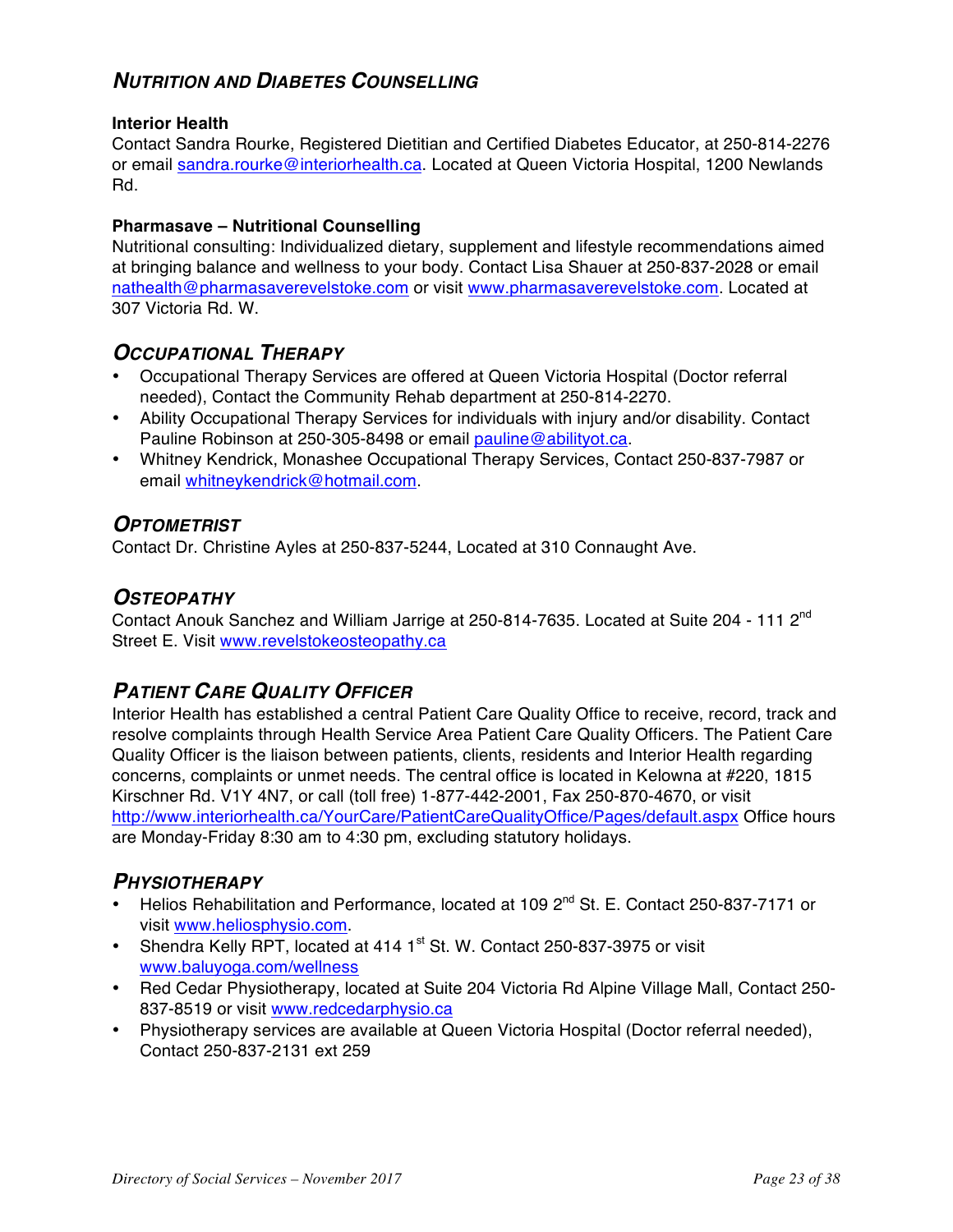## *PUBLIC HEALTH*

## **Public Health Clinic**

Offers immunizations, hearing screens, baby clinics, influenza and pneumococcal vaccines, communicable & STD disease investigation, education, and resources, prenatal services, support for new mothers, services for children with special needs, tobacco education, school health services, and environmental health services. The public health team includes a public health inspector, health unit aide, public health nurses and speech and language pathologist. Located at Queen Victoria Hospital, 1200 Newlands Rd. Contact 250-814-2244 or visit www.interiorhealth.ca.

## *PRENATAL SERVICES*

For a complete directory of prenatal services contact Revelstoke Early Childhood Development Coordinator, Tracy Spannier at 250-805-2305 or email revelstokeecd@gmail.com or drop by and pick one up at Room 120, 1001 Mackenzie Ave.

**Prenatal Classes** are offered regularly by Okanagan College. For more information contact 250-837-4235 or visit www.okanagan.bc.ca *Subsidy available if required.*

## *RED CROSS HEALTH EQUIPMENT LOAN PROGRAM (HELP)*

Health equipment loans available – crutches, canes, commodes, wheelchairs, walkers and more. Referral from any health practitioner required. Call 250-814-0200 & leave a message if no one is on site. Hours of operation Mon, Wed, Fri 10 am – 2 pm. Located at Okanagan College, at 1401  $1^{st}$  St. W.

## *REVELSTOKE HEALTH CARE ADVISORY COMMITTEE*

The purpose of the Advisory Committee on Health Care is to promote open communication and an active working partnership between the City of Revelstoke, Interior Health, local organizations, and the citizens of Revelstoke to ensure the health care needs of all residents and tourists are addressed as fully as possible. For more information contact Dawn Low at 250- 837-2911.

## *THERAPEUTIC RIDING*

Offered by the Selkirk Saddle Club, adaptive horse riding designed to meet each student's physical and emotional needs, for improving the physical and/or mental well-being for people with a variety of challenges. Therapeutic Riding is covered by many extended health benefit plans. For more information contact Tanya Secord at 250-814-0050 or 250-814-8606. Visit www.selkirksaddleclub.ca/therapeutic-riding.html or email tsecord@telus.net.

## *TREES FOR TOTS*

Revelstoke Trees for Tots Society is a registered charity that offers financial assistance, where possible, to families in Revelstoke whose children need to travel outside our community for specialized medical services. For further information, contact any of the directors: Randy Driediger, RCU Insurance, at 250-837-6291 or Linda Beerling, Begbie Glass, at 250-837-5179.

## *SEXUAL HEALTH*

## **Revelstoke Options for Sexual Health Clinic (Revelstoke OPT)**

Confidential, unbiased and non-judgmental services open to all ages. Low cost birth control, condoms, pregnancy, pap tests, and sexually transmitted disease testing. Someone to talk about relationships and your sexual and reproductive health. Drop-in Wednesdays from 7-9 pm. Located at Selkirk Medical Clinic at #201-101 1<sup>St</sup>. St. W. Also contact 1-800-Sex-Sense (1-800-739-7367 Mon-Fri 9 am-9pm) or visit www.optionsforsexualhealth.org or email revelstokeopt@gmail.com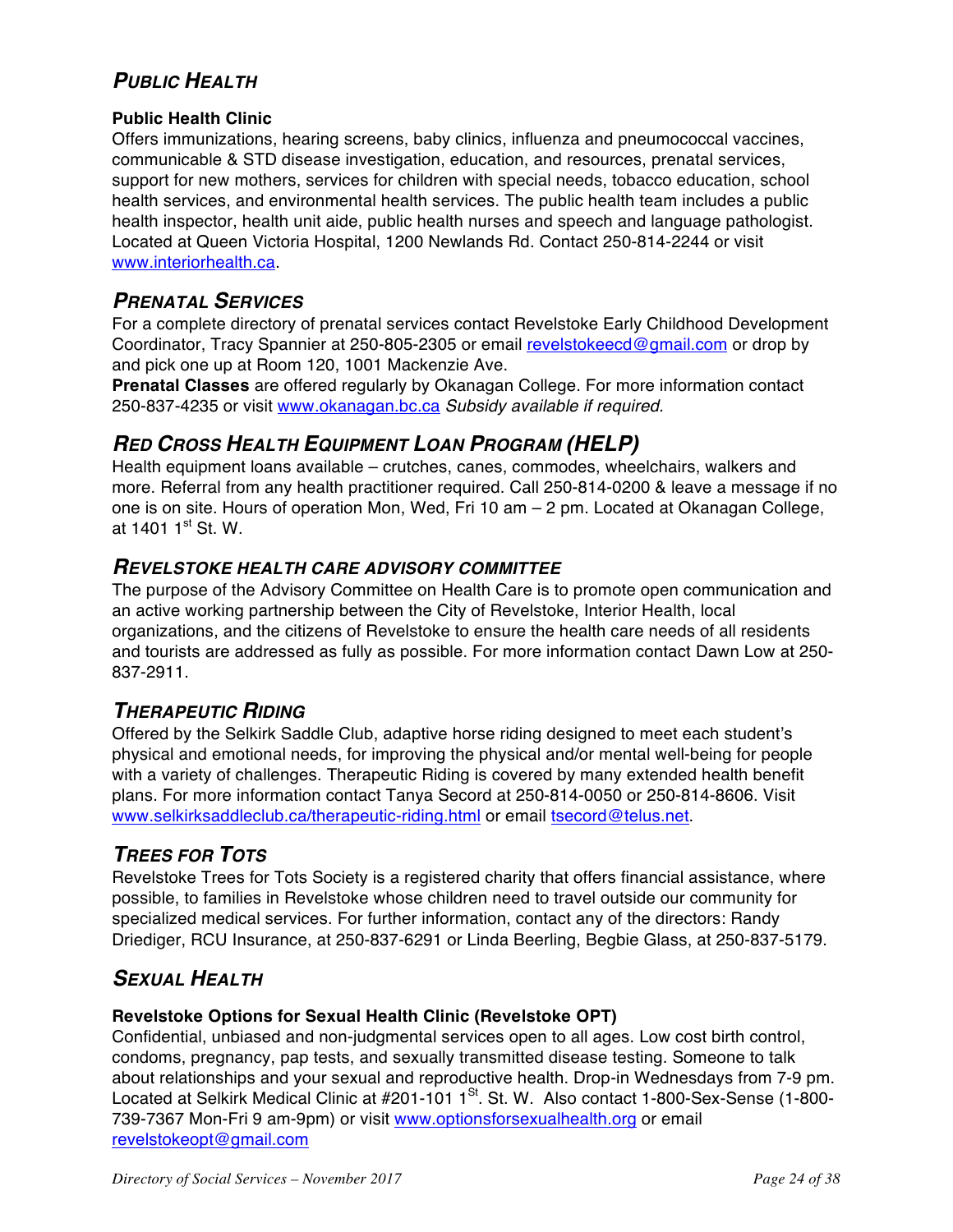# **HOUSING**

## **Housing Outreach Worker**

The Housing Outreach worker provides client focused, community based housing services to adults who are homeless, or at risk of homelessness. The worker seeks out homeless individuals and engages them in identifying and meeting their housing, and other, needs. The Housing Outreach Worker provides a range of services to decrease barriers and increase success in keeping permanent housing, including assessment, service planning, skills teaching, resource identification and follow-up. Drop–in appointments are available first come, first serve Monday, Tuesday, Wednesday and Thursday from  $1 - 4$  pm at Community Connections. The Housing Outreach Worker is also available Friday mornings at the Food Bank. For further information, contact 250-837-2920 or email housingoutreach@community-connections.ca.

## **Revelstoke Community Housing Society (RCHS)**

RCHS is a non-profit corporation. The primary objective is to provide, manage and promote a range of affordable housing options within the city of Revelstoke that are accessible to local residents. For further information email communityhousing@revelstokecf.com.

## **Tenant Support Worker**

Provides services to tenants currently living in BC Housing buildings in Revelstoke and assists tenants to overcome the various challenges that may arise when living in a social housing environment, in order that they can be successful in their tenancies, and in their lives. The program involves coaching, capacity building, assessment, service planning, skills teaching, resource identification and referral, and follow-up. Contact Gill Maclachlan at 250-814-3815 or email tennantsupport@community-connections.ca.

## **Rental Housing Resources**

Renting it Right is a free online course created by the Tenant Resource & Advisory Centre (TRAC) and Justice Education Society to help you: identify your rental needs, learn about rental housing processes, understand your rights and responsibilities, be confident about your tenancy. Visit www.rentingitright.ca

# **LEGAL SERVICES**

## **Duty Counsel**

On the first Wednesday of each month, from 9 am to 2 pm at the Revelstoke Courthouse, there is a lawyer available to provide general legal information and assist people with questions about family and criminal law issues. You don't need an appointment, simply show up and wait your turn. This service is free of charge. For more information visit www.justicebc.ca/en/fam/index.html

#### **Lawyers**

- Aimee Schalles and Alicia Joiner, Located at Suite 201, 217 Mackenzie Ave. Box 2699 Revelstoke BC V0E 2S0. Call 250-837-4971 or visit www.mackenziepeak.com Fax 250-837- 4912
- Bernard Lavallee, Located at 109 Connaught Ave, Call 250-837-5168
- David Brooks-Hill, Located at #205-111 East 2<sup>nd</sup> St., Box 2070 Revelstoke BC V0E 2S0, Call 1-877-866-7375.
- Christopher Johnston and Melissa Klages, Located at 202 First St. E. Box 2639 Revelstoke BC V0E 2S0. Call 250-837-6171, email christopher@revelstokelawyer.com and melissa@revelstokelawyer.com, or visit www.revelstokelawyer.com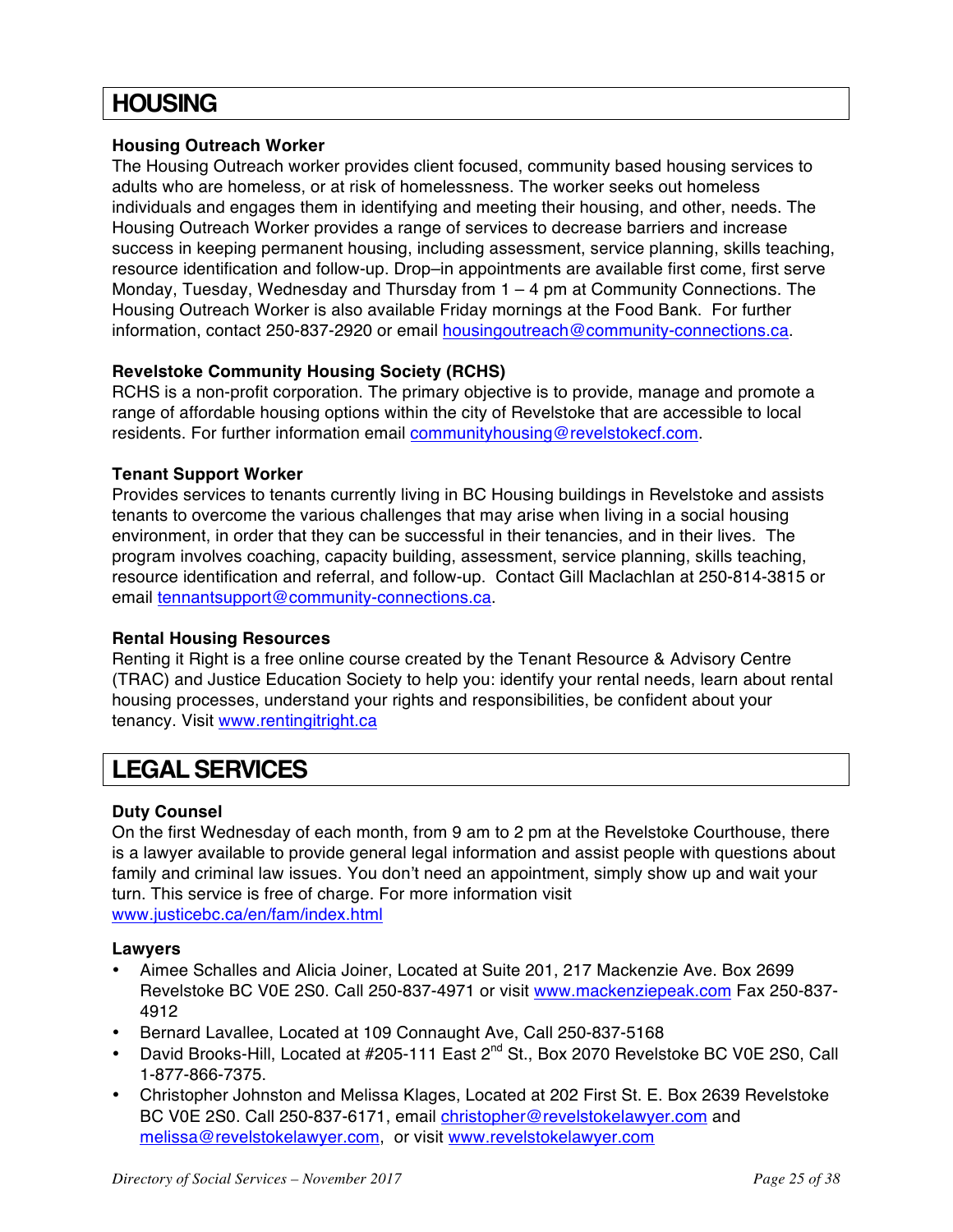- Jody Lownds, Located at Suite 206, 555 Victoria Rd. Box 436 Revelstoke BC V0E 2S0, Call 250-837-3793 or email info@bjlaw.ca or visit www.bjlaw.ca
- Michelle Bowlen. Call 250-814-2475 or visit www.selkirklaw.ca
- Robert A. Lundberg, Located at 119 Campbell Ave. Box 2940 Revelstoke BC V0E 2S0, Call 250-837-5196, Fax 250-837-4746

## **Legal Aid**

For information about legal problems and/or if you cannot afford a lawyer, call the Legal Services Society call centre at 1-866-577-2525. The nearest legal aid office to Revelstoke is in Salmon Arm. For further information contact 1-250-545-3666.

- Lawline is a toll-free telephone service that provides general legal information and, in some cases, advice about legal issues. Call 1-866-577-2525, press 7.
- Legal Services Society has information about the law at www.lss.bc.ca
- LawLINK is specific to BC residents at www.lawlink.bc.ca
- Family Law in BC at www.familylaw.lss.bc.ca
- PovNet has information about poverty law problems at www.povnet.org

## **Notary Public**

Meghann Hutton, Located at #103, 103  $2^{nd}$  St East, Call 250-837-6716 or Email: mhutton@notaries.bc.ca

# **LGBTQ SUPPORT**

## **Safe Spaces Revelstoke**

Visit www.safespacesrevelstoke.org

#### **Trans Care BC**

Enhancing the coordination of trans health services and supports across the province, bringing gender-affirming care closer to home wherever possible. Visit www.phsa.ca/ourservices/programs-services/trans-care-bc

## **MEMORIAL SERVICES**

## **Brandon-Bowers Funeral Home**

Services offered include: pre-planning, funeral, cremation, burial and celebrant services, grief counselling. Contact 250-837-2029 or visit www.brandonbowersfuneralhome.com. Located at 301 Mackenzie Ave.

# **MENTAL HEALTH AND COUNSELLING SERVICES**

## **Mountain View Medical Centre**

Lora Cruise M.D. – Mental Health & Addictions services for adults and youth, by referral from family doctor as well as family practice including same-day appointments for urgent care. Open Monday to Friday 8:45 am  $-$  4:30 pm. Located in Mountain View School, 616 3<sup>rd</sup> St. W. For appointment contact 1-778-489-8018 or email revymedical@panaceamg.com. Fax 778-599- 0990.

## **Revelstoke Mental Health Providers in Private Practice**

Counselling/ Psychology/ Assessment – visit www.revelstokeprivatemhproviders.weebly.com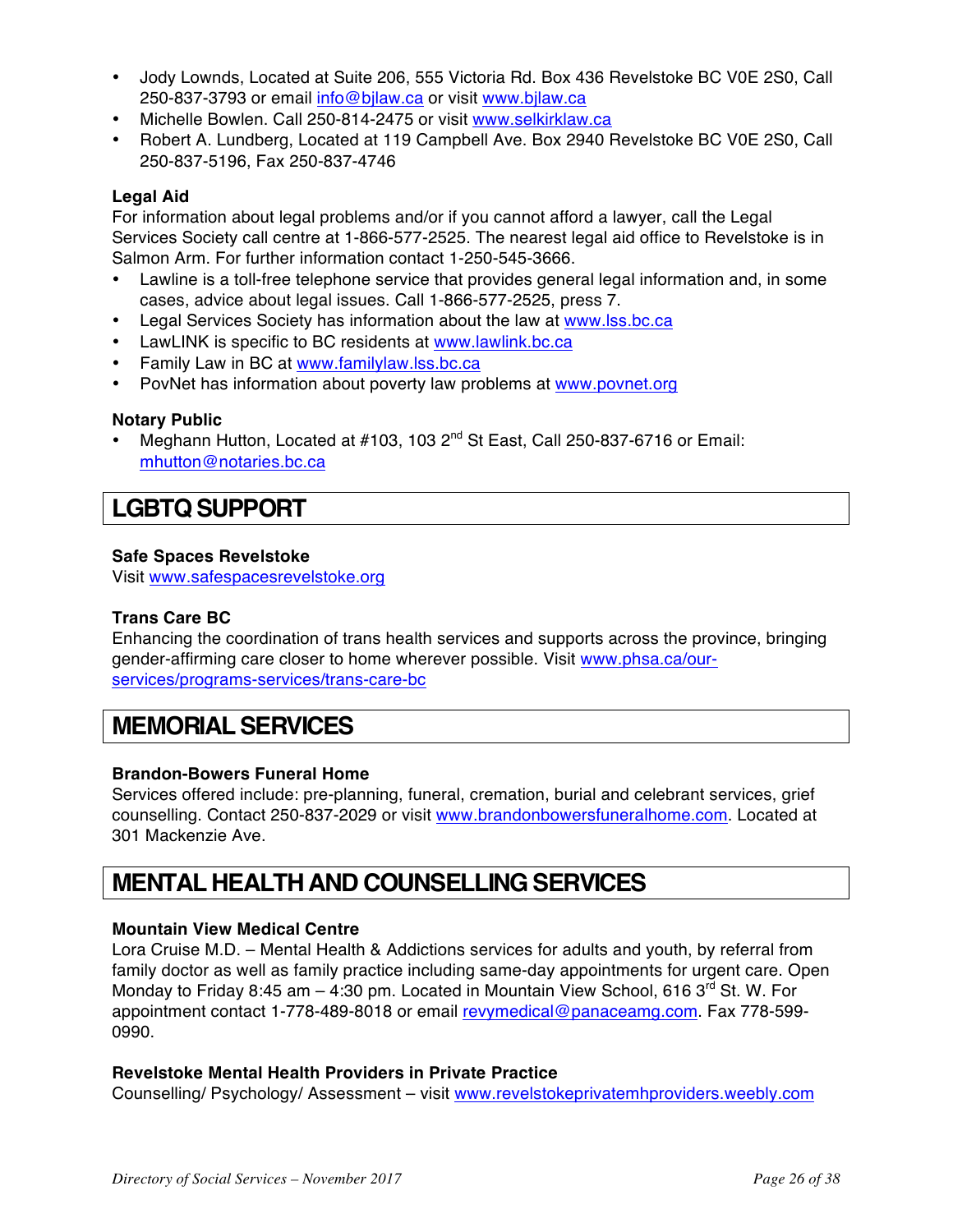## **Canadian Mental Health Association (CMHA)**

Canadian Mental Health Association (CMHA) Shuswap-Revelstoke Branch is part of a nationwide, volunteer organization that promotes the mental health of all and supports the resilience and recovery of people experiencing mental illness. CMHA accomplishes this mission through advocacy, education, community-based research and service. Among others, local Programs and Services include the Revelstoke Awareness and Outreach Program (see below), and partnering to support mental health promotion (community education, information and navigation). Regional/Provincial Services include: Bounce Back, Reclaim Your Health, Confident Parents/Thriving Kids, as well as the Crisis Line 1-888-353-CARE (2273). Contact Denise Butler, Program Coordinator- Information, Education and Family Support at 250-832-8477 ext. 102 or email denise.butler@cmha.bc.ca. Located at 433 Hudson Ave. in Salmon Arm, or visit www.shuswap-revelstoke.cmha.bc.ca. Mailing Address: Box 3275 Salmon Arm, BC V1E 4S1

#### **Early Psychosis Intervention**

www.earlypsychosis.ca - website geared toward young people who are curious about psychosis or wonder what's going on for them, those who have already been diagnosed, and family members and community partners (such as school counsellors or family physicians).

#### **Family Justice Counsellor**

Provides assistance with parenting issues related to separation or divorce - for example, sorting out issues regarding parenting time and parenting responsibilities, as well as child and spousal support. Counsellors are trained to provide legal information, emotional support and short-term counselling, referrals to community services, post-separation mediation, etc. They do not provide legal advice. All services are confidential and free of charge to parents and other family members. For more information contact Andrea Oland, Family Justice Counsellor, Ministry of Justice Services, Vernon BC at 1-250-549-5588 or 1-888-282-2283. In-person appointments available in Revelstoke on an as needed basis. A free, 3 hour "Parenting After Separation" course is available online at www.familieschange.ca

#### **Men's Mental Health**

#### www.headsupguys.ca

For men and their supporters – health strategies for managing and preventing depression.

## **Mind Check**

#### www.mindcheck.ca

A website designed to help youth and young adults in BC check out how they are feeling and quickly connect to mental health resources and support, including education, self-care tools, self-assessment and professional resources.

## *FOR CHILDREN & YOUTH*

## **Online Chat (noon – 1 am) www.youthinbc.com**

## **Child and Youth Mental Health & Substance Use Collaborative Local Action Team**

A local collaborative working together to increase the number of children, youth and their families receiving timely access to integrated mental health and substance use services and supports in our community. For more information contact revelstokecymhsu@gmail.com

#### **Canadian Mental Health Association Family Navigator**

Are you caring for a child/youth or dependent adult up to age 25? Are you feeling overwhelmed as a result of mental health and/or substance use issues of your loved one? CMHA's Interior Region Family Navigator works collaboratively with partners in Revelstoke to help Parents/Caregivers access relevant programs and services based on their individual needs. Call 1-844-234-6663 or email family.navigator@cmha.bc.ca or visit www.BCFamilyNavigator.com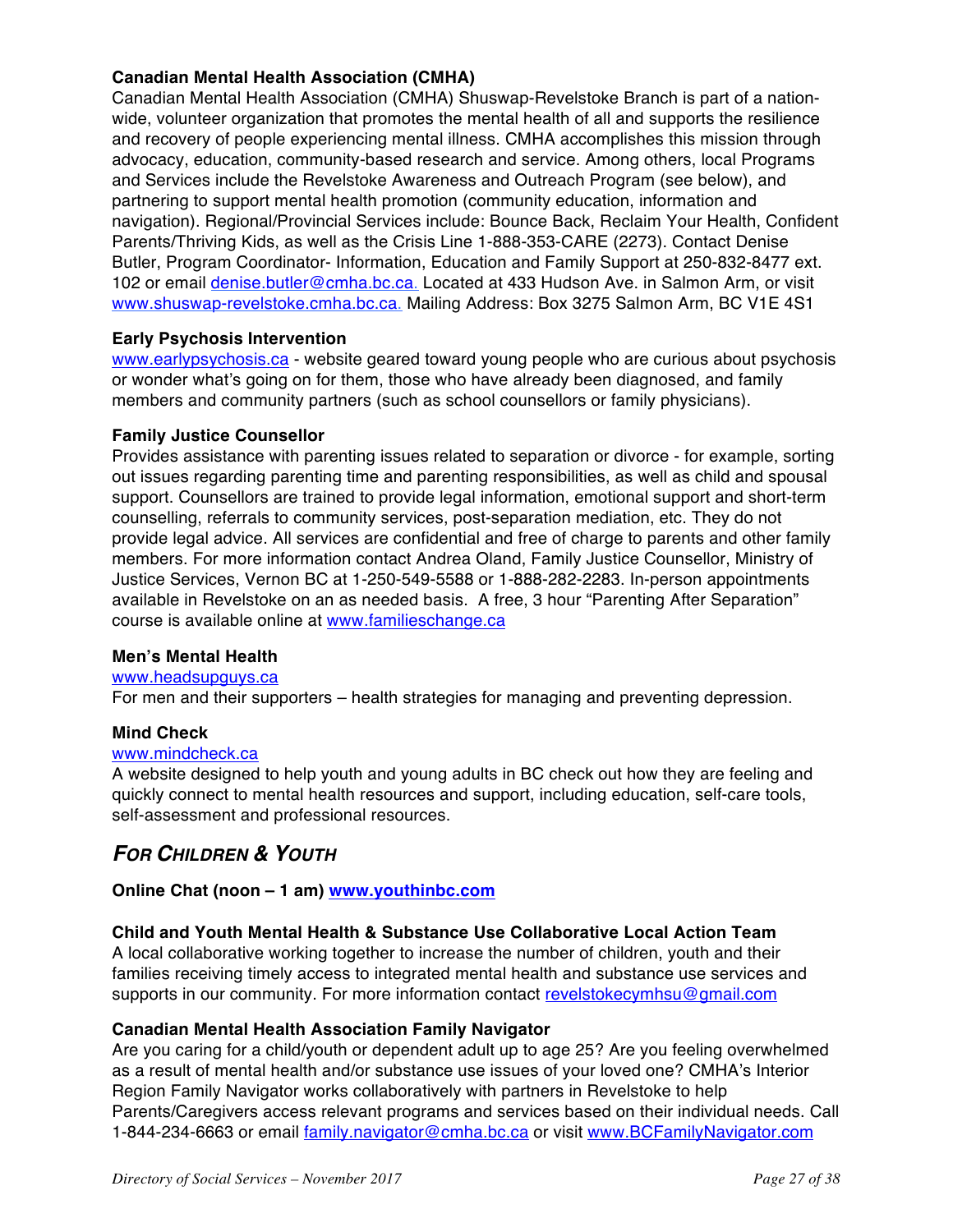## **Child and Youth Mental Health Clinical Services, Ministry of Children and Family Development**

Services provided for children with mental health disorders and support for their families. Contact Inamarié Oppermann at 250-837-7612 or email Inamarie.Oppermann@gov.bc.ca.

#### **Community Connections, Counselling Services**

Experienced professionals offer individual, family and group counselling services to children and youth who may be experiencing a range of problems including anxiety, depression, stress, loss/grief, and violence including sexual, physical and emotional abuse. Counselling Services also delivers the Children Who Witness Abuse Program through the Ministry of Community Services. All services are free of charge. For more information contact Community Connections at 250-837-2920.

#### **Dr. Katie Kryski**

Dr. Katie Kryski is a Registered Psychologist who provides intervention and assessment services to children, adolescents, adults, and couples/families facing a range of clinical and personal issues through her private practice *Ascent Psychology.* Dr. Kryski completed her M.Sc. and Ph.D. in Clinical Psychology at the University of Western Ontario. She will work with you to find an evidence based approach that fits for you personally while meeting your therapeutic needs. Please visit Dr. Kryski's practice website www.ascentpsychology.ca for more details regarding her practice, rates, and contact information. Dr. Kryski can be contacted through her website or via telephone at 250-837-0966.

#### **Kristal Bradshaw**

Kristal Bradshaw offers individual and/or family counselling for children and youth struggling with a variety of concerns including anxiety, depression, self harming behaviours, eating disorders, stress and managing change. Art and play therapy are sometimes used. Contact Kristal Bradshaw at 250-683-8180 or kristalbradshaw@gmail.com

#### **School District #19 Counsellor & Elementary Behaviour Intervention Specialist**

Services and counselling support to children, their families and the systems around them. Contact Sean Borthwick at 250-805-2301 or email sborthwick@sd19.bc.ca

## **School District #19 Psychologist**

Assessment services for students in School District #19. Contact Andrew Sykes at 250-837- 2101 or email asykes@sd19.bc.ca

## **Talia Camozzi**

Talia Camozzi is a Registered Clinical Counsellor who sees people of all ages and helps her clients rekindle the hope their soul never lost. Many of her clients come to see her for help with specific issues such as anxiety, self harm, or relationship struggles to name a few. Others are looking to make their lives more vibrant and full. Her office is located in downtown Revelstoke. Contact 250-683-9647 or visit www.taliacamozzi.com.

## *FOR ADULTS*

## **Community Connections Counselling Services**

Experienced professionals offer individual, family and group counselling services to adults who may experiencing a range of problems including anxiety, stress, relationship conflict, loss/grief, and violence including sexual, physical, and emotional abuse. Clinical Services also delivers the Stopping The Violence Program through the Ministry of Community Services. All services are free of charge. For more information contact Community Connections at 250-837-2920.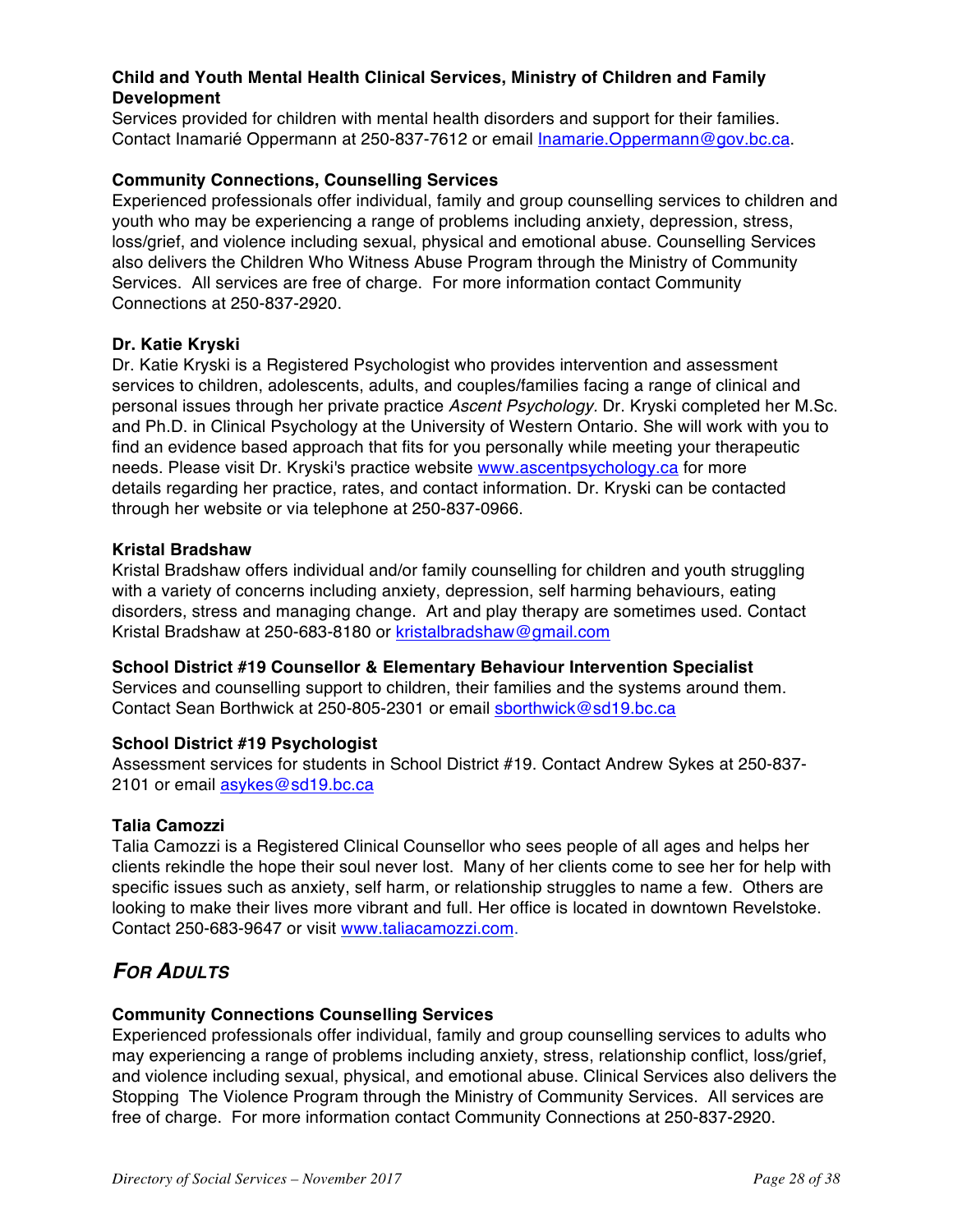## **Community Care Social Work**

Social Work services provide counselling regarding: abuse and neglect related to older, vulnerable adults; client and family adjustment to changes in health; financial concerns; locating resources, development of community resources to support clients; palliative care and bereavement. Contact Chelsea Watts, MSW at 250-837-2131 ext 204 or email chelsea.watts@interiorhealth.ca. Located downstairs at Queen Victoria Hospital, 1200 Newlands Rd.

## **Corrie M. Baker, Registered Clinical Counsellor**

Provides individual and couple counselling, as well as critical incident stress debriefing, addressing a number of challenges, including post trauma stress, Post Traumatic Stress Disorder, depression, anxiety, chronic pain, grief & loss, stress, life transitions, and relationship conflict. Benefits to counselling include: overcome and manage problems, harness strengths, learn compassion for self and others, embrace authentic self, and improve your quality of life. Contact 250-814-4569 or email cmbcounselling@gmail.com or visit www.revelstokecounselling.com

## **Grandparents raising grandchildren Support Line**

Staffed by two (part time) skilled workers with background and training in social work, advocacy, family law and government services pertaining to kinship caregiving. They can be reached by phone at 1-855-474-9777 (toll free anywhere in BC) or by email GRGline@parentsupportbc.ca The initial Support Line hours of operation will be 11:00am to 2:00pm Monday, Tuesday, Thursday and Friday. Phone messages and emails will be returned promptly.

#### **Inamarie Oppermann, Registered Psychologist**

Provides individual psychotherapy for adults with depression, anxiety, OCD, PTSD or any other mental health issue. Experienced couples and marriage counsellor. Contact Inamarie Opperman at 250-814-8451 or email inamarieo@gmail.com

#### **Interior Health – Revelstoke Mental Health and Substance Use Services**

For further assistance contact 250-814-2241 or visit www.interiorhealth.ca or contact the professionals listed below. Located at Queen Victoria Hospital at 1200 Newlands Rd.

- **Adult Mental Health**  Kristal Bradshaw
- **Adult Mental Health (including elderly)**  Julianne Tarzwell
- **Alcohol and Drug Counsellor** Bertha Stone
- **Psychiatry**  Dr. Robin Brooks-Hill. A doctor's referral is necessary for an appointment with the Psychiatrist.

#### **Julia Steele, Registered Therapeutic Counsellor**

Provides individual and couples counselling. Julia's counselling practice addresses many of life's challenges including anxiety, depression, relationship issues, grief and loss, life transitions, parenting, existential and spiritual questions and/or crises. Contact 250-837-7440 or email: julesrevelstoke@gmail.com

#### **Kristal Bradshaw**

Kristal Bradshaw offers individual, couple and family counselling for those struggling with concerns regarding relationship conflict, parenting, life transitions, traumatic events, anxiety, depression and stress. Contact Kristal Bradshaw at 250-683-8180 or kristalbradshaw@gmail.com

#### **Revelstoke Awareness and Outreach Program (RAOP)**

RAOP offers friendship, support and empathy to people isolated by the effects of mental illness. Trained peer volunteers assist people to build self-confidence. Contact 250-837-6030.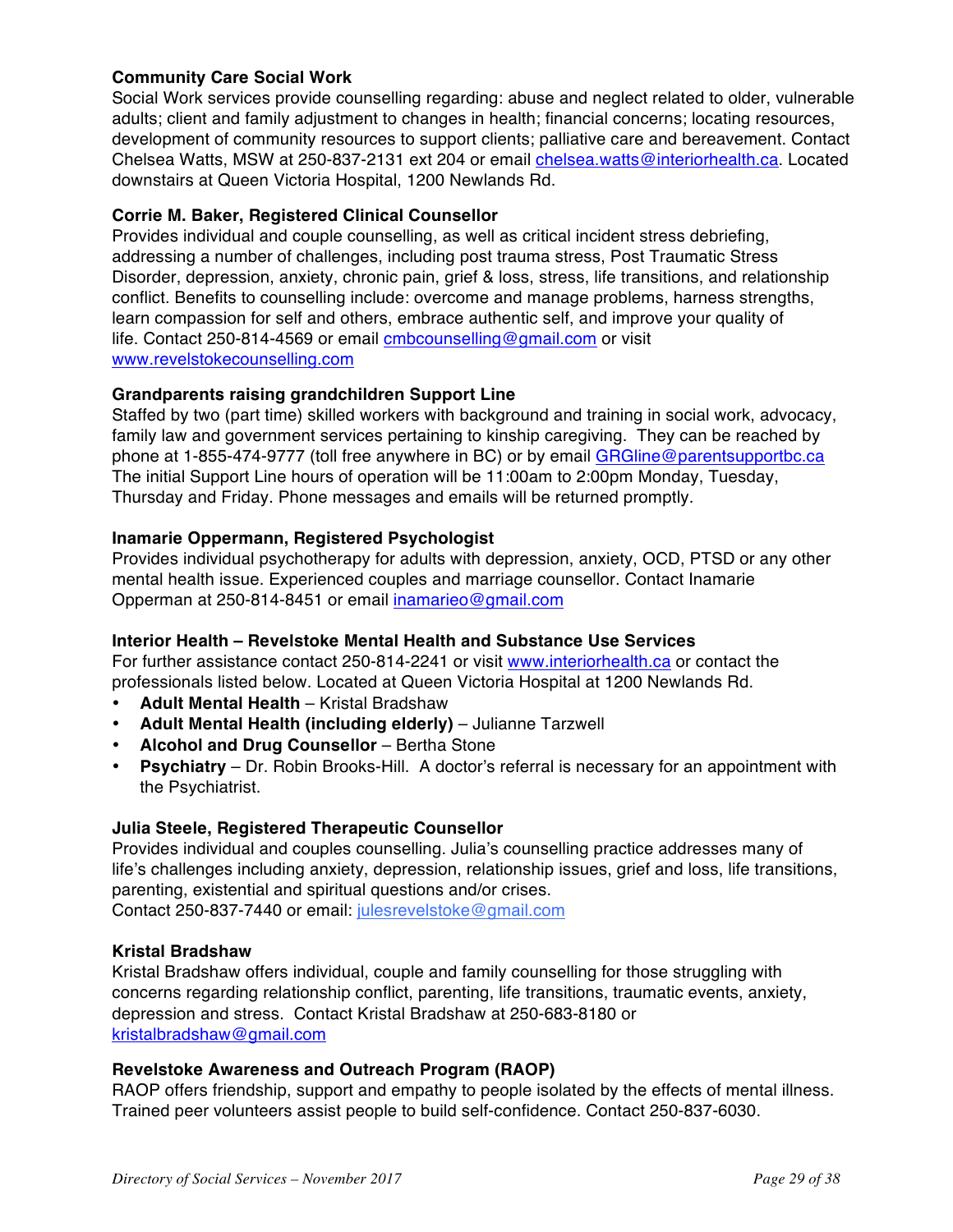## **Talia Camozzi**

Talia Camozzi is a Registered Clinical Counsellor who sees people of all ages and helps her clients rekindle the hope their soul never lost. Many of her clients come to see her for help with specific issues such as anxiety, self harm, or relationship struggles to name a few. Others are looking to make their lives more vibrant and full. Her office is located in downtown Revelstoke. Contact 250-683-9647 or visit www.taliacamozzi.com.

## *ALCOHOL AND DRUG*

## **Community Connections Counselling Services**

Experienced professionals provide counselling services to individuals struggling with drug and alcohol abuse. All services are free of charge. For more information contact Community Connections at 250-837-2920.

#### **Interior Health – Revelstoke Mental Health and Substance Use Services**

Alcohol and Drug Counselling – Bertha Stone, contact 250-814-2241 or visit www.interiorhealth.ca Located at Queen Victoria Hospital 1200 Newlands Rd.

#### **Mountain View Medical Centre**

Dr. Lora Cruise – Full services family practice including same-day appointments for urgent care. Mental Health & Addictions services for adults and youth, by referral from family doctor. Open Monday to Friday 8:45 am  $-$  4:30 pm. Located in Mountain View School, 616 3<sup>rd</sup> St. W. For appointment contact 1-778-489-8018 or email revymedical@panaceamg.com. Fax 778-599- 0990.

#### **Support Groups**

- Alcoholics Anonymous (AA) meets at the Anglican Church ( $2^{nd}$  Street across from Mt. View School) Monday through Saturday at 12 noon and 8 pm (except Wed eve). Contact 250- 814-8059 or 250-814-7861 or visit www.aarevelstoke.ca
- Alanon meets Monday, Wednesday, and Sunday nights at the United Church at 8 pm (Ladies meeting 7 pm at the Sandman)
- Narcotics Anonymous meets Sundays and Wednesdays at the Anglican Church at 7:30 pm. Help line 1-877-782-7409 or visit www.narconon.ca or www.aarevelstoke.ca/na

# **MINISTERIAL SERVICES**

#### **Alliance Church**

Morning Worship Service – 10:30 am. 1559 Illecillewaet Road, Contact 250-837-4008 or visit www.revelstokealliance.com

## **C3 Church**

Sunday Services – 10:00 am; Every  $2^{nd}$  Thursday of each month at 7 pm. 108 First Street West (Above the Royal Bank) Contact 250- 837-4894 or visit www.c3revelstoke.ca

#### **Fellowship Baptist Church**

Worship Service – 10:30 am with Sunday School, Small Groups – Sun evening 1806 Colbeck Road, Big Bend Hwy Contact 250-837-9414 or visit www.revelstokebaptist.com Pastor Jordon Eadie

## *Interfaith Space Available*

A quiet space for prayer and reflection, for any faith or none. Call ahead for use – 250-837-2029 or email glsulz@telus.net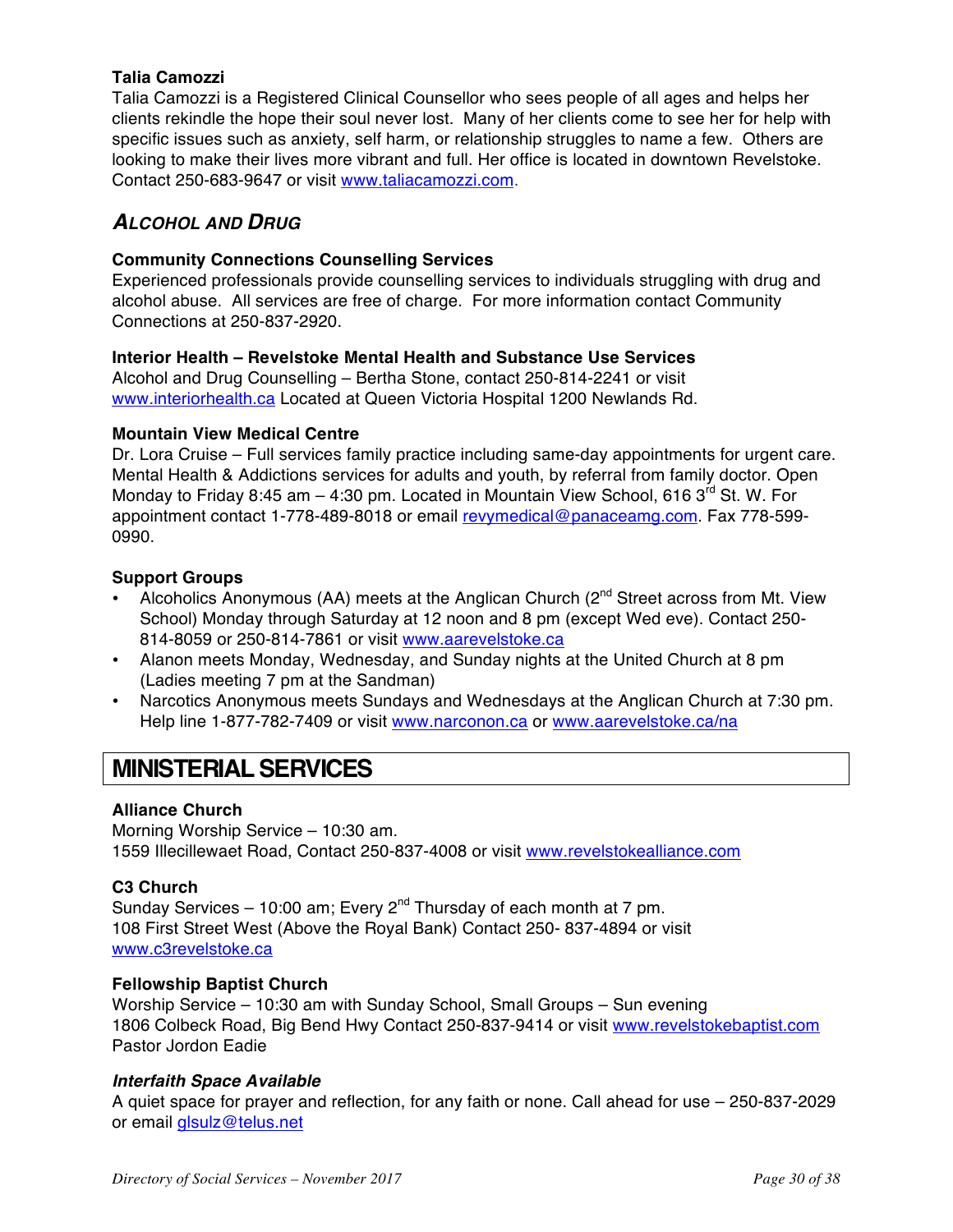## **Kingdom Hall of Jehovah's Witnesses**

Services – Sundays at 10:00 am, Tuesdays 7:00 pm and Thursdays 7:30 pm Home bible study available on request 250 Basford Drive, Clayton Schmidt, Contact 250-814-2000

#### **Revelstoke United Church**

Sunday Worship Service – 10:00 am with Sunday School. 314 Mackenzie Avenue Contact 250-837-3198 or email revelstokeuc@telus.net or visit www.revelstokeunitedchurch.com

#### **Seventh Day Adventist Church**

Saturday Services – 9:30 am with Sabbath School, Worship Service 11 am 502 Boyle Ave Contact 250-344-4795 or visit www.revelstokeadventist.ca

#### **St. Francis of Assisi Catholic Church**

Mass times – Saturday 5 pm, Sunday 9 am 510 Mackenzie Ave Contact 250-837-2071 or email sanfran@telus.net

#### **St Peter's Anglican Church**

Holy Eucharist, Family Worship Service & Sunday School – Sundays at 10 am 622 Second Street West Contact 250-463-2475 or visit www.anglican.ca

# **MULTI-CULTURAL SERVICES**

#### **Aboriginal Friendship Society**

Our goal is create a network of Aboriginal people and supporters in Revelstoke with the aim of promoting Aboriginal cultures and knowledge. Email aboriginalrevelstoke@gmail.com or visit www.aboriginalrevelstoke.ca

#### **Association des Francophones de Kootenay Ouest**

Based out of Nelson, AFKO is a non-profit that promotes French language and culture throughout the region. In Revelstoke, it offers a weekly radio show, a French-language directory of services, and events celebrating French culture open to all Francophones and Francophiles. For more information call 1-250-352-3516 or visit www.afko.ca.

#### **Revelstoke Multicultural Society**

An organization of volunteers that fosters cultural awareness, appreciation and inclusiveness in Revelstoke by celebrating the community's multicultural heritage and diversity, and creating opportunities to learn about and appreciate cultures here and afar. People of all ethnicities and cultures are welcomed. For further information email revelstokemulticulturalsociety@gmail.com

#### **Revelstoke Settlement Services**

A free service to assist immigrants to Canada. Services include one to one support, weekly English practice groups and a volunteer ESL tutor program that runs from September to June. Located at Okanagan College at 1401 1st Street West. Contact Jill Pratt at 250-837-4235 ext. 6502 or email jpratt@okanagan.bc.ca or visit www.okanagan.bc.ca/settlement

#### **School District #19 Aboriginal Education Program**

The Aboriginal Education Program at Revelstoke Secondary School and each elementary school, supports students to achieve their greatest potential in the school system. The program promotes high regard to Aboriginal Culture among all students. Contact School District #19 at 250-837-2101.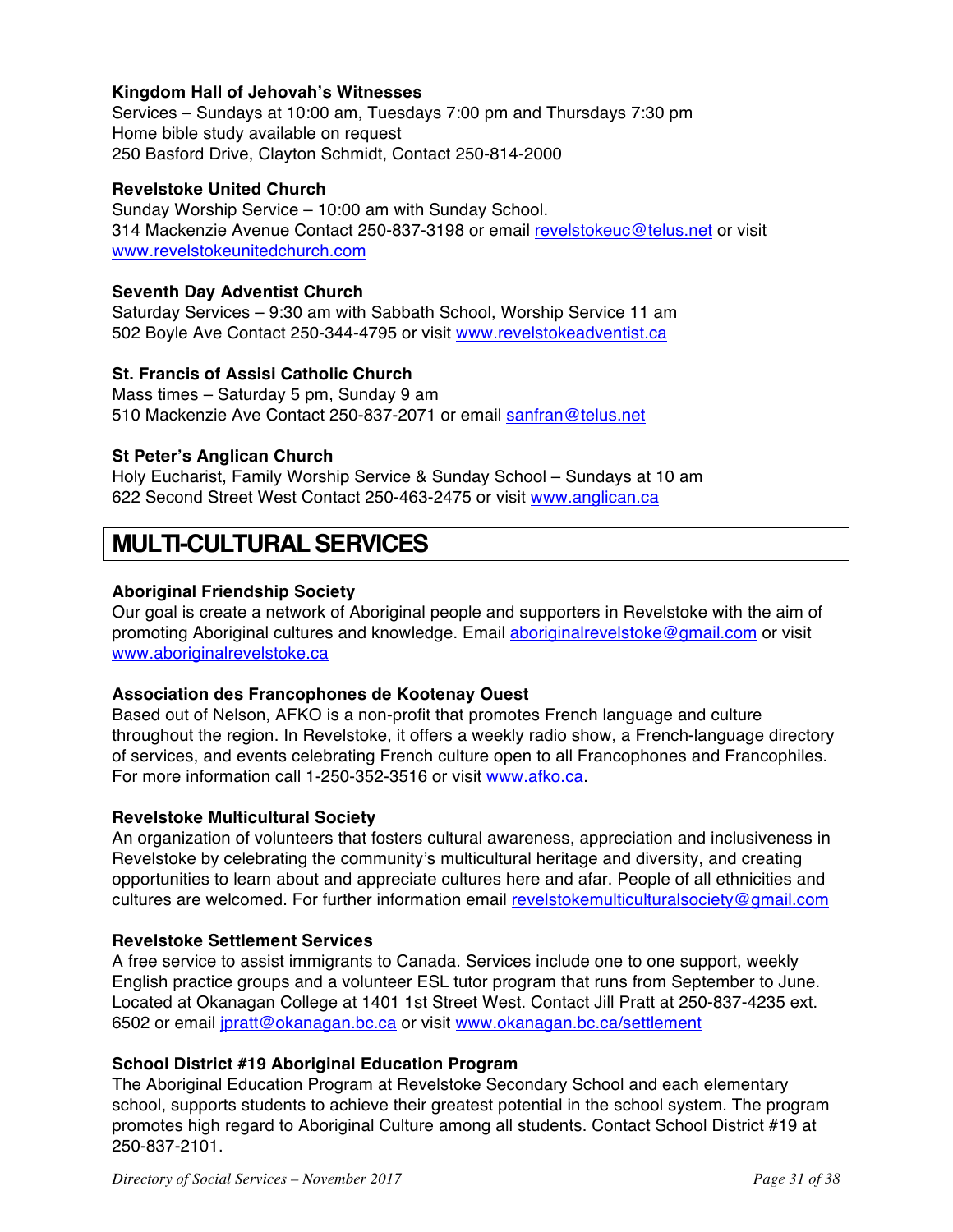# **MULTI-SECTORAL COMMITTEES**

## *REVELSTOKE COMMUNITY SOCIAL DEVELOPMENT COMMITTEE*

In the spring 2008, the Revelstoke Community Social Development Committee was formed by the Community Development Department to support the citizens of Revelstoke through a responsible and caring social system. It is a committee of City Council and comprised of social sector professionals, business representatives, community members and City Councillors. Its objective is to facilitate proactive planning for positive social change in the City of Revelstoke and immediate vicinity. Contact Jill Zacharias, Social Development Coordinator at 250-814-3875 or email e.jill.zacharias@gmail.com

## *REVELSTOKE EARLY CHILDHOOD DEVELOPMENT COMMITTEE*

A coalition of service providers, parents, and businesses interested in creating the best environment possible for the children of the community. Contact Tracy Spannier, Early Childhood Development Coordinator at 250-805-2305 or email revelstokeecd@gmail.com Located at Room 120, 1001 Mackenzie Ave.

## *REVELSTOKE LITERACY ACTION COMMITTEE*

RLAC is group of service providers and community members interested in creating and strengthening learning opportunities for all in Revelstoke. RLAC acts as an advisory body to guide community literacy initiatives in Revelstoke. For more information contact Tracy Spannier at 250-805-2305 or email revelstokecoordinator@cbal.org Located at Room 120, 1001 Mackenzie Ave.

# **MULTI-SERVICE AGENCIES**

## *COMMUNITY CONNECTIONS (REVELSTOKE) SOCIETY*

Community Connections is a CARF Accredited, community-based, not for profit multi-service agency which provides social services to the community of Revelstoke. Contact The Executive Team at executive@communtiy-connections.ca or visit www.communityconnections.ca. Located at 314, 2<sup>nd</sup> Street East.

## *MINISTRY OF CHILDREN AND FAMILIES*

MCFD provides support to families in their efforts for positive and healthy relationships. Services offered include Individual and Family Support, Child and Youth Mental Health, Foster Care, Respite, Adoption and Protective Services. The local office works along side community and families to engage formal and informal supports toward the goal of healthy families. Contact Team Lead Rachel Braund at rachel.braund@gov.bc.ca or call the office at 250-837- 7612 or fax 250-837-3519. Located at 210 Garden Ave Box 3259 Revelstoke BC V0E 2S0.

## *REVELSTOKE CHILD CARE SOCIETY*

The Revelstoke Child Care Society is a non-profit organization that works to provide parents with information about quality child care choices and early childhood development and support child care providers through training, education and resources. **Child Care Resource and Referral** provides parents with information about quality child care choices, early childhood development, child care subsidies, and free child care referrals. Provides care provider and parent education and workshop opportunities. Contact Linda Chell, Executive Director at 250- 837-6669 or email revelstokeccrr@live.ca or visit www.childcarechoices.ca Located at 1001 Mackenzie Ave.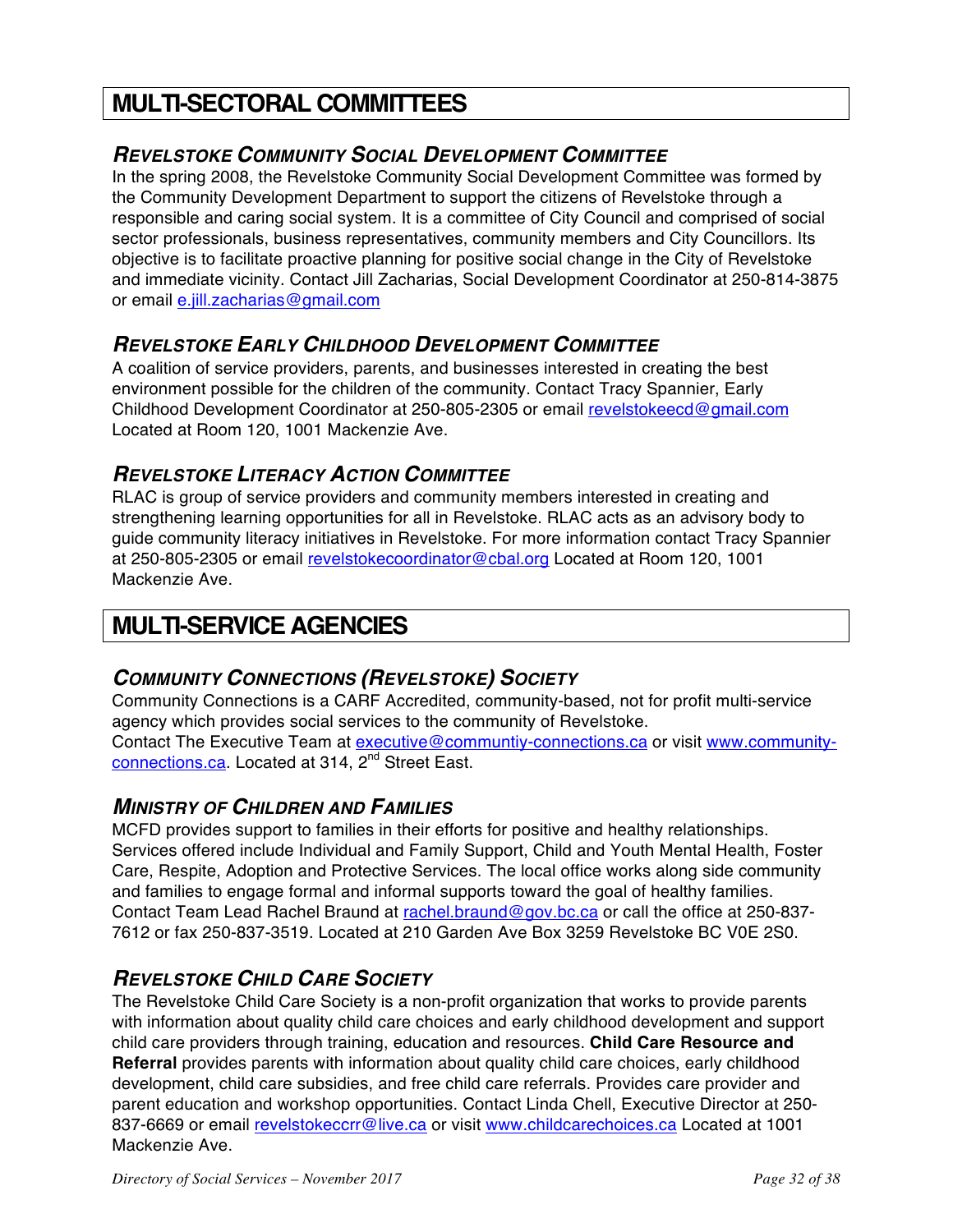# *WORK BC*

Offers support for resume and cover letter writing, labour market research, interview skills, job search, employment facilitation and referrals to other programs like the Employment Wage Subsidy program and Self-Employment Benefit Program. For information contact 250-814-0244 or fax 250-814-0256 or visit www.workbc-revelstoke.com Located at 117 Campbell Ave.

## *SCHOOL DISTRICT #19*

The purpose of School District No. 19 (Revelstoke) is to provide all learners with an opportunity to acquire knowledge and skills according to individual potential, to develop positive attitudes towards life-long learning and to develop personal social values that will prepare them to participate in and contribute to, a healthy, sustainable and democratic society. Administration office located at 501 11<sup>th</sup> Street East. Contact 250-837-2101 or visit www.sd19.bc.ca

# **RECREATION PROGRAMS**

For a complete listing of all recreation services in the Revelstoke, visit the Revelstoke Community and Aquatic Centre, located at 600 Campbell Ave. Contact Meghan MacIsaac, Recreation Facility & Program Coordinator 250-837-9351 or email prc@revelstoke.ca or see the City of Revelstoke, Parks, Recreation & Culture Department, Community and Aquatic Centre Leisure Guide at www.revelstoke.ca

**Recreation Pass** – For clients who meet the criteria as low income, outreach provides passes for the Revelstoke Aquatic Centre, on behalf of the City of Revelstoke. This service is provided Thursday afternoons at Community Connections from 1:00 pm to 3:00 pm. For more information contact Patti Larson at 250-837-2920 ext 28 or email plarson@community-connections.ca

## **Youth Access Fund**

A program to help remove financial barriers (including registration fees, equipment, transportation, and other costs associated with participation), for children & youth aged 6 to 19 years whose family exhibits financial need. For more information contact City of Revelstoke Youth Liaison at info@stokeyouthnetwork.ca.

# **SENIORS SERVICES**

## *ELDER ABUSE AND NEGLECT*

## **Community Response Network**

The Revelstoke Community Response Network is a diverse group of concerned community members and agencies working together to create a coordinated response to adult abuse, neglect, and self-neglect. The CRN is guided by the Adult Guardianship Act and works to prevent abuse, neglect or self-neglect. Individuals have the right to be treated with respect, access to basic needs, protection from neglect and physical, emotional, financial or sexual abuse, information about civil and legal rights, and control over their lives. If you or someone you know is being mistreated, call the BC Crisis Line at 1-888-353-CARE (2273). For more information about the CRN, email revycrn@gmail.com or visit www.bccrns.ca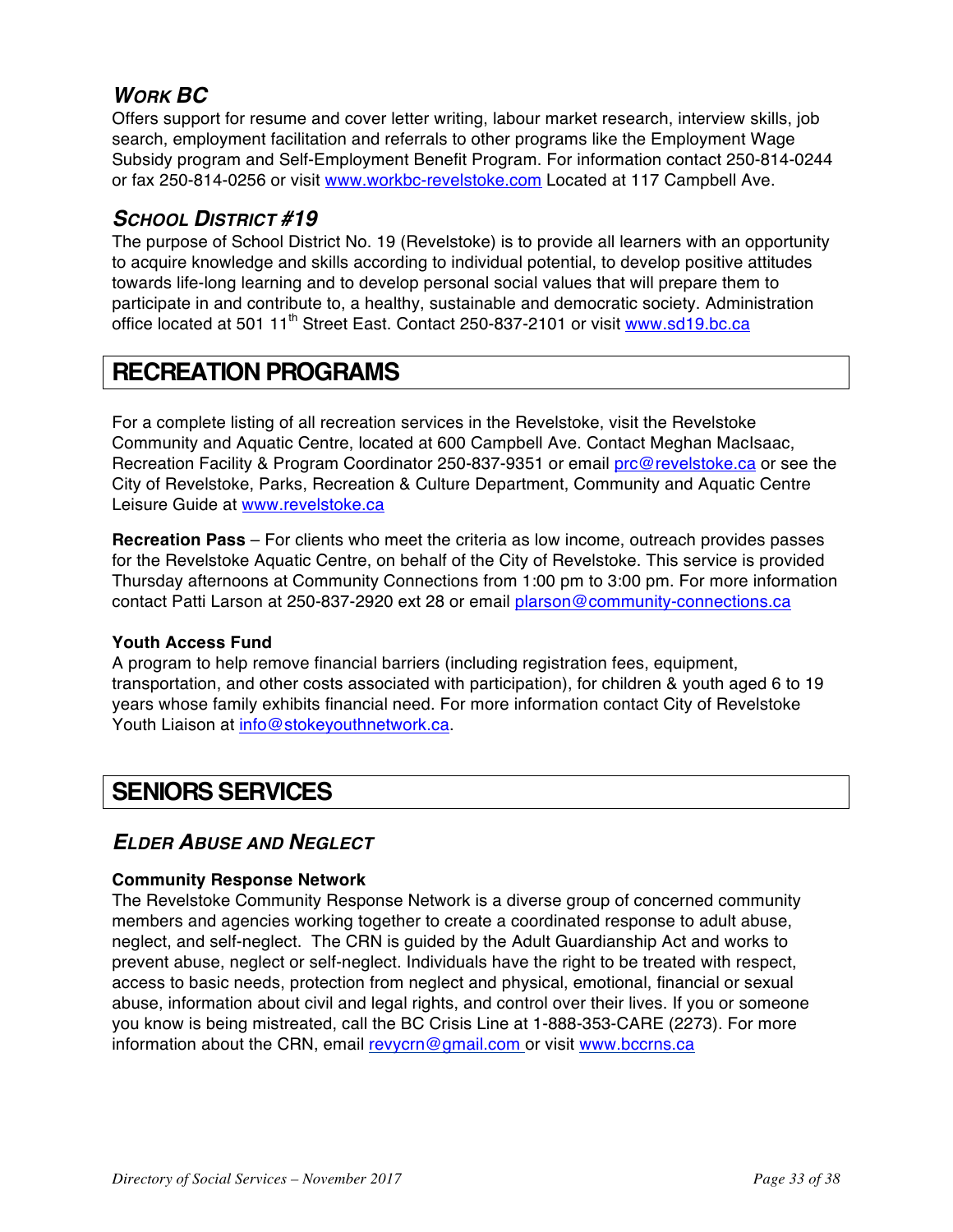## *HOME AND COMMUNITY CARE*

## **Interior Health Home Health**

Care options that provide independence, choice and dignity for seniors and adults with disabilities, including: community care nursing and aid to help seniors remain independent in their own homes, adult day programs, respite, assisted living, and residential care. For further information contact Audrey Austin, RN at 250-814-2267 or email audrey.austin@interiorhealth.ca or visit www.interiorhealth.ca.

For more detail and information on Revelstoke's Nurse Practitioner, Community Care Social Work and Meals on Wheels, see Health Care section.

#### **Spectrum Family & Home Care**

Provides services to people of all ages in the community, including Personal Care Services, Companionship Services, Live in Respite Services, Cleaning Services, Home and Yard Maintenance, Downsizing Services and Life Skills Training. For more information, contact (toll free) 1-855-365-3842, or visit www.spectrumhomesupport.ca.

## *SENIORS ADVOCATE*

This government office helps seniors find programs and services, monitors and analyzes seniors' services and issues in BC, and makes recommendations to government and service providers to address systemic issues. For more information call 1-877-952-3181 or email info@seniorsadvocatebc.ca or visit www.seniorsadvocatebc.ca.

## *SENIORS CENTRE*

**Revelstoke Senior's Citizens Association and Seniors Centre** - A variety of activities take place throughout each month including: a monthly birthday party, a dinner of the month, Whist, Bridge, Jane Fonda Exercise classes, carpet bowling, billiards, and computer classes. Monthly calendars are available on site. Located at 603 Connaught (behind the Community Centre). For more information contact the office at 250-837-9456 or email revelstokeseniors@rctvonline.net

**Drop-in Coffee & Social** – Every Thursday 9:30 am to 11 am, drop in social time for seniors, humour, a bit of news, trivia and general chat.

## **Volunteer Coordinator**

Contact the coordinator of volunteers at the Seniors Centre if you would like to register as a volunteer or be a recipient of the following programs:

- **Volunteer Medical Transportation Program**: In-town rides to medical appointments when local transportation is not appropriate or available; out-of-town rides to medical appointments only – when other transportation options are not available.
- **Computer Classes**: Free workshops and tutorials for Seniors association members in the computer lab at the centre.
- **Snow shovelling:** Volunteers assist those in need (who have a lower income) with seasonal help outside the home.

Contact the Program Coordinator at 250-837-9456 Tuesday through Friday mornings or email revelstokeseniors@rctvonline.net

## *SENIORS COUNSELLOR*

For assistance with applying for or understanding pension forms, medical assistance, bus pass, income tax or any other government forms or applications, contact Bev Wiege at 250-837-9456 Wednesday mornings at the Seniors Centre.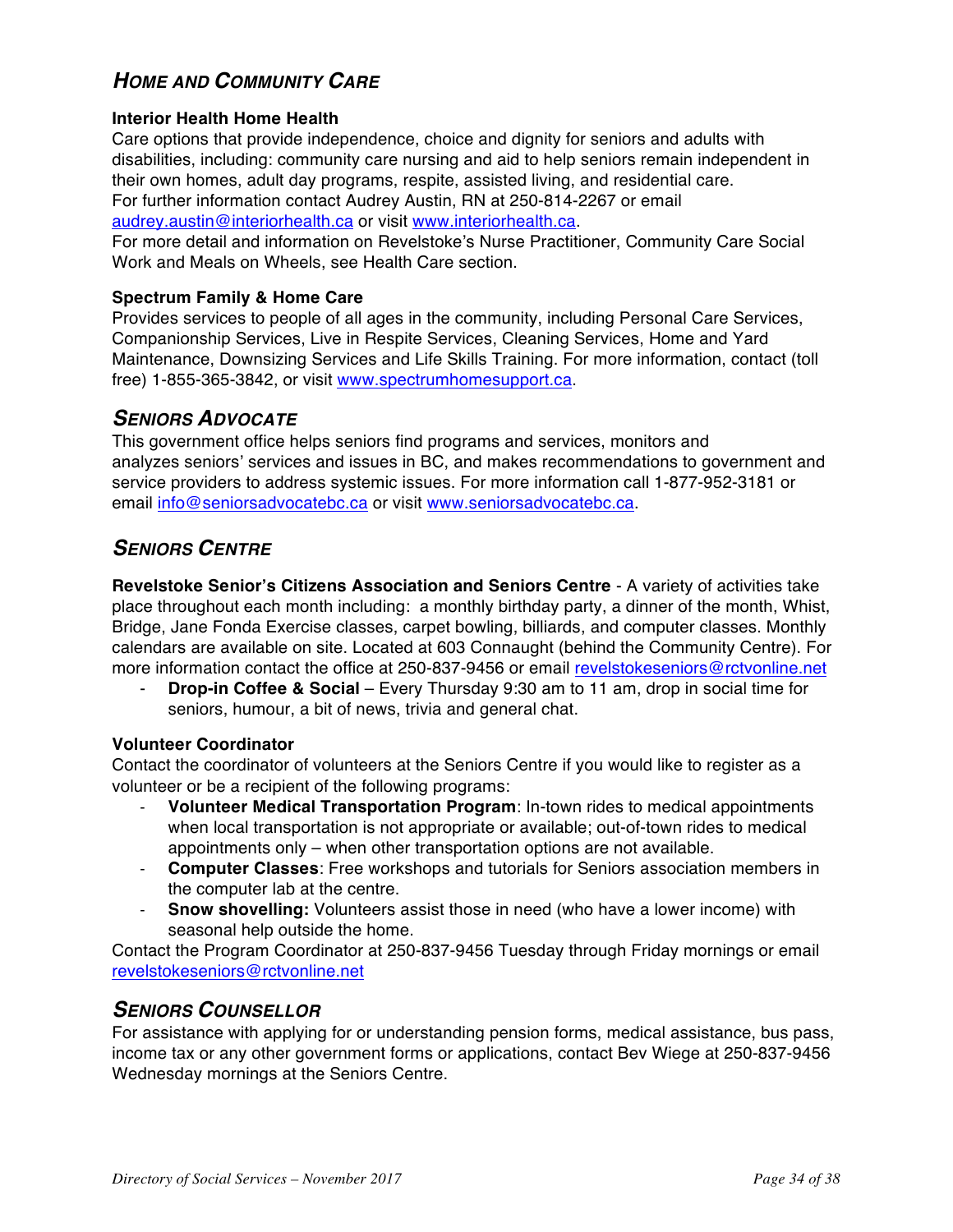## **Grandparents raising Grandchildren Support Line**

Staffed by two (part time) skilled workers with background and training in social work, advocacy, family law and government services pertaining to kinship caregiving. They can be reached by phone at 1-855-474-9777 (toll free anywhere in BC) or by email GRGline@parentsupportbc.ca Support Line hours of operation are 11:00am to 2:00pm Monday, Tuesday, Thursday and Friday. Phone messages and emails will be returned promptly.

#### **Seniors Health Support Line**

Available to seniors and their families for assistance with health care related issues, Monday through Friday, 8:30 am – 4:30 pm. Call 1-877-952-3181.

## *VETERANS' AFFAIRS*

For information and assistance for War Veterans and spouses, regarding programs like the Veterans Independence Program and War Veterans pensions contact Revelstoke Legion 250- 837-6020. Hours available 9 am – 12 noon Monday to Friday.

• **Veterans Transition Network –** Provides connection, communication, selfmaintenance and career help for former Canadian Forces and RCMP personnel. Also provides funding to travel to the Lower Mainland to access services. Call 1-844- 236-8387 or visit www.vtncanada.org

# **SOCIAL ADVOCACY**

#### **Social Justice Advocate**

The advocate serves as a point of contact for citizen concerns with local, provincial, and federal social issues, and assists in facilitating resolutions. It delivers community education activities that enhance public knowledge of social issues, and provides support in accessing services. Social advocacy assists in ensuring that all people have equal access to resources, services and opportunities they require to meet their basic needs and develop fully. For individual or group consultation contact Cathy Girling at Community Connections, 250-837-2920, ext 38 or email advocate@community-connections.ca.

# **SUPPORT GROUPS**

Alcoholics Anonymous (AA) meets at the Anglican Church (2<sup>nd</sup> st across from Mt. View School) Monday through Saturday at 12 noon and 8 pm.

**Alanon** meets Mondays and Thursdays at the United Church at 8 pm.

**Cancer Support Group –** Co-Ed Lunch – First Tuesday of each month, 12 noon, at the Regent Pub; Ladies only lunch – Last Wednesday of each month, 12 noon, Regent Pub.

**Cancer Support Group for Women -** Contact Ginger Shoji at 250-837-4129

**CP Pensioners -** Contact Peter Zmaeff at 250-837-4846

**Narcotics Anonymous** meets Sundays and Wednesdays at the Anglican Church at 7:30 pm. Help line 1-877-782-7409 or visit www.narconon.ca

**Parenting a Child With Special Needs -** This drop-in group meets the first Friday of every month at Community Connections' Family Centre located at the Alliance Church (1550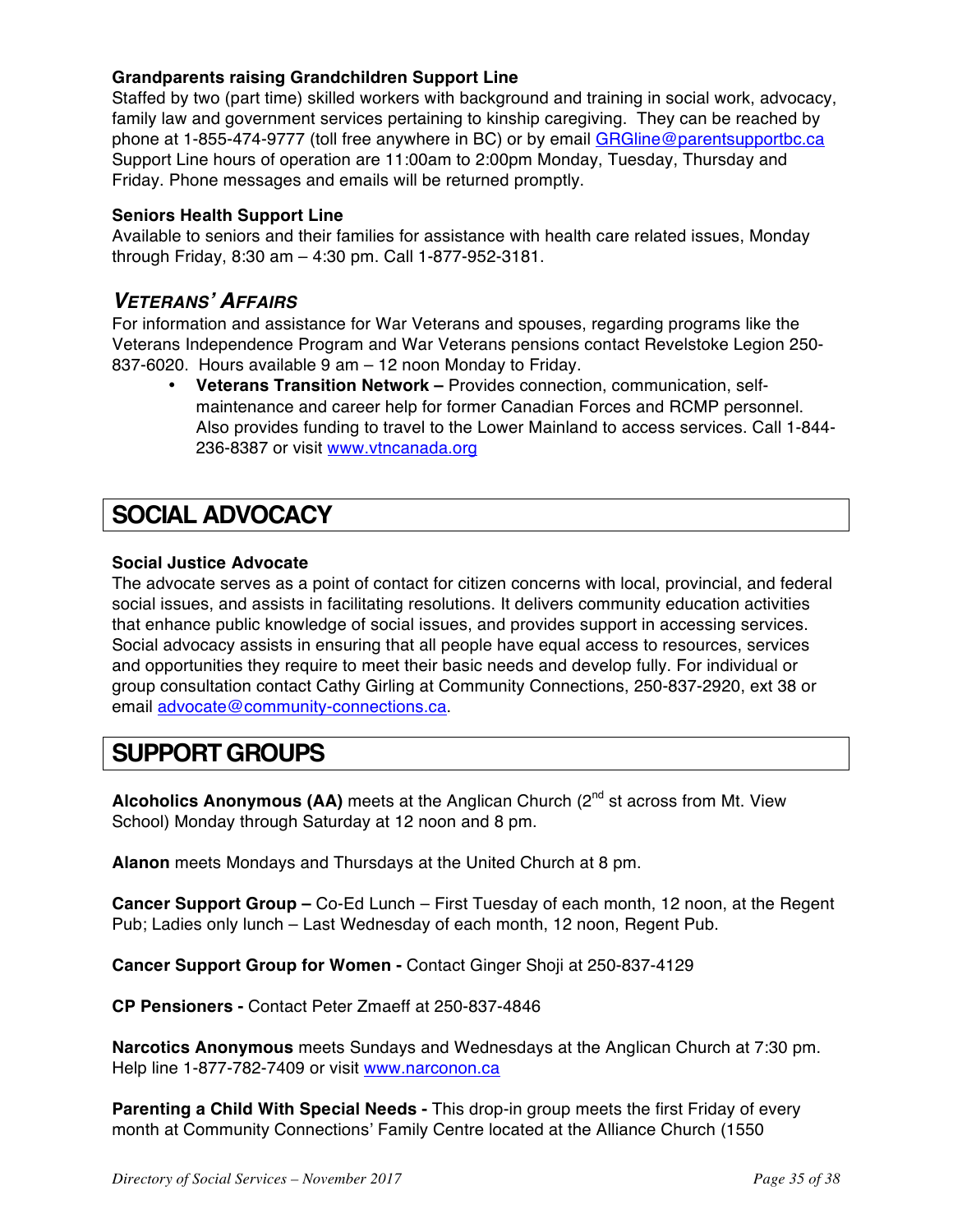Illecillewaet Rd.) from 10am-12pm. For more information contact Amanda MacIntosh at 250 837-2920 or amacintosh@community-connections.ca.

#### **Revelstoke Women's Shelter Society, Forsythe House – A Safe Place**

The Revelstoke Women's Shelter Society is a non-profit society that provides safe refuge and support to women (and their children) at risk of all forms of abuse. Emergency contact 250-837-1111 or Executive Director at 250-837-4382 or email forsythe@telus.net

#### **Victim Services**

Police-based support services for victims of any crime or trauma, including family and/or sexual violence, staffed by people trained to help victims, free of charge. Services may include crisis intervention, practical assistance, emotional support, help applying for criminal injury compensation, accompanying you to court, referral to other agencies and information on the progress of a police investigation. Call Stephanie Melnyk, Program Manager at 250-837-9260, Fax 250-837-5033 or email victim.services@revelstoke.ca

## **THRIFT STORE**

#### **Hospital Auxiliary Thrift Store**

A variety of clothing for adults and children, house ware, furniture, appliances, books and toys. Open Monday through Saturday, 1 pm to 4 pm; Monday & Thursday evenings 7 pm to 9 pm. For further information contact 250-837-5052 Located at 315 West 2<sup>nd</sup> St.

## **TRANSPORTATION**

## *REVELSTOKE CAR SHARE*

Save money and help the environment: The Revelstoke branch of the Kootenay Carshare Cooperative has two cars, a van, and 4x4 truck for its members which offers the benefits of vehicle use without the hassles of ownership. For further information contact Branch Coordinator, email revelstoke@carsharecoop.ca or visit www.carsharecoop.ca/carlocations/revelstoke/.

#### **Kootenay Rideshare**

The Kootenay Rideshare is a free service to the community that helps to connect riders and drivers. Save carbon emissions, fuel, money, and meet new people! If you need a ride somewhere or if you could use some help with driving and costs, you can post on this website. Think of it as electronic hitchhiking! Visit www.kootenayrideshare.com

## *REVELSTOKE TRANSIT SYSTEM*

#### **Fixed Route Transit Service**

Provided by a wheelchair accessible minibus which is in service throughout the day on regular routes Monday through Saturday, except statutory holidays. A route map, schedules of times and fares can be picked up at the Community Centre or City Hall, or contact 250-837-3888 or visit http://www.cityofrevelstoke.com/index.aspx?nid=70

#### **BC Bus Pass Program**

For seniors and persons with disabilities on restricted incomes, there is an annual bus pass which allows unlimited travel on the community bus. For information or to apply for this pass, call toll-free 1-866-866-0800 (Choose Option 4, then Option 3).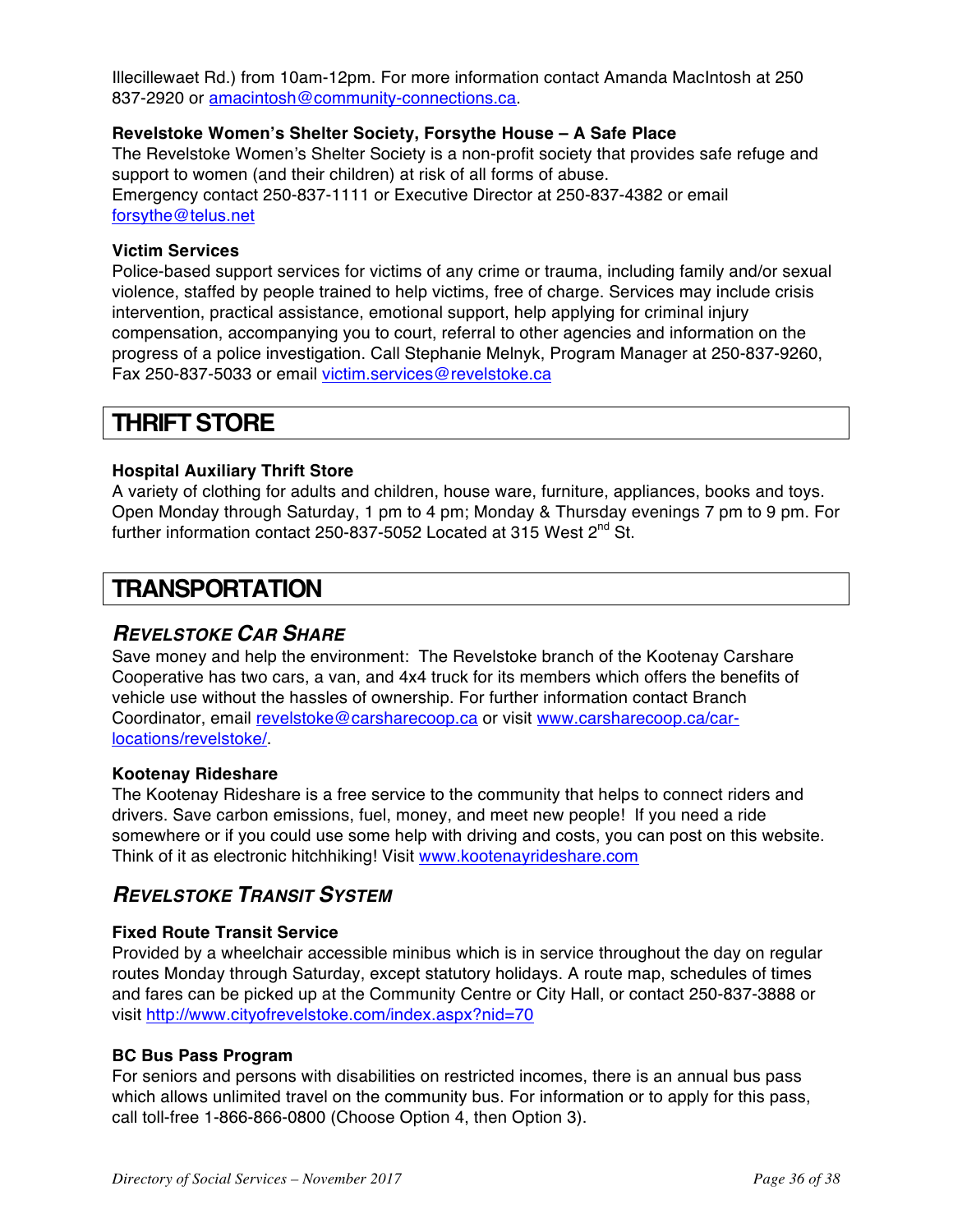## **HandyDART**

A door-to-door transportation service for persons who have a physical or cognitive limitation, which is sufficiently severe that the person is unable to use conventional transit service without assistance. Available to all registered clients on Mondays, Thursdays, and Fridays between 8:30am and 4:00pm and provided by a fully accessible vehicle equipped with a wheelchair lift. On the days when HandyDART is operating, the taxi pass service (see below) is not available unless there are special circumstances that mean people cannot access the HandyDart service. HandyDART is a reserved shared ride service and all trips must be pre-booked a minimum of 24 hours in advance. There may be occasions when the bus is fully subscribed and users must be flexible with pick up and drop off times. To book a trip with HandyDART, call 250-837-3888. When booking, the following information ready:

- Name
- Date and time you wish to travel
- Exact address where you wish to be picked up and dropped off
- Whether you will be accompanied by an attendant or an escort
- If you use a wheelchair or another type of mobility aid, and
- If you wish to book a return trip.

A door-to-door taxi pass is available for people with disabilities on the days when the HandyDART is not available. Please note there is no evening or Sunday service available. This service is not accessible for those who cannot transfer from a wheelchair into a taxi.

Follow the steps below **to register for both HandyDART and taxi pass**. There is no fee for registration and information you provide is confidential. For further information call the Community Centre at 250-837-9351.

- Application forms for eligibility are picked up at and must be returned, **with all required information completed**, to the front desk of Community Centre, along with a photograph of the applicant.
- Eligibility must be approved by a health care professional please refer to the form for a list of qualified professionals.
- Once the form is completed and returned and card signed by the applicant the pass is issued and the applicant is registered.
- Each applicant is eligible for 20 one-way trips per month at a cost of \$2.00 per trip.

## **Health Connections**

Health Connections is a transit partnership program that provides transportation to nonemergency medical appointments, funded by Interior Health. Although medical appointments are a priority, everyone is eligible to use this service if space is available. To guarantee a seat, call 24 hours in advance. Contact 250-837-3888 or if outside of Revelstoke, 1-866-618-8294. **Schedule: Tuesday** – Revelstoke – Sicamous - Salmon Arm – Sorrento – Kamloops

**Leaves** Revelstoke at 8:00 am, Sicamous at 9:00, Salmon Arm at 9:30 and Sorrento at 10:00, arriving in Kamloops at 11:15 am.

**Return** – Leaves Kamloops for the return trip at 3:00 pm, Sorrento at 4:05 pm, Salmon Arm at 4:40 and Sicamous at 5:10, arriving in Revelstoke at 6:00 pm. **Wednesday** – Revelstoke – Sicamous – Enderby – Armstrong – Vernon – Kelowna **Leaves** Revelstoke at 8:00 am, Sicamous at 9:00, Enderby at 9:30, Armstrong at 9:50, Vernon at 10:15, arriving in Kelowna at 11:15 am.

**Return** – Leaves Kelowna for the return trip at 3:00 pm, Vernon at 4:00, Armstrong at 4:25, Enderby at 4:50, and Sicamous at 5:10, arriving in Revelstoke at 6:00 pm.

**Fare** - \$5.00 one-way. Please have exact change.